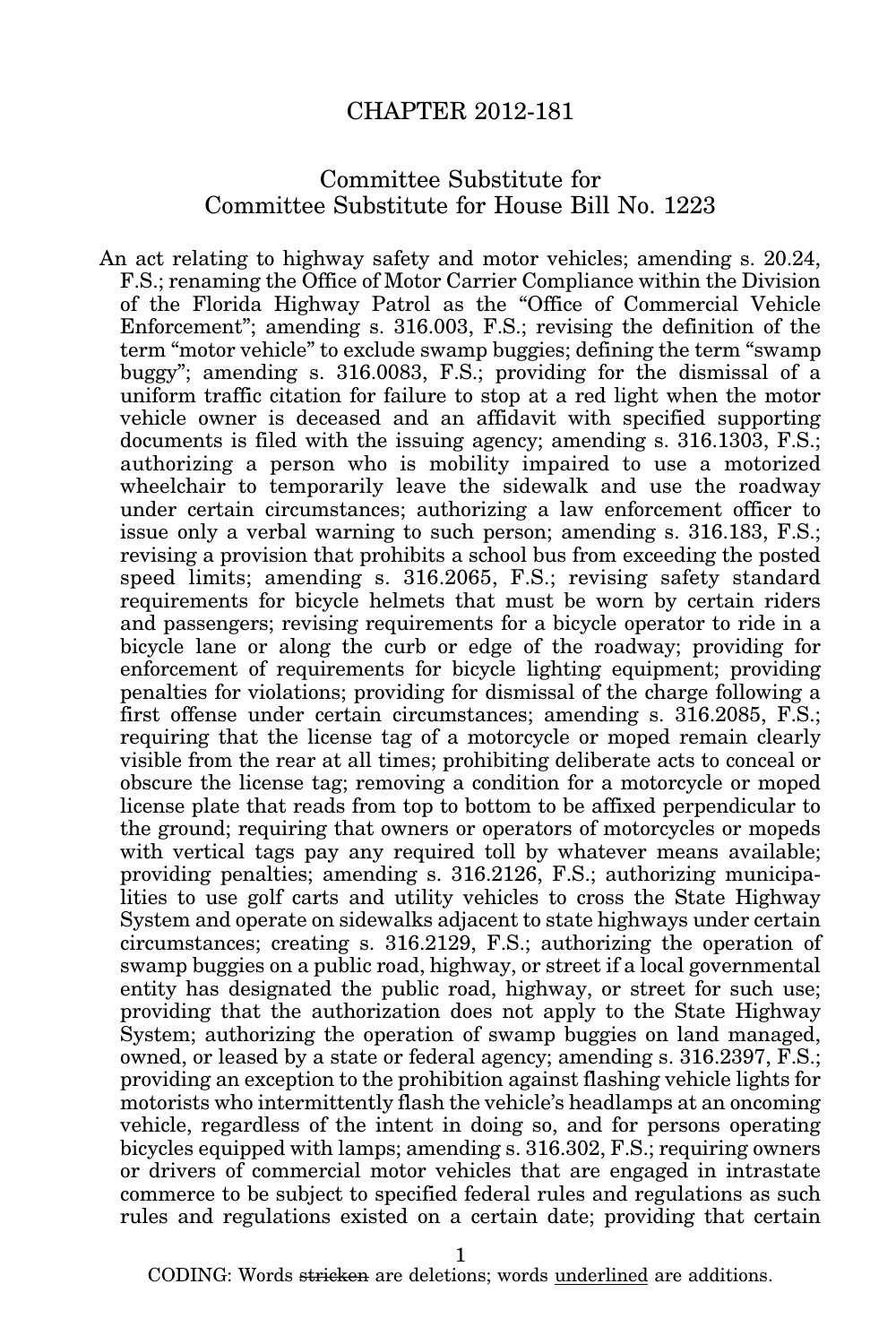restrictions on the number of consecutive hours that a commercial motor vehicle may operate do not apply to a farm labor vehicle operated during a state of emergency or during an emergency pertaining to agriculture; correcting terminology; amending s. 316.3026, F.S., relating to unlawful operation of motor carriers; conforming provisions to changes made by the act; amending s. 316.613, F.S., relating to requirements for the operator of a vehicle to use child restraints; providing that such provisions do not apply to certain for-hire vehicles; providing for the obligation of a parent, guardian, or other person responsible for a child's welfare to comply with the requirements; amending s. 316.6135, F.S.; revising the criteria under which a child may not be left unattended in a vehicle; providing penalties; amending s. 316.655, F.S.; providing that a driver convicted of a violation of certain offenses relating to motor vehicles which resulted in an accident may have his or her driving privileges revoked or suspended; amending s. 318.14, F.S.; authorizing a person who does not hold a commercial driver license and who is cited for a noncriminal traffic infraction while driving a noncommercial motor vehicle to elect to attend a basic driver improvement course in lieu of a court appearance; authorizing a person who does not hold a commercial driver license and who is cited for certain offenses while driving a noncommercial motor vehicle to elect to enter a plea of nolo contendere and to provide proof of compliance in lieu of payment of fine or court appearance; amending s. 318.15, F.S.; providing that a person charged with a traffic infraction may request a hearing within a specified period after the date upon which the violation occurred; requiring that the clerk set the case for hearing; providing exceptions to the time period for requesting a hearing; authorizing the court to grant a request for a hearing made after the time period has expired; amending ss. 318.18 and 318.21, F.S., relating to penalties and disposition of penalties; conforming crossreferences; amending s. 319.14, F.S.; prohibiting the sale or exchange of custom vehicles or street rod vehicles under certain conditions; providing definitions; amending s. 319.23, F.S.; requiring that the application for a certificate of title, corrected certificate, or assignment or reassignment be filed within a certain time period after the consummation of the sale of a mobile home; authorizing the department to accept a bond and affidavit if the applicant for a certificate of title is unable to provide a title that assigns the prior owner's interest in the motor vehicle; providing requirements for the bond and the affidavit; providing that an interested person has a right to recover on the bond; limiting liability to the amount of the bond; providing for future expiration of the bond; amending s. 319.24, F.S.; requiring that the department electronically transmit a lien to the first lienholder and notify the first lienholder of any additional liens if there are one or more lien encumbrances on a motor vehicle or mobile home; requiring that subsequent lien satisfactions be transmitted electronically to the department; amending s. 319.27, F.S.; requiring that the department establish and administer an electronic titling program; requiring the electronic recording of vehicle title information for new, transferred, and corrected certificates of title; requiring that lienholders electronically transmit liens and lien satisfactions to the department; providing exceptions; amending s. 319.28, F.S.; providing that a dealer of certain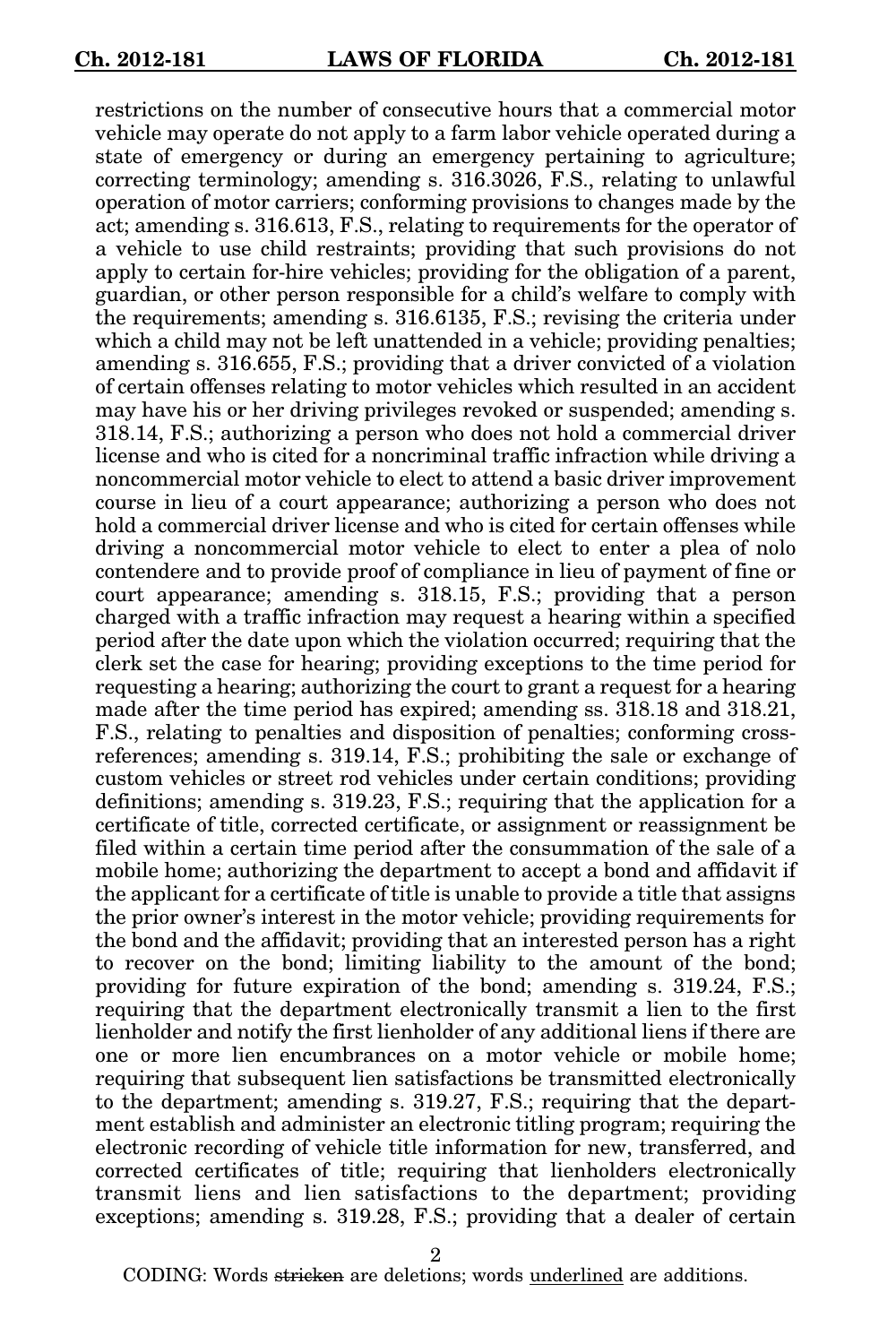industrial equipment is not subject to licensure as a recovery agent or agency under certain conditions; amending to s. 319.30, F.S.; authorizing the department to adopt rules to implement an electronic system for issuing salvage certificates of title and certificates of destruction; amending s. 319.40, F.S.; authorizing the department to issue an electronic certificate of title in lieu of printing a paper title and to collect electronic mail addresses and use electronic mail as a notification method in lieu of the United States Postal Service; providing an exception; amending s. 320.01, F.S.; revising the definition of the term "motor vehicle" to exclude special mobile equipment and swamp buggies; defining the term "swamp buggy"; amending s. 320.02, F.S.; providing that an active duty member of the Armed Forces of the United States is exempt from the requirement to provide an address on an application for vehicle registration; revising provisions relating to the registration of a motor carrier who operates a commercial motor vehicle without liability insurance, a surety bond, or a valid self-insurance certificate; providing that the registration shall be canceled on the expiration date noted in the cancellation notice that the department receives from the insurer; requiring that the insurer provide notice to the department at the same time the cancellation notice is provided to the insured; authorizing the department to adopt rules regarding the electronic submission of the cancellation notice; removing a provision that prohibits cancellation of liability insurance or surety bond on less than 30 days' notice to the department; requiring the application forms for motor vehicle registration and renewal of registration to include language permitting the applicant to make certain voluntary contributions to specified not-for-profit entities; providing that such contributions are not income for specified purposes; requiring that the department retain all electronic registration records for a specified period; amending s. 320.03, F.S.; conforming a cross-reference; amending s. 320.06, F.S.; authorizing the department to conduct a pilot program to evaluate the designs, concepts, and technologies for alternative license plates; requiring that the department investigate the feasibility and use of alternative license plate technologies and the long-term cost impact to the consumer for purposes of the pilot program; requiring limiting the scope of the pilot program to license plates that are used on government-owned motor vehicles; providing an exemption for such license plates from certain requirements; providing that license plates issued under ch. 320, F.S., are the property of the state; amending s. 320.0605, F.S.; revising provisions relating to a requirement that rental or lease documentation be in the possession of an operator of a motor vehicle; providing specified information sufficient to satisfy this requirement; amending s. 320.061, F.S.; prohibiting a person from altering the original appearance of a temporary license plate; amending s. 320.07, F.S.; revising provisions relating to the expiration of a registration of a motor vehicle or mobile home; providing that the registration for a motor vehicle or mobile home whose owner is a natural person expires at midnight on the owner's birthday; amending s. 320.08056, F.S.; prohibiting the use of funds derived from the specialty license plate program from being used to lobby elected members or employees of the Legislature; amending s. 320.08058, F.S.; providing that

3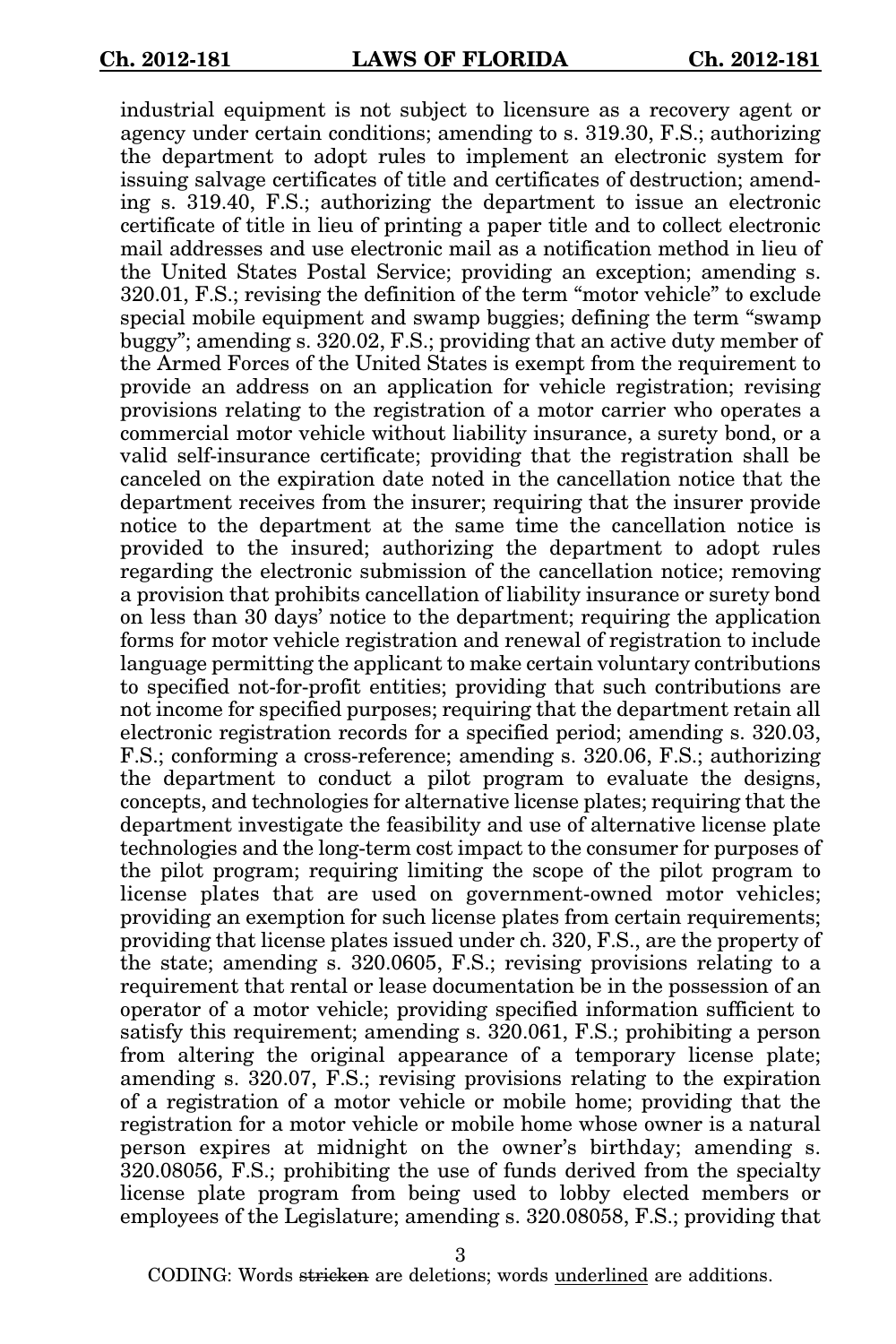up to 15 percent of the proceeds from the annual use fees for the Florida Golf license plate may be used by the Dade Amateur Golf Association for the administration of the Florida Junior Golf Program; amending s. 320.08068, F.S.; revising provisions relating to the use of funds received from the sale of motorcycle specialty license plates; deleting a provision that requires that 20 percent of the annual fee collected for such plates be used to leverage additional funding and new sources of revenue for the centers for independent living; amending s. 320.0807, F.S.; revising provisions for special license plates for the Governor and federal and state legislators; providing for issuance of special plates for former federal and state legislators; providing a one-time fee; providing for distribution of the fee; authorizing the department to create a unique plate design for plates to be used by members or former members of the Legislature or Congress under specified provisions; amending s. 320.0848, F.S.; revising the requirements for the deposit of fee proceeds from temporary disabled parking permits; requiring that certain proceeds be deposited into the Florida Endowment Foundation for Vocational Rehabilitation, instead of the Florida Governor's Alliance for the Employment of Disabled Citizens; amending s. 320.089, F.S.; providing for the issuance of a Combat Infantry Badge license plate and a Vietnam War Veterans license plate; providing qualifications and requirements for the plate; amending s. 320.13, F.S.; authorizing a dealer of heavy trucks, upon payment of a license tax, to secure one or more dealer license plates under certain circumstances; providing that the license plates may be used for demonstration purposes for a specified period; requiring that the license plates be validated on a form prescribed by the department and be retained in the vehicle being operated; amending s. 320.15, F.S.; providing that an owner of a motor vehicle or mobile home may apply for a refund of certain license taxes if the owner renews a registration during the advanced renewal period and surrenders the motor vehicle or mobile home license plate before the end of the renewal period; amending s. 320.27, F.S.; providing an exemption for salvage motor vehicle dealers from certain application and security requirements; amending s. 320.771, F.S.; revising the definition of the term "dealer"; amending s. 320.95, F.S.; authorizing the department to collect electronic mail addresses and use electronic mail for the purpose of providing renewal notices in lieu of the United States Postal Service; amending s. 322.04, F.S.; revising provisions exempting a nonresident from the requirement to obtain a driver license under certain circumstances; amending s. 322.051, F.S.; revising requirements by which an applicant for an identification card may prove nonimmigrant classification; clarifying the validity of an identification card based on specified documents; authorizing the department to require additional documentation to establish the maintenance of, or efforts to maintain, continuous lawful presence; providing for the department to waive the fees for issuing or renewing an identification card to a person who is homeless; amending s. 322.058, F.S.; conforming a cross-reference; amending s. 322.065, F.S.; revising provisions relating to a person whose driver license has expired for 6 months or less and who drives a motor vehicle; amending s. 322.07, F.S.; revising provisions relating to temporary commercial instruction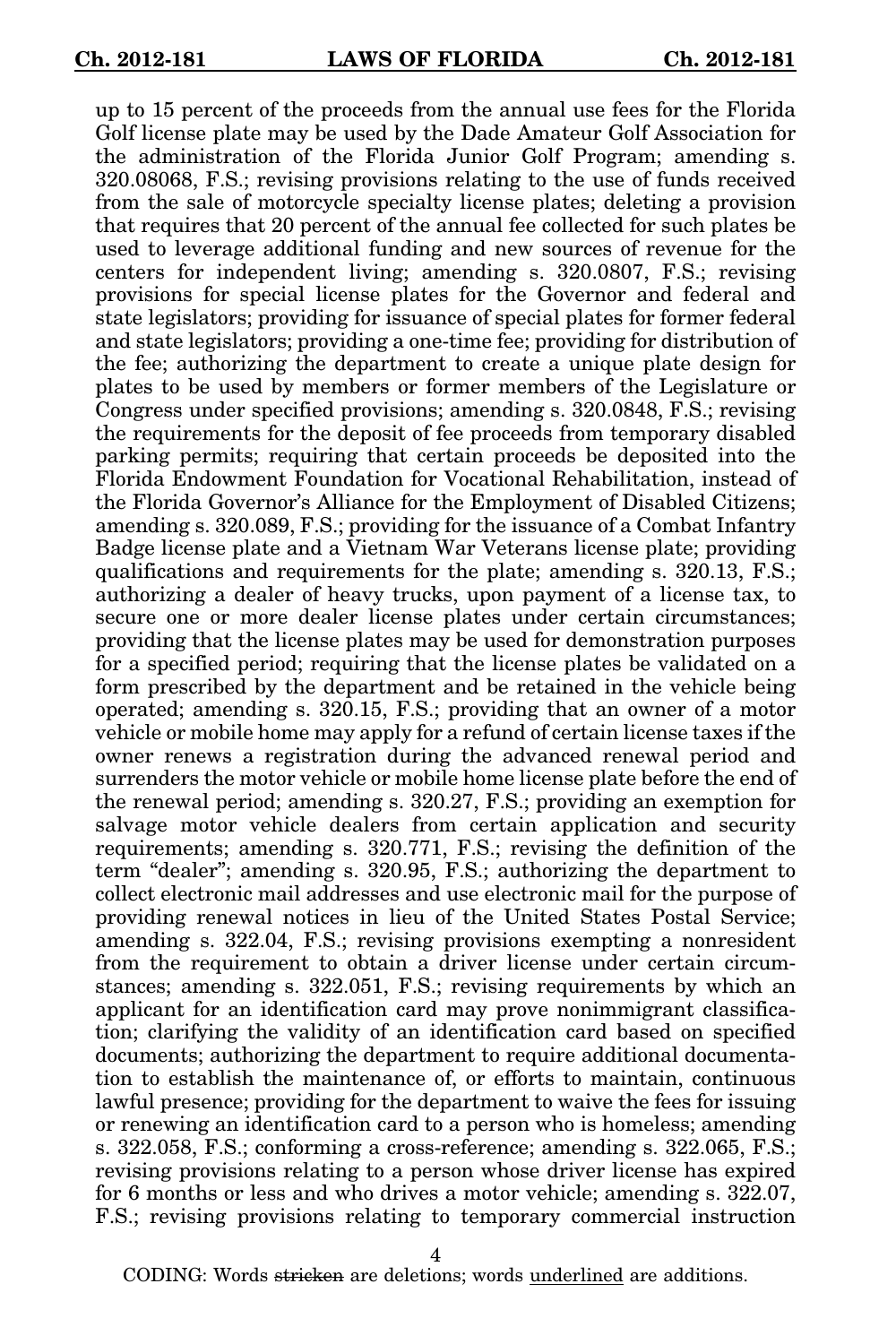permits; amending s. 322.08, F.S.; revising provisions relating to an application for a driver license or temporary permit; requiring that applicants prove nonimmigrant classification by providing certain documentation; authorizing the department to require additional documentation to establish the maintenance of, or efforts to maintain, continuous lawful presence; revising the length of time a license is valid when issuance is based on documentation required under specified provisions; requiring the application forms for an original, renewal, or replacement driver license to include language permitting the applicant to make certain voluntary contributions to specified not-for-profit entities;; authorizing the department to collect electronic mail addresses and use electronic mail for the purpose of providing renewal notices in lieu of the United States Postal Service; amending s. 322.121, F.S.; conforming a provision relating to Safe Driver designation; revising provisions authorizing the automatic extension of a license for members of the Armed Forces of the United States or their dependents while serving on active duty outside the state; amending s. 322.14, F.S.; deleting a requirement that a qualified driver license applicant appear in person for issuance of a color photographic or digital imaged driver license; creating s. 322.1415, F.S.; authorizing the department to issue a specialty driver license or identification card to qualified applicants; specifying that, at a minimum, the specialty driver licenses and identification cards must be available for certain state and independent universities and professional sports teams and all of the branches of the Armed Forces of the United States; requiring that the department approve the design of each specialty driver license and identification card; providing for future expiration; amending s. 322.142, F.S.; providing district medical examiners access to driver information maintained in the Driver and Vehicle Information Database for a specified purpose; amending s. 322.19, F.S.; providing that certain persons who have a valid student identification card are presumed not to have changed their legal residence or mailing address; amending s. 322.21, F.S.; providing for the distribution of funds collected from the specialty driver license and identification card fees; amending s. 322.251, F.S.; providing that certain notices of cancellation, suspension, revocation, or disqualification of a driver license are complete within a specified period after deposit in the mail; amending s. 322.27, F.S.; revising the department's authority to suspend or revoke licenses or identification cards under certain circumstances; repealing s. 322.292(5), F.S., relating to private probation services providers referring probationers to any DUI program owned in whole or in part by that probation services provider or its affiliates; amending s. 322.53, F.S.; revising an exemption from the requirement to obtain a commercial driver license for farmers transporting agricultural products, farm supplies, or farm machinery under certain circumstances; providing that such exemption applies if the vehicle is not used in the operations of a common or contract motor carrier; amending s. 322.54, F.S.; requiring that persons who drive a motor vehicle having a gross vehicle weight rating or gross vehicle weight of a specified amount or more possess certain classifications of driver licenses; repealing s. 322.58, F.S., relating to holders of chauffeur licenses and the classified licensure of commercial motor vehicle drivers;

5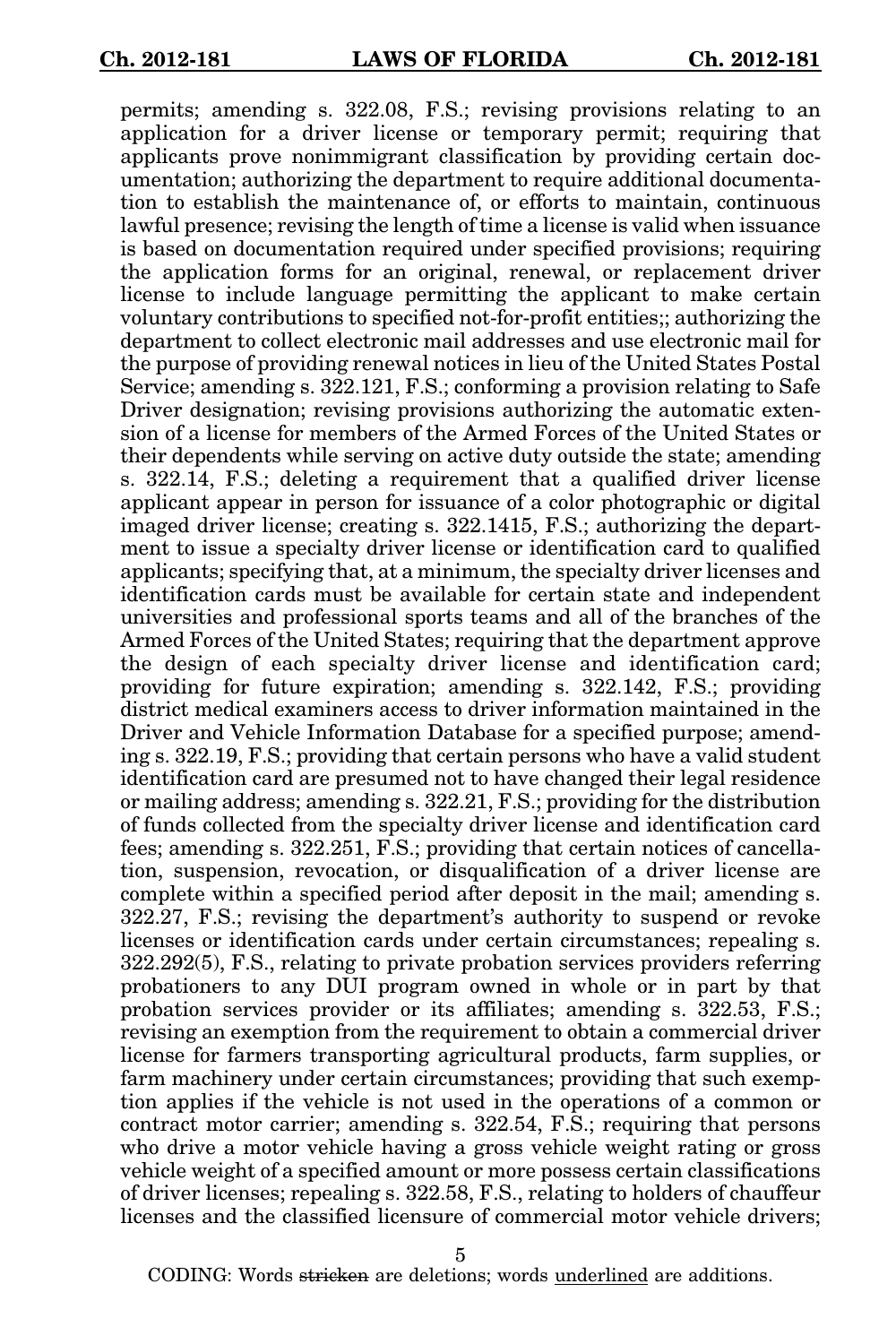amending s. 322.59, F.S.; revising provisions relating to the possession of a medical examiner's certificate; requiring that the department disqualify a driver from operating a commercial motor vehicle if the driver holds a commercial driver license and fails to comply with the medical certification requirements; authorizing the department to issue, under certain circumstances, a Class E driver license to a person who is disqualified from operating a commercial motor vehicle; amending s. 322.61, F.S.; revising provisions relating to the disqualification from operating a commercial motor vehicle; providing that any holder of a commercial driver license who is convicted of two violations committed while operating any motor vehicle is permanently disqualified from operating a commercial motor vehicle; amending s. 324.072, F.S.; prohibiting the department from suspending a registration of a motor vehicle if the person to whom the motor vehicle is registered had certain limits on the date of the offense that caused the suspension or revocation; amending s. 324.091, F.S.; revising the period within which an owner or operator involved in a crash must furnish evidence of automobile liability insurance, motor vehicle liability insurance, or surety bond; amending s. 328.15, F.S.; requiring that the department establish and administer an electronic titling program that requires the recording of vessel title information for new, transferred, and corrected certificates of title; requiring that lienholders electronically transmit liens and lien satisfactions to the department; providing exceptions; amending s. 328.16, F.S.; requiring that the department electronically transmit a lien to the first lienholder and notify such lienholder of any additional liens; requiring that subsequent lien satisfactions be electronically transmitted to the department; amending s. 328.30, F.S.; authorizing the department to issue an electronic certificate of title in lieu of printing a paper title; authorizing the department to collect electronic mail addresses and use electronic mail for the purpose of providing renewal notices in lieu of the United States Postal Service; amending s. 520.32, F.S.; providing an exemption to specified licensing requirements for motor vehicle dealers licensed under specified provisions; providing for application of the exemption; amending s. 713.78, F.S.; conforming a cross-reference; amending s. 316.271, F.S.; removing a prohibition on using the audible horn of a motor vehicle on a highway; amending s. 323.002, F.S.; requiring unauthorized wrecker operators to disclose a fee schedule and certain information; amending ss. 316.0083 and 318.18, F.S.; revising provisions relating to the deposit of funds from traffic infractions; correcting references to a trust fund; providing effective dates.

Be It Enacted by the Legislature of the State of Florida:

Section 1. Subsection (3) of section 20.24, Florida Statutes, is amended to read:

20.24 Department of Highway Safety and Motor Vehicles.—There is created a Department of Highway Safety and Motor Vehicles.

6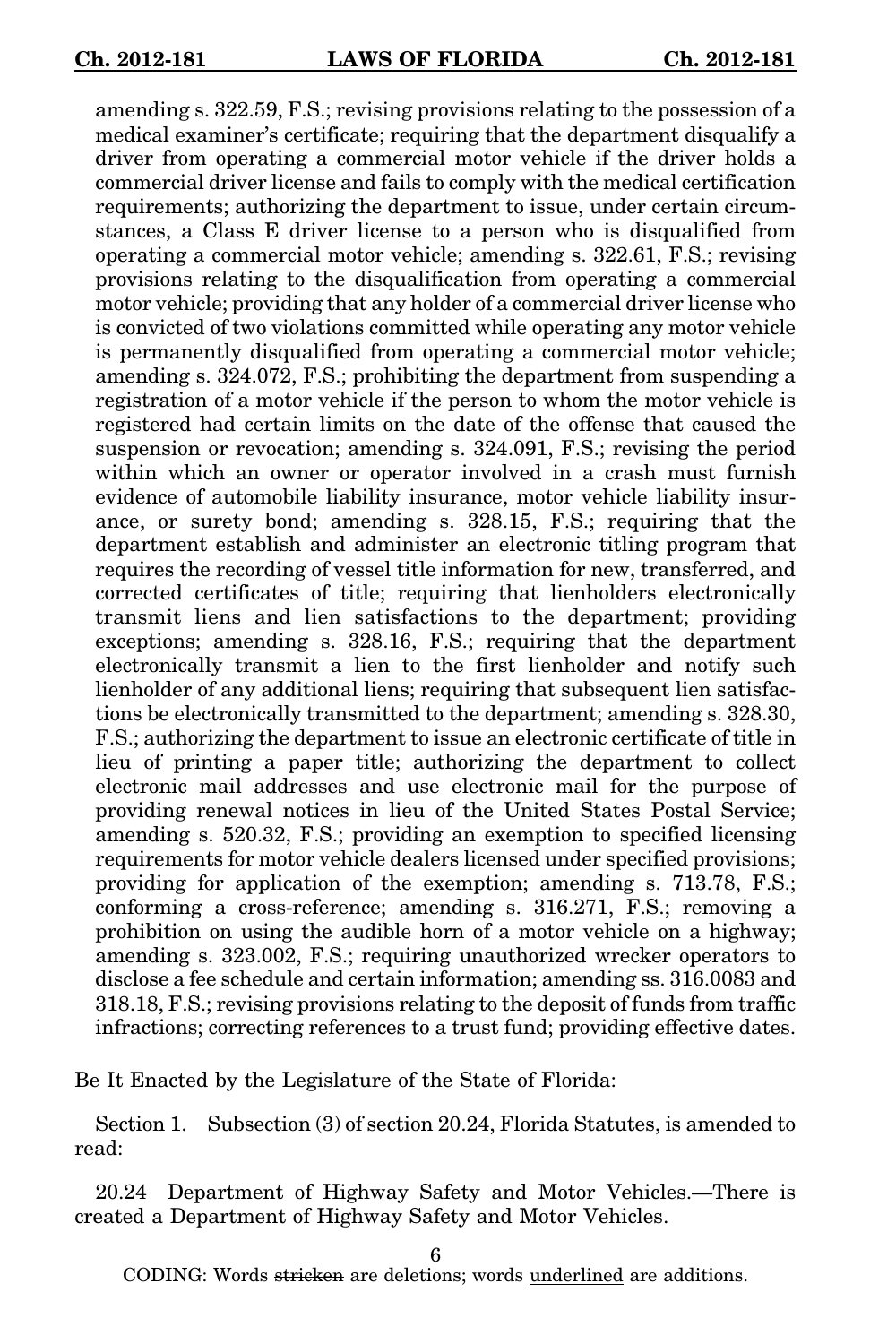(3) The Office of Commercial Vehicle Enforcement Motor Carrier Compliance is established within the Division of the Florida Highway Patrol.

Section 2. Subsection (21) of section 316.003, Florida Statutes, is amended, and subsection (89) is added to that section, to read:

316.003 Definitions.—The following words and phrases, when used in this chapter, shall have the meanings respectively ascribed to them in this section, except where the context otherwise requires:

(21) MOTOR VEHICLE.—A Any self-propelled vehicle not operated upon rails or guideway, but not including any bicycle, motorized scooter, electric personal assistive mobility device, swamp buggy, or moped.

(89) SWAMP BUGGY.—A motorized off-road vehicle that is designed or modified to travel over swampy or varied terrain and that may use large tires or tracks operated from an elevated platform. The term does not include any vehicle defined in chapter 261 or otherwise defined or classified in this chapter.

Section 3. Paragraph (d) of subsection (1) of section 316.0083, Florida Statutes, is amended to read:

316.0083 Mark Wandall Traffic Safety Program; administration; report.

(1)

(d)1. The owner of the motor vehicle involved in the violation is responsible and liable for paying the uniform traffic citation issued for a violation of s.  $316.074(1)$  or s.  $316.075(1)(c)$ . when the driver failed to stop at a traffic signal, unless the owner can establish that:

a. The motor vehicle passed through the intersection in order to yield right-of-way to an emergency vehicle or as part of a funeral procession;

b. The motor vehicle passed through the intersection at the direction of a law enforcement officer;

c. The motor vehicle was, at the time of the violation, in the care, custody, or control of another person; or

d. A uniform traffic citation was issued by a law enforcement officer to the driver of the motor vehicle for the alleged violation of s. 316.074(1) or s. 316.075(1)(c)1.

e. The motor vehicle's owner was deceased on or before the date that the uniformed traffic citation was issued, as established by an affidavit submitted by the representative of the motor vehicle owner's estate or other designated person or family member.

2. In order to establish such facts, the owner of the motor vehicle shall, within 30 days after the date of issuance of the traffic citation, furnish to the

7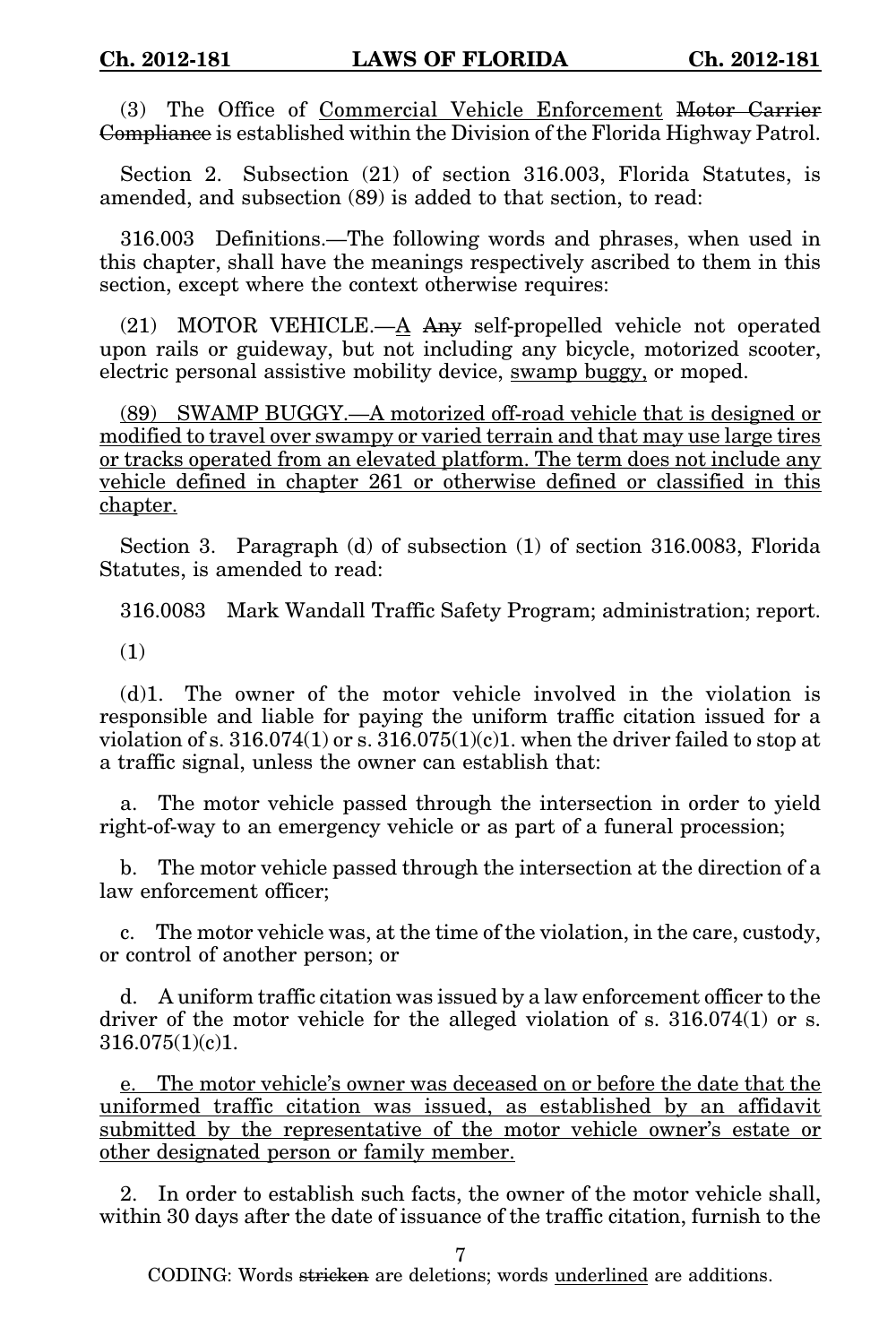appropriate governmental entity an affidavit setting forth detailed information supporting an exemption as provided in this paragraph.

a. An affidavit supporting an exemption under sub-subparagraph 1.c. must include the name, address, date of birth, and, if known, the driver driver's license number of the person who leased, rented, or otherwise had care, custody, or control of the motor vehicle at the time of the alleged violation. If the vehicle was stolen at the time of the alleged offense, the affidavit must include the police report indicating that the vehicle was stolen.

b. If a traffic citation for a violation of s.  $316.074(1)$  or s.  $316.075(1)(c)1$ . was issued at the location of the violation by a law enforcement officer, the affidavit must include the serial number of the uniform traffic citation.

c. If the motor vehicle's owner to whom a traffic citation has been issued is deceased, the affidavit must include a certified copy of the owner's death certificate showing that the date of death occurred on or before the issuance of the uniform traffic citation and one of the following:

(I) A bill of sale or other document showing that the deceased owner's motor vehicle was sold or transferred after his or her death, but on or before the date of the alleged violation;

(II) Documentary proof that the registered license plate belonging to the deceased owner's vehicle was turned into the department or agent of the department, but on or before the date of the alleged violation; or

(III) A copy of a police report showing that the deceased owner's registered license plate or motor vehicle was stolen after the owner's death, but on or before the date of the alleged violation.

Upon receipt of the affidavit and documentation required under this subsubparagraph, the governmental entity must dismiss the citation and provide proof of the dismissal to the person that submitted the affidavit.

3. Upon receipt of an affidavit, the person designated as having care, custody, and control of the motor vehicle at the time of the violation may be issued a traffic citation for a violation of s.  $316.074(1)$  or s.  $316.075(1)(c)1$ . when the driver failed to stop at a traffic signal. The affidavit is admissible in a proceeding pursuant to this section for the purpose of providing proof that the person identified in the affidavit was in actual care, custody, or control of the motor vehicle. The owner of a leased vehicle for which a traffic citation is issued for a violation of s.  $316.074(1)$  or s.  $316.075(1)(c)1$ , when the driver failed to stop at a traffic signal is not responsible for paying the traffic citation and is not required to submit an affidavit as specified in this subsection if the motor vehicle involved in the violation is registered in the name of the lessee of such motor vehicle.

4. The submission of a false affidavit is a misdemeanor of the second degree, punishable as provided in s. 775.082 or s. 775.083.

8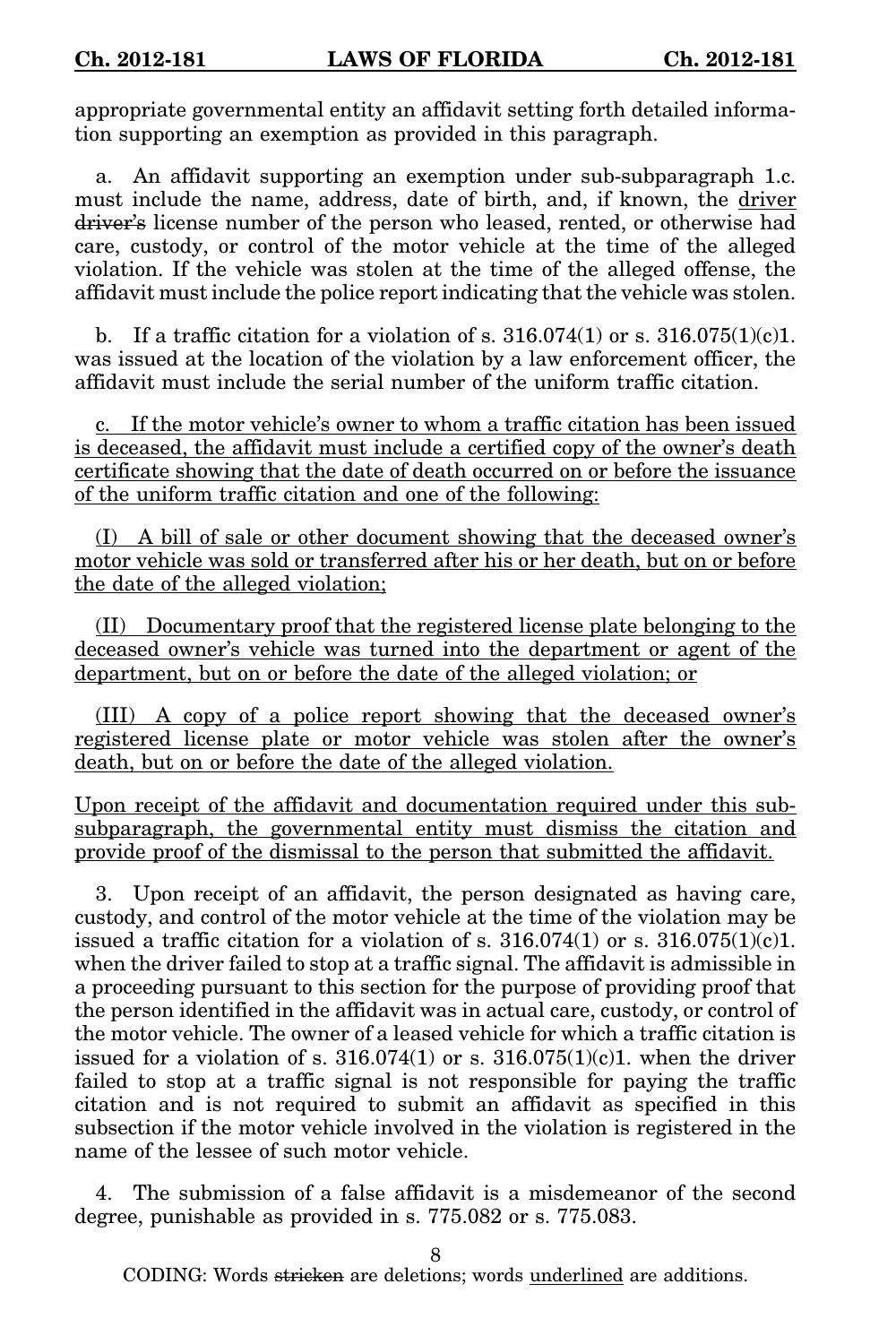Section 4. Section 316.1303, Florida Statutes, is amended to read:

316.1303 Traffic regulations to assist mobility-impaired persons.—

(1) Whenever a pedestrian who is mobility impaired is in the process of crossing a public street or highway with the assistance of and the pedestrian is mobility-impaired (using a guide dog or service animal designated as such with a visible means of identification, a walker, a crutch, an orthopedic cane, or a wheelchair), the driver of  $\underline{a}$  every vehicle approaching the intersection, as defined in s. 316.003(17), shall bring his or her vehicle to a full stop before arriving at the such intersection and, before proceeding, shall take such precautions as may be necessary to avoid injuring the such pedestrian.

(2) A person who is mobility impaired and who is using a motorized wheelchair on a sidewalk may temporarily leave the sidewalk and use the roadway to avoid a potential conflict, if no alternative route exists. A law enforcement officer may issue only a verbal warning to such person.

(3) A person who is convicted of a violation of subsection  $(1)$  this section shall be punished as provided in s. 318.18(3).

Section 5. Subsection (3) of section 316.183, Florida Statutes, is amended to read:

316.183 Unlawful speed.—

(3)  $\Delta$  No school bus may not shall exceed the posted speed limits, not to exceed 55 miles per hour at any time.

Section 6. Effective October 1, 2012, paragraph (d) of subsection (3) and subsections (5) and (8) of section 316.2065, Florida Statutes, are amended to read:

316.2065 Bicycle regulations.—

(3)

(d) A bicycle rider or passenger who is under 16 years of age must wear a bicycle helmet that is properly fitted and is fastened securely upon the passenger's head by a strap, and that meets the federal safety standard for bicycle helmets, final rule, 16 C.F.R. part 1203. A helmet purchased before October 1, 2012, which meets the standards of the American National Standards Institute (ANSI Z 90.4 Bicycle Helmet Standards), the standards of the Snell Memorial Foundation (1984 Standard for Protective Headgear for Use in Bicycling), or any other nationally recognized standards for bicycle helmets adopted by the department may continue to be worn by a bicycle rider or passenger until January 1, 2016. As used in this subsection, the term "passenger" includes a child who is riding in a trailer or semitrailer attached to a bicycle.

 $\mathbf Q$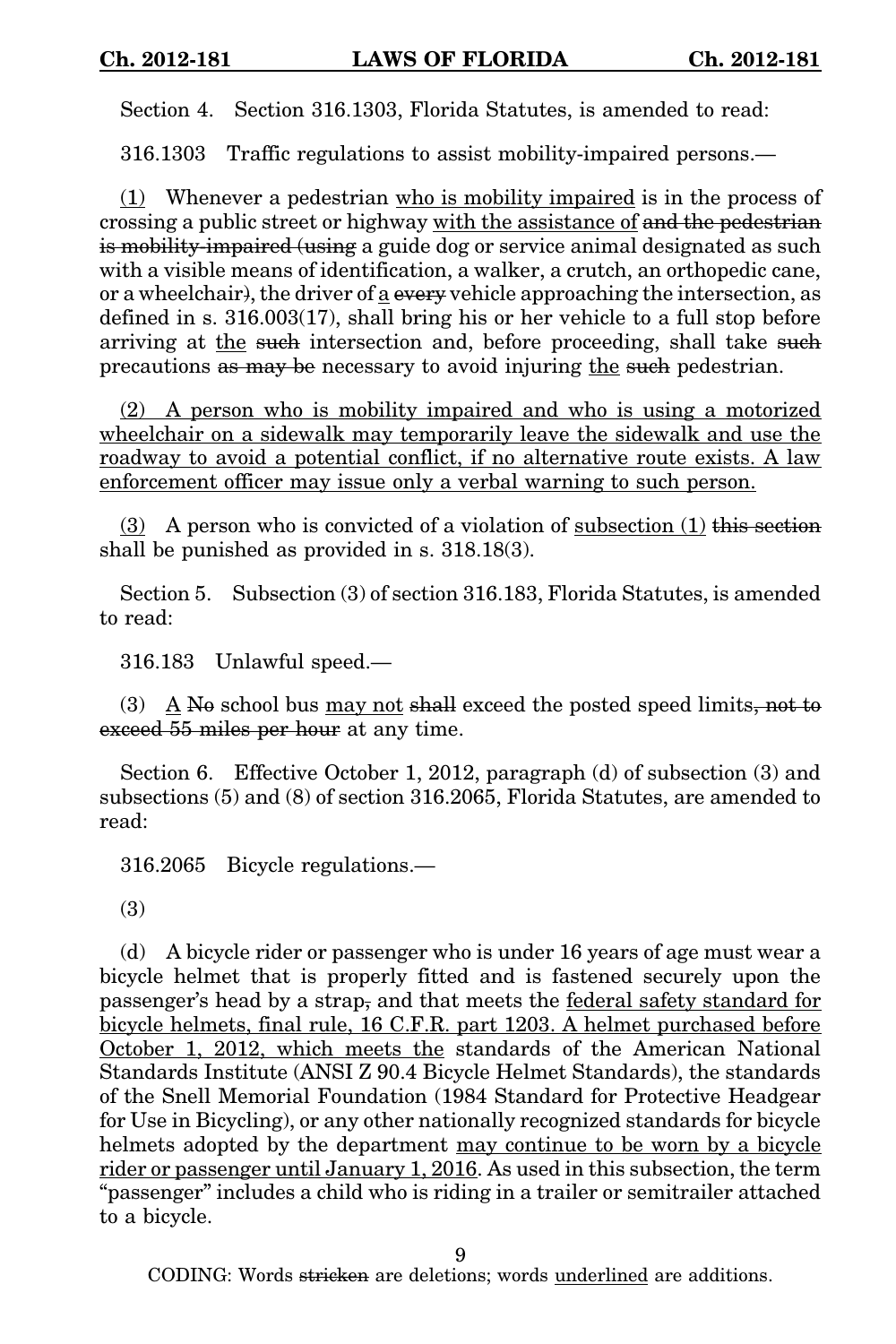(5)(a) Any person operating a bicycle upon a roadway at less than the normal speed of traffic at the time and place and under the conditions then existing shall ride in the lane marked for bicycle use or, if no lane is marked for bicycle use, as close as practicable to the right-hand curb or edge of the roadway except under any of the following situations:

1. When overtaking and passing another bicycle or vehicle proceeding in the same direction.

2. When preparing for a left turn at an intersection or into a private road or driveway.

3. When reasonably necessary to avoid any condition or potential conflict, including, but not limited to, a fixed or moving object, parked or moving vehicle, bicycle, pedestrian, animal, surface hazard, turn lane, or substandard-width lane, which that makes it unsafe to continue along the right-hand curb or edge <u>or within a bicycle lane</u>. For the purposes of this subsection, a "substandard-width lane" is a lane that is too narrow for a bicycle and another vehicle to travel safely side by side within the lane.

(b) Any person operating a bicycle upon a one-way highway with two or more marked traffic lanes may ride as near the left-hand curb or edge of such roadway as practicable.

(8) Every bicycle in use between sunset and sunrise shall be equipped with a lamp on the front exhibiting a white light visible from a distance of at least 500 feet to the front and a lamp and reflector on the rear each exhibiting a red light visible from a distance of 600 feet to the rear. A bicycle or its rider may be equipped with lights or reflectors in addition to those required by this section. A law enforcement officer may issue a bicycle safety brochure and a verbal warning to a bicycle rider who violates this subsection or may issue a citation and assess a fine for a pedestrian violation as provided in s. 318.18. The court shall dismiss the charge against a bicycle rider for a first violation of this subsection upon proof of purchase and installation of the proper lighting equipment.

Section 7. Subsection (3) of section 316.2085, Florida Statutes, is amended to read:

316.2085 Riding on motorcycles or mopeds.—

(3) The license tag of a motorcycle or moped must be permanently affixed to the vehicle and remain clearly visible from the rear at all times may not be adjusted or capable of being flipped up. Any deliberate act to conceal or obscure No device for or method of concealing or obscuring the legibility of the license tag of a motorcycle is prohibited shall be installed or used. The license tag of a motorcycle or moped may be affixed horizontally to the ground so that the numbers and letters read from left to right. Alternatively, a license tag for a motorcycle or moped for which the numbers and letters read from top to bottom may be affixed perpendicularly to the ground, provided that the

10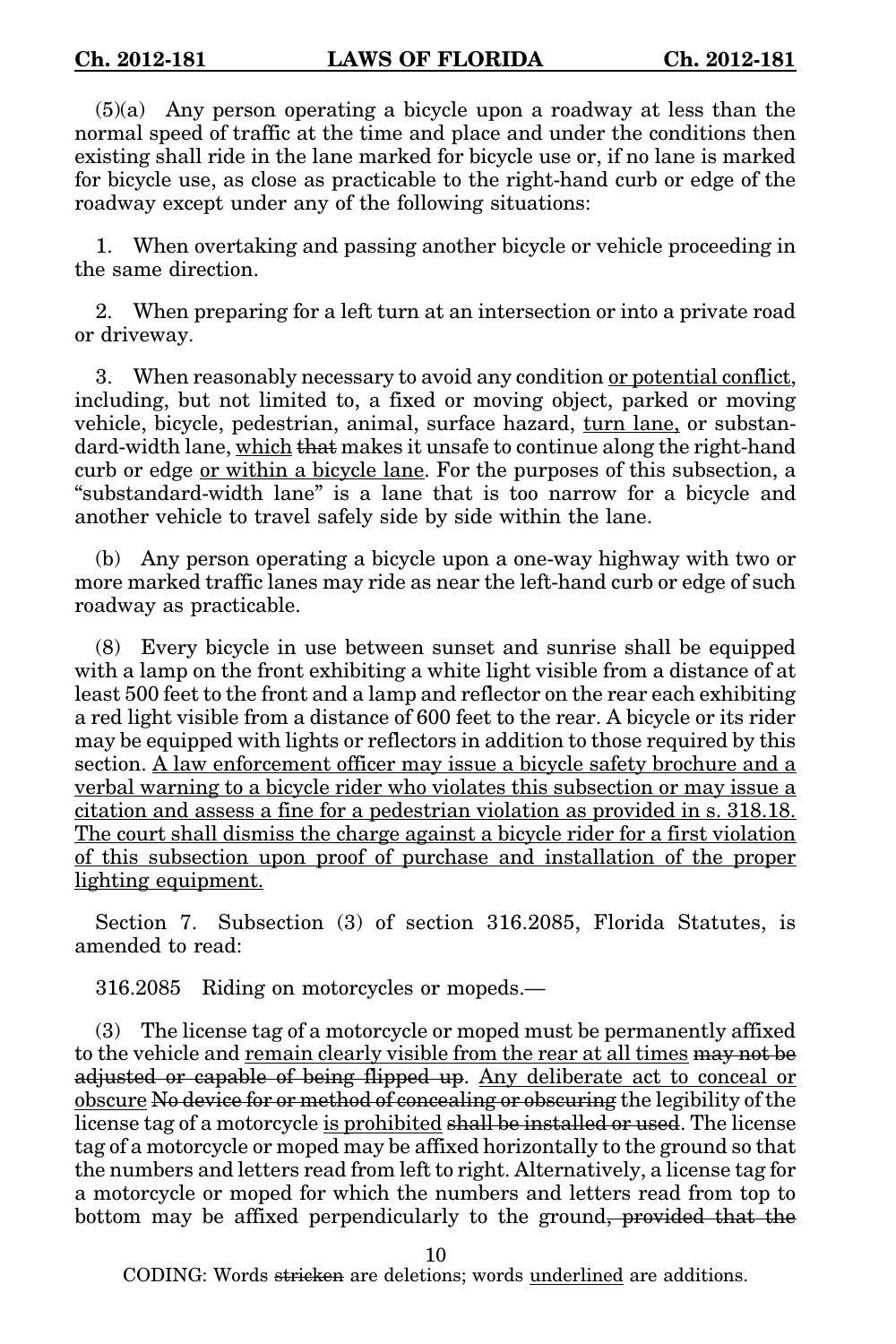registered owner of the motorcycle or moped maintains a prepaid toll account in good standing and a transponder associated with the prepaid toll account is affixed to the motorcycle or moped. Notwithstanding the authorization to affix the license tag of a motorcycle or moped perpendicularly to the ground, the owner or operator of a motorcycle or moped shall pay any required toll pursuant to s. 316.1001 by whatever means available.

(7) A violation of this section is a noncriminal traffic infraction, punishable as a moving violation as provided in chapter 318.

Section 8. Subsection (1) of section 316.2126, Florida Statutes, is amended to read:

316.2126 Authorized use of golf carts, low-speed vehicles, and utility vehicles.—

(1) In addition to the powers granted by ss. 316.212 and 316.2125, municipalities are authorized to use utilize golf carts and utility vehicles, as defined in s. 320.01, upon any state, county, or municipal roads located within the corporate limits of such municipalities, subject to the following conditions:

(a) Golf carts and utility vehicles must comply with the operational and safety requirements in ss. 316.212 and 316.2125, and with any more restrictive ordinances enacted by the local governmental entity pursuant to s. 316.212(8), and shall be operated only by municipal employees for municipal purposes, including, but not limited to, police patrol, traffic enforcement, and inspection of public facilities.

(b) In addition to the safety equipment required in s. 316.212(6) and any more restrictive safety equipment required by the local governmental entity pursuant to s. 316.212(8), such golf carts and utility vehicles must be equipped with sufficient lighting and turn signal equipment.

(c) Golf carts and utility vehicles may be operated only on state roads that have a posted speed limit of 30 miles per hour or less.

(d) Golf carts and utility vehicles may cross a portion of the State Highway System which has a posted speed limit of 45 miles per hour or less only at an intersection with an official traffic control device.

(e) Golf carts and utility vehicles may operate on sidewalks adjacent to state highways only if such golf carts and utility vehicles yield to pedestrians and if the sidewalks are at least 5 feet wide.

Section 9. Section 316.2129, Florida Statutes, is created to read:

316.2129 Operation of swamp buggies on public roads, streets, or highways authorized.—

11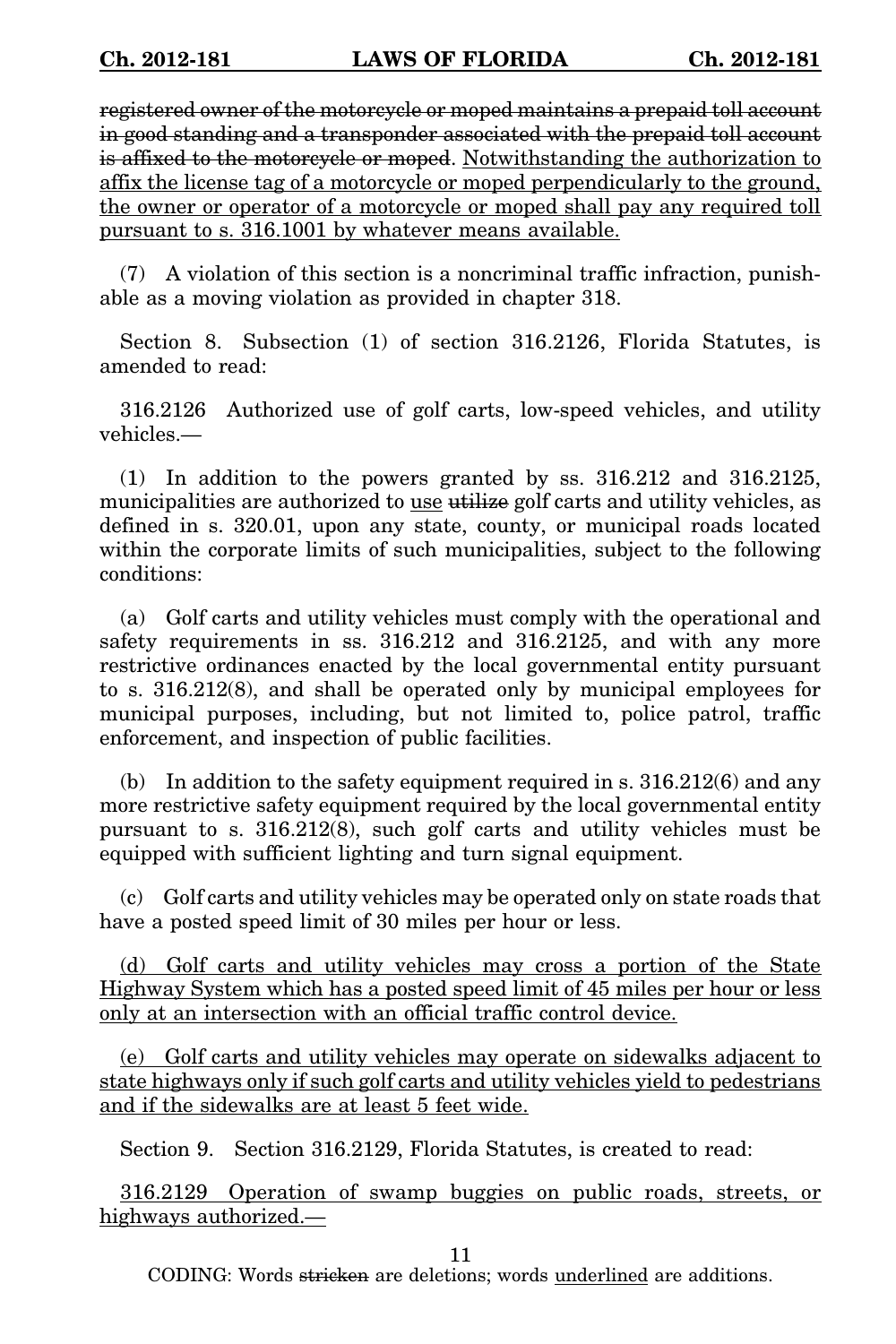(1) A swamp buggy may be operated on a public road, street, or highway if the local governmental entity, as defined in s. 334.03, having jurisdiction over the public road, street, or highway, has designated it for use by swamp buggies. Upon determining that swamp buggies may safely operate on or cross such public road, street, or highway, the local governmental entity shall post appropriate signs or otherwise inform the public that the operation of swamp buggies is allowed. This authorization does not apply to the State Highway System, as defined in s. 334.03. However, a swamp buggy may be operated on a part of the State Highway System only to cross that portion of the State Highway System which intersects a county road or municipal street that has been designated for use by swamp buggies if the Department of Transportation has reviewed and approved the location and design of the crossing and any traffic control devices needed for safety purposes.

(2) A swamp buggy may be operated on land managed, owned, or leased by a state or federal agency if the state or federal agency allows the operation of swamp buggies on such land, including any public road, street, or highway running through or located within the state or federal land. Upon determining that swamp buggies may safely operate on or cross a public road, street, or highway running through or located within such land, the state or federal agency shall post appropriate signs or otherwise inform the public that the operation of swamp buggies is allowed.

Section 10. Subsection (7) of section 316.2397, Florida Statutes, is amended to read:

316.2397 Certain lights prohibited; exceptions.—

(7) Flashing lights are prohibited on vehicles except:

(a) As a means of indicating a right or left turn, to change lanes, or to indicate that the vehicle is lawfully stopped or disabled upon the highway;

(b) When a motorist intermittently flashes his or her vehicle's headlamps at an oncoming vehicle notwithstanding the motorist's intent for doing so; and or except that

(c) For the lamps authorized under in subsections  $(1), (2), (3), (4),$  and  $(9),$  $s. 316.2065$ , or and s. 316.235(5) which may are permitted to flash.

Section 11. Effective July 1, 2012, paragraph (b) of subsection (1) and paragraph (c) of subsection (2) of section 316.302, Florida Statutes, are amended to read:

316.302 Commercial motor vehicles; safety regulations; transporters and shippers of hazardous materials; enforcement.—

(1)

(b) Except as otherwise provided in this section, all owners or drivers of commercial motor vehicles that are engaged in intrastate commerce are

12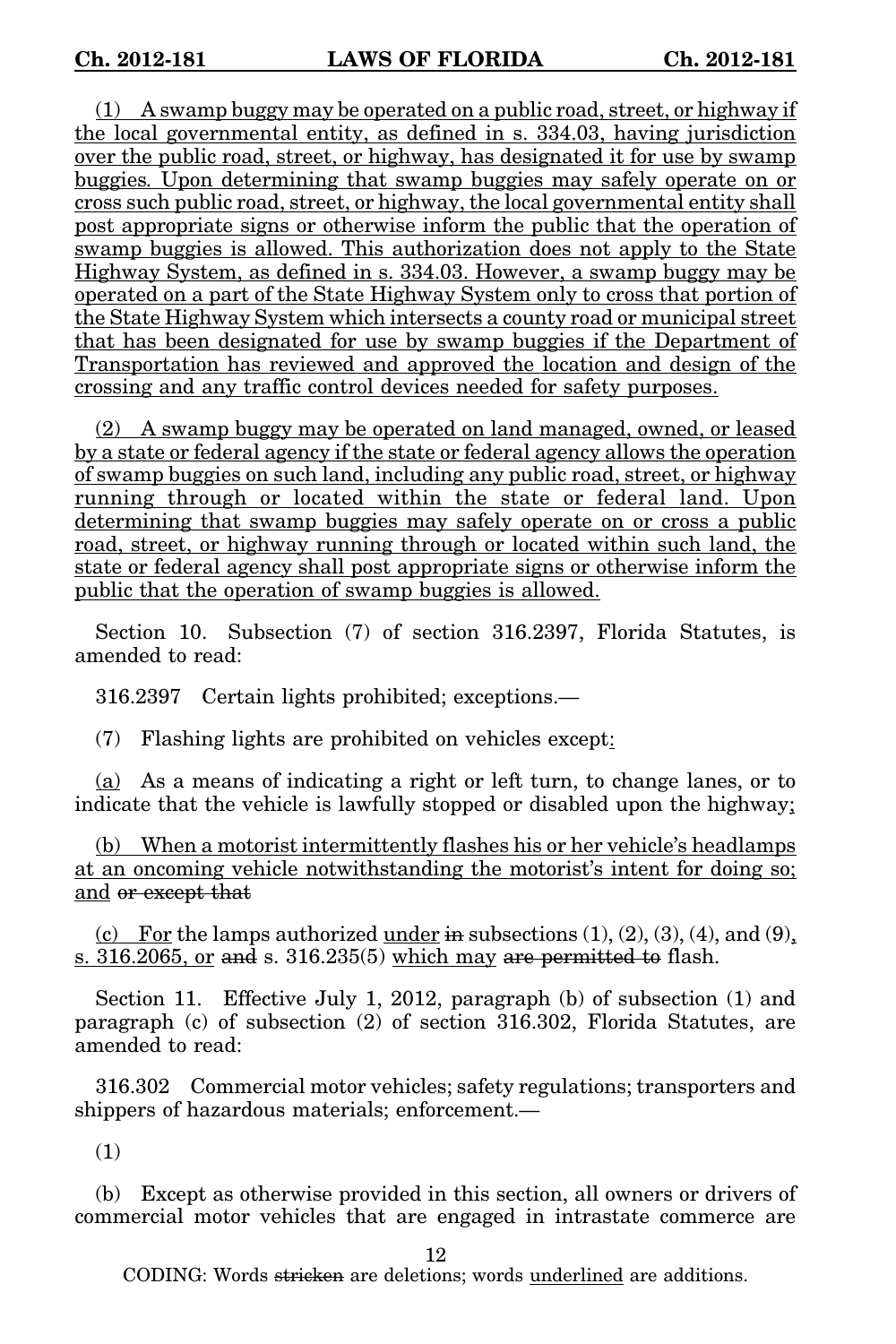subject to the rules and regulations contained in 49 C.F.R. parts 382, 385, and 390-397, with the exception of 49 C.F.R. s. 390.5 as it relates to the definition of bus, as such rules and regulations existed on October 1, 2011 2009.

(2)

(c) Except as provided in 49 C.F.R. s. 395.1, a person who operates a commercial motor vehicle solely in intrastate commerce not transporting any hazardous material in amounts that require placarding pursuant to 49 C.F.R. part 172 may not drive after having been on duty more than 70 hours in any period of 7 consecutive days or more than 80 hours in any period of 8 consecutive days if the motor carrier operates every day of the week. Thirtyfour consecutive hours off duty shall constitute the end of any such period of 7 or 8 consecutive days. This weekly limit does not apply to a person who operates a commercial motor vehicle solely within this state while transporting, during harvest periods, any unprocessed agricultural products or unprocessed food or fiber that is subject to seasonal harvesting from place of harvest to the first place of processing or storage or from place of harvest directly to market or while transporting livestock, livestock feed, or farm supplies directly related to growing or harvesting agricultural products. Upon request of the Department of Highway Safety and Motor Vehicles Department of Transportation, motor carriers shall furnish time records or other written verification to that department so that the Department of Highway Safety and Motor Vehicles Department of Transportation can determine compliance with this subsection. These time records must be furnished to the Department of Highway Safety and Motor Vehicles Department of Transportation within 2 days after receipt of that department's request. Falsification of such information is subject to a civil penalty not to exceed \$100. The provisions of this paragraph do not apply to operators of farm labor vehicles operated during a state of emergency declared by the Governor or operated pursuant to s. 570.07(21), and do not apply to drivers of utility service vehicles as defined in 49 C.F.R. s. 395.2.

Section 12. Subsection (1) of section 316.3026, Florida Statutes, is amended to read:

316.3026 Unlawful operation of motor carriers.—

(1) The Office of Commercial Vehicle Enforcement Motor Carrier Compliance may issue out-of-service orders to motor carriers, as defined in s. 320.01(33), who, after proper notice, have failed to pay any penalty or fine assessed by the department, or its agent, against any owner or motor carrier for violations of state law, refused to submit to a compliance review and provide records pursuant to s. 316.302(5) or s. 316.70, or violated safety regulations pursuant to s. 316.302 or insurance requirements in s. 627.7415. Such out-of-service orders have the effect of prohibiting the operations of any motor vehicles owned, leased, or otherwise operated by the motor carrier upon the roadways of this state, until the violations have been corrected or penalties have been paid. Out-of-service orders must be approved by the

13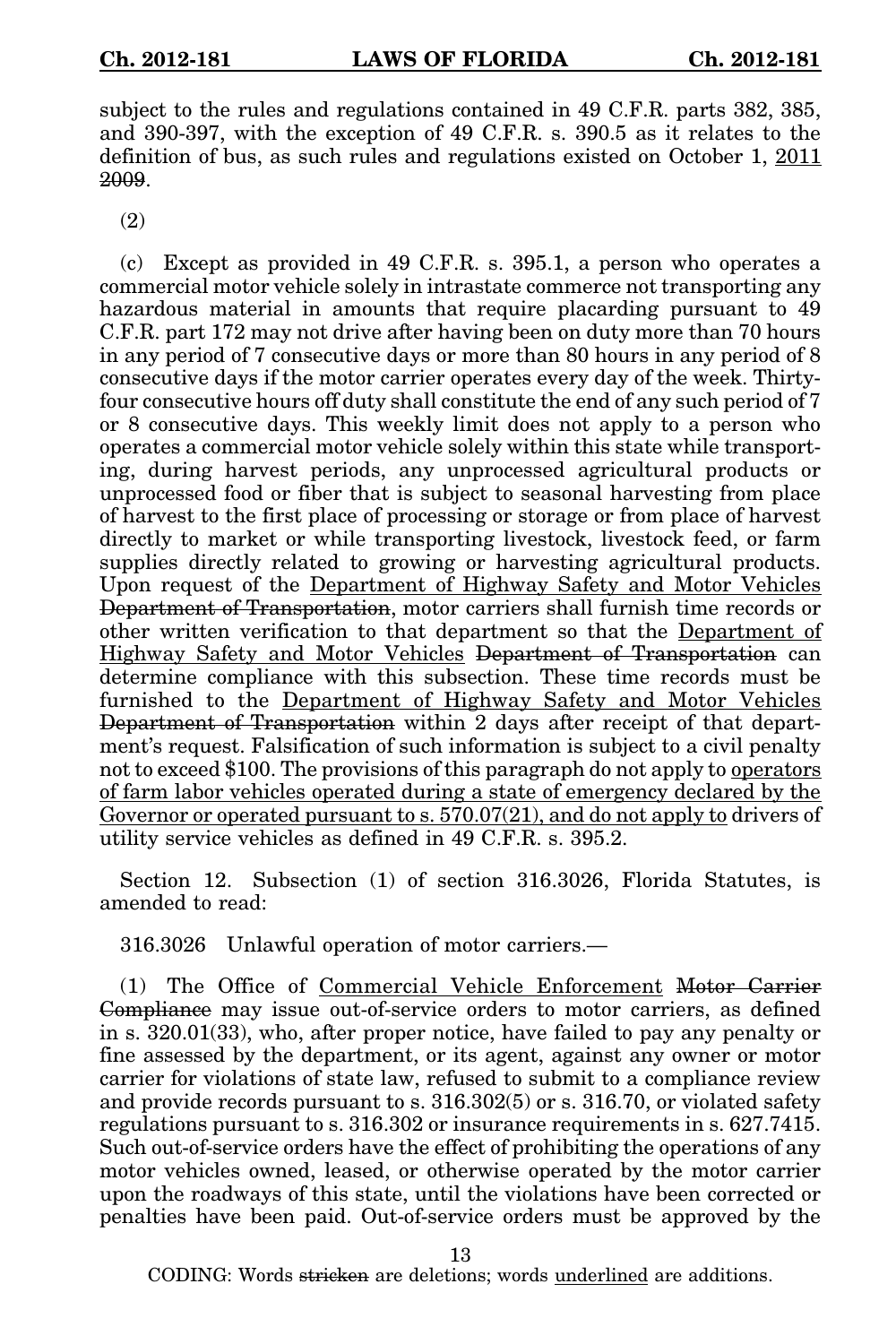director of the Division of the Florida Highway Patrol or his or her designee. An administrative hearing pursuant to s. 120.569 shall be afforded to motor carriers subject to such orders.

Section 13. Section 316.613, Florida Statutes, is amended to read:

316.613 Child restraint requirements.—

 $(1)(a)$  Every operator of a motor vehicle as defined in this section herein, while transporting a child in a motor vehicle operated on the roadways, streets, or highways of this state, shall, if the child is 5 years of age or younger, provide for protection of the child by properly using a crash-tested, federally approved child restraint device. For children aged through 3 years, such restraint device must be a separate carrier or a vehicle manufacturer's integrated child seat. For children aged 4 through 5 years, a separate carrier, an integrated child seat, or a seat belt may be used.

(b) The department shall provide notice of the requirement for child restraint devices, which notice shall accompany the delivery of each motor vehicle license tag.

(2) As used in this section, the term "motor vehicle" means a motor vehicle as defined in s. 316.003 that is operated on the roadways, streets, and highways of the state. The term does not include:

(a) A school bus as defined in s.  $316.003(45)$ .

(b) A bus used for the transportation of persons for compensation, other than a bus regularly used to transport children to or from school, as defined in s. 316.615(1)(b), or in conjunction with school activities.

(c) A farm tractor or implement of husbandry.

(d) A truck having a gross vehicle weight rating of more than 26,000 pounds.

(e) A motorcycle, moped, or bicycle.

(3) The failure to provide and use a child passenger restraint shall not be considered comparative negligence, nor shall such failure be admissible as evidence in the trial of any civil action with regard to negligence.

(4) It is the legislative intent that all state, county, and local law enforcement agencies, and safety councils, in recognition of the problems with child death and injury from unrestrained occupancy in motor vehicles, conduct a continuing safety and public awareness campaign as to the magnitude of the problem.

(5) Any person who violates the provisions of this section commits a moving violation, punishable as provided in chapter 318 and shall have 3 points assessed against his or her driver driver's license as set forth in s.

14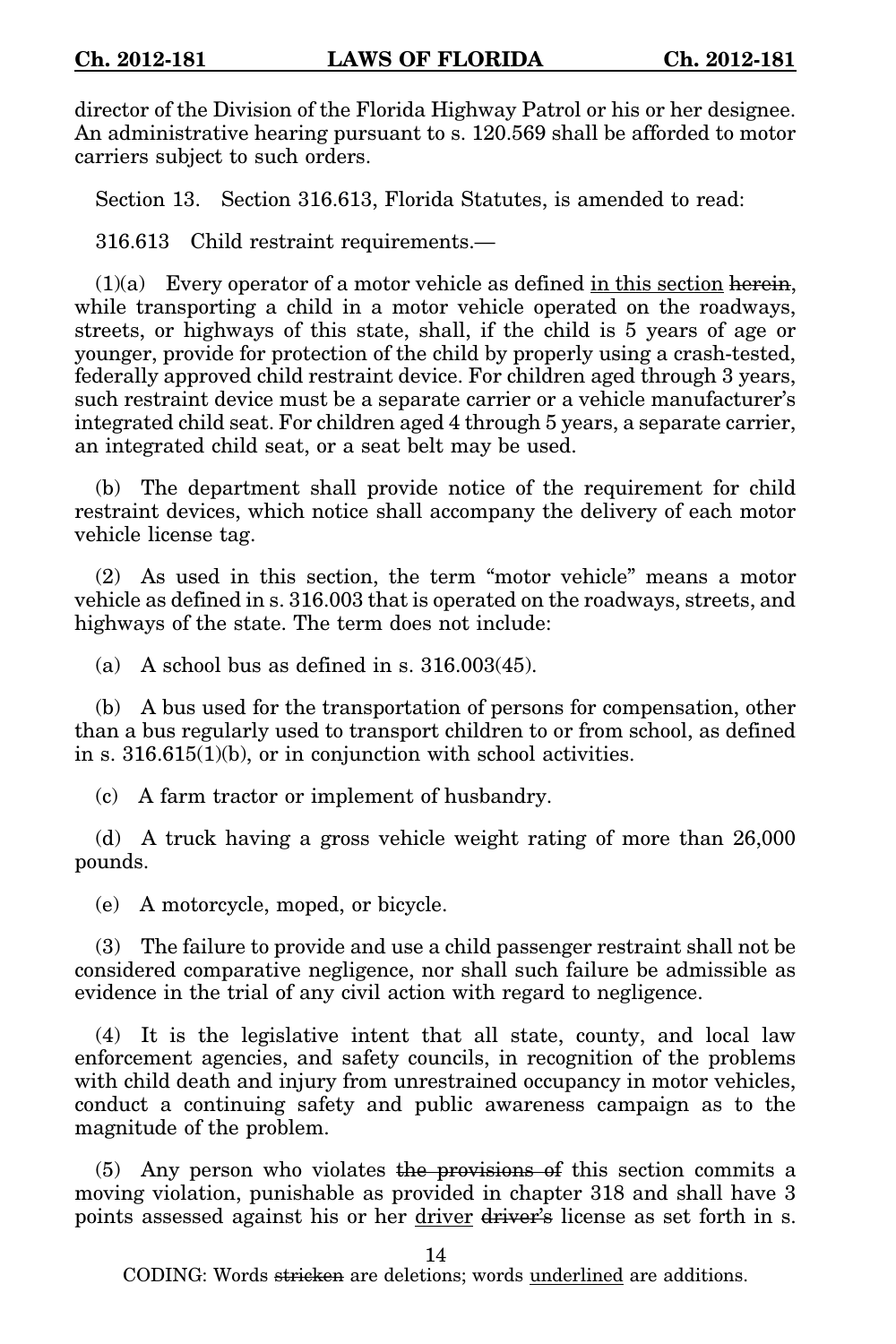322.27. In lieu of the penalty specified in s. 318.18 and the assessment of points, a person who violates the provisions of this section may elect, with the court's approval, to participate in a child restraint safety program approved by the chief judge of the circuit in which the violation occurs, and, upon completing such program, the penalty specified in chapter 318 and associated costs may be waived at the court's discretion and the assessment of points shall be waived. The child restraint safety program must use a course approved by the Department of Highway Safety and Motor Vehicles, and the fee for the course must bear a reasonable relationship to the cost of providing the course.

(6) The child restraint requirements imposed by this section do not apply to a chauffeur-driven taxi, limousine, sedan, van, bus, motor coach, or other passenger vehicle if the operator and the motor vehicle are hired and used for the transportation of persons for compensation. It is the obligation and responsibility of the parent, guardian, or other person responsible for a child's welfare, as defined in s.  $39.01(47)$ , to comply with the requirements of this section.

Section 14. Section 316.6135, Florida Statutes, is amended to read:

316.6135 Leaving children unattended or unsupervised in motor vehicles; penalty; authority of law enforcement officer.—

(1) A parent, legal guardian, or other person responsible for a child younger than 6 years of age may not leave the such child unattended or unsupervised in a motor vehicle:

(a) For a period in excess of 15 minutes;

(b) For any period of time if the motor of the vehicle is running, or the health of the child is in danger, or the child appears to be in distress.

(2) Any person who violates the provisions of paragraph  $(1)(a)$  commits a misdemeanor of the second degree punishable as provided in s. 775.082 or s. 775.083.

(3) Any person who violates the provisions of paragraph  $(1)(b)$  is guilty of a noncriminal traffic infraction, punishable by a fine not less than \$50 and not more than \$500.

(4) Any person who violates subsection (1) and in so doing causes great bodily harm, permanent disability, or permanent disfigurement to a child commits a felony of the third degree, punishable as provided in s. 775.082, s. 775.083, or s. 775.084.

(5) Any law enforcement officer who observes a child left unattended or unsupervised in a motor vehicle in violation of subsection (1) may use whatever means are reasonably necessary to protect the minor child and to remove the child from the vehicle.

15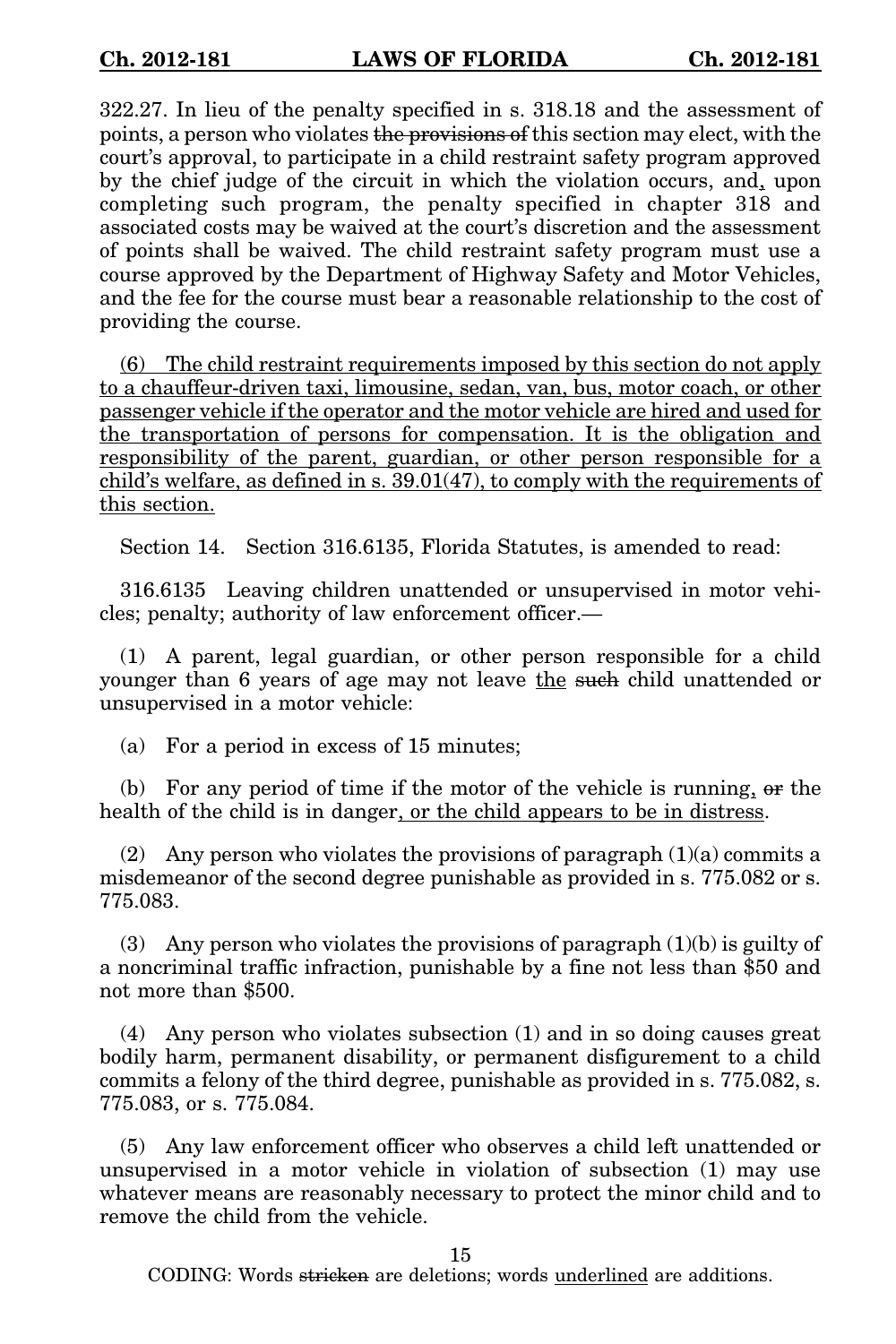(6) If the child is removed from the immediate area, notification should be placed on the vehicle.

(7) The child shall be remanded to the custody of the Department of Children and Family Services pursuant to chapter 39, unless the law enforcement officer is able to locate the parents or legal guardian or other person responsible for the child.

Section 15. Subsection (2) of section 316.655, Florida Statutes, is amended to read:

316.655 Penalties.—

(2) A driver Drivers convicted of a violation of any offense prohibited by this chapter or any other law of this state regulating motor vehicles, which resulted in an accident, may have his or her their driving privileges revoked or suspended by the court if the court finds such revocation or suspension warranted by the totality of the circumstances resulting in the conviction and the need to provide for the maximum safety for all persons who travel on or who are otherwise affected by the use of the highways of the state. In determining whether suspension or revocation is appropriate, the court shall consider all pertinent factors, including, but not limited to, such factors as the extent and nature of the driver's violation of this chapter, the number of persons killed or injured as the result of the driver's violation of this chapter, and the extent of any property damage resulting from the driver's violation of this chapter.

Section 16. Subsections (9) and (10) of section 318.14, Florida Statutes, are amended to read:

318.14 Noncriminal traffic infractions; exception; procedures.—

(9) Any person who does not hold a commercial driver driver's license and who is cited while driving a noncommercial motor vehicle for an infraction under this section other than a violation of s. 316.183(2), s. 316.187, or s. 316.189 when the driver exceeds the posted limit by 30 miles per hour or more, s. 320.0605, s. 320.07 $(3)(a)$  or (b), s. 322.065, s. 322.15 $(1)$ , s. 322.61, or s. 322.62 may, in lieu of a court appearance, elect to attend in the location of his or her choice within this state a basic driver improvement course approved by the Department of Highway Safety and Motor Vehicles. In such a case, adjudication must be withheld and points, as provided by s. 322.27, may not be assessed. However, a person may not make an election under this subsection if the person has made an election under this subsection in the preceding 12 months. A person may not make no more than five elections within his or her lifetime under this subsection. The requirement for community service under s. 318.18(8) is not waived by a plea of nolo contendere or by the withholding of adjudication of guilt by a court. If a person makes an election to attend a basic driver improvement course under this subsection, 18 percent of the civil penalty imposed under s. 318.18(3) shall be deposited in the State Courts Revenue Trust Fund; however, that

16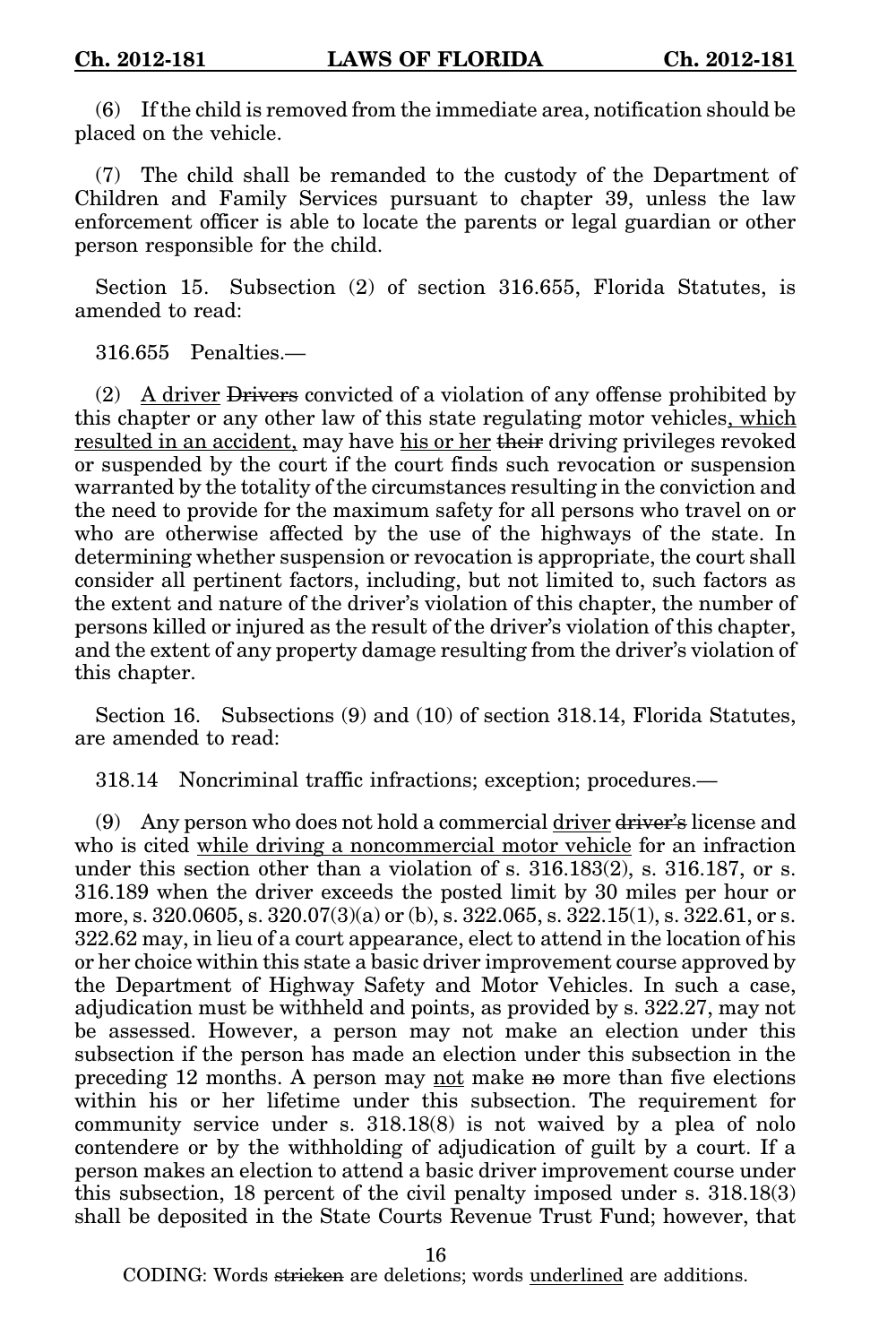portion is not revenue for purposes of s. 28.36 and may not be used in establishing the budget of the clerk of the court under that section or s. 28.35.

 $(10)(a)$  Any person who does not hold a commercial driver driver's license and who is cited while driving a noncommercial motor vehicle for an offense listed under this subsection may, in lieu of payment of fine or court appearance, elect to enter a plea of nolo contendere and provide proof of compliance to the clerk of the court, designated official, or authorized operator of a traffic violations bureau. In such case, adjudication shall be withheld; however, a person may not make an no election shall be made under this subsection if the such person has made an election under this subsection in the <u>preceding</u> 12 months preceding election hereunder.  $\underline{A}$  No person may not make more than three elections under this subsection. This subsection applies to the following offenses:

1. Operating a motor vehicle without a valid driver driver's license in violation of the provisions of s.  $322.03$ , s.  $322.065$ , or s.  $322.15(1)$ , or operating a motor vehicle with a license that has been suspended for failure to appear, failure to pay civil penalty, or failure to attend a driver improvement course pursuant to s. 322.291.

2. Operating a motor vehicle without a valid registration in violation of s. 320.0605, s. 320.07, or s. 320.131.

3. Operating a motor vehicle in violation of s. 316.646.

4. Operating a motor vehicle with a license that has been suspended under s. 61.13016 or s. 322.245 for failure to pay child support or for failure to pay any other financial obligation as provided in s. 322.245; however, this subparagraph does not apply if the license has been suspended pursuant to s. 322.245(1).

5. Operating a motor vehicle with a license that has been suspended under s. 322.091 for failure to meet school attendance requirements.

(b) Any person cited for an offense listed in this subsection shall present proof of compliance before prior to the scheduled court appearance date. For the purposes of this subsection, proof of compliance shall consist of a valid, renewed, or reinstated driver driver's license or registration certificate and proper proof of maintenance of security as required by s. 316.646. Notwithstanding waiver of fine, any person establishing proof of compliance shall be assessed court costs of \$25, except that a person charged with violation of s. 316.646(1)-(3) may be assessed court costs of \$8. One dollar of such costs shall be remitted to the Department of Revenue for deposit into the Child Welfare Training Trust Fund of the Department of Children and Family Services. One dollar of such costs shall be distributed to the Department of Juvenile Justice for deposit into the Juvenile Justice Training Trust Fund. Fourteen dollars of such costs shall be distributed to the municipality and \$9 shall be deposited by the clerk of the court into the fine and forfeiture fund established pursuant to s. 142.01, if the offense was

17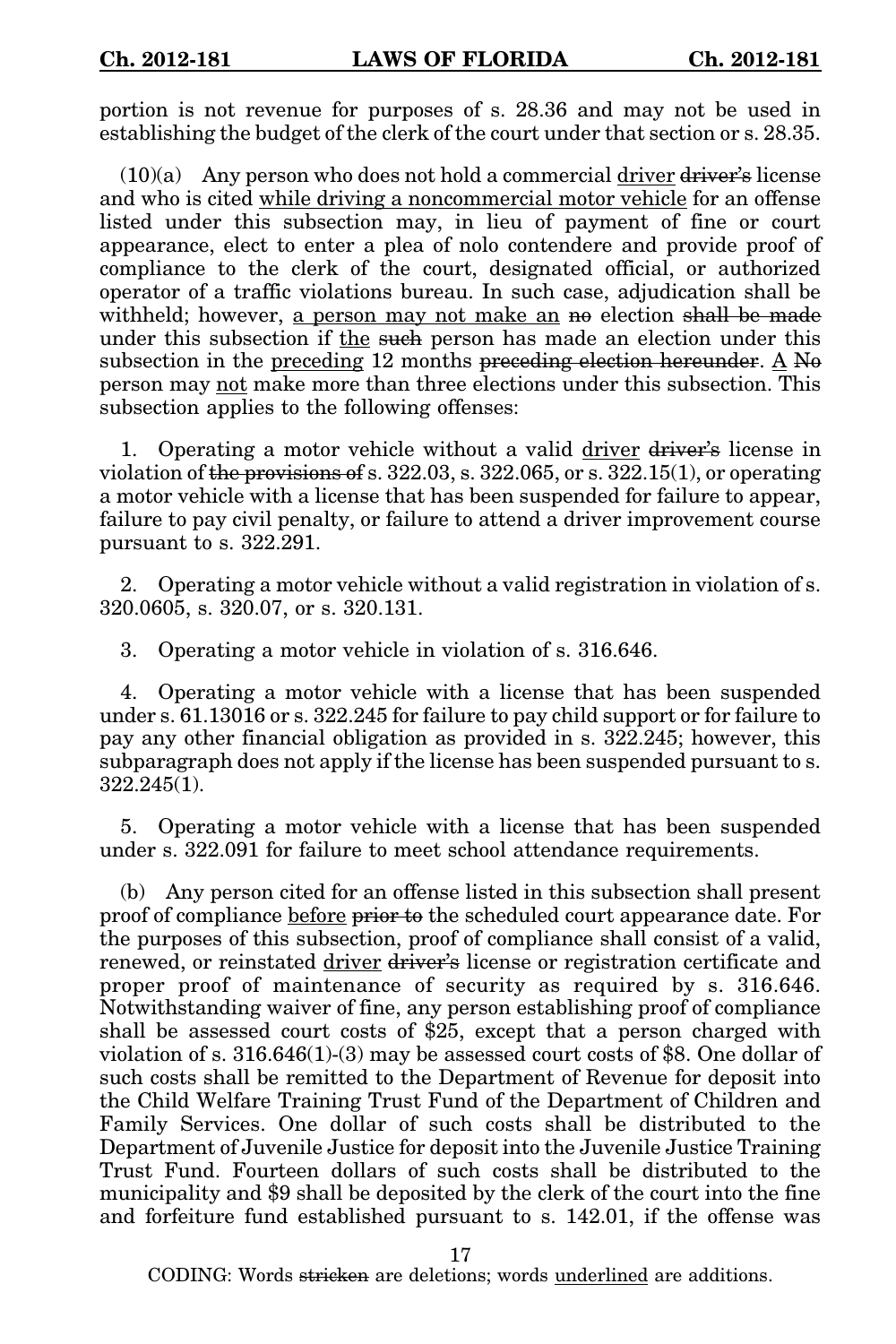committed within the municipality. If the offense was committed in an unincorporated area of a county or if the citation was for a violation of s. 316.646(1)-(3), the entire amount shall be deposited by the clerk of the court into the fine and forfeiture fund established pursuant to s. 142.01, except for the moneys to be deposited into the Child Welfare Training Trust Fund and the Juvenile Justice Training Trust Fund. This subsection does shall not be construed to authorize the operation of a vehicle without a valid driver driver's license, without a valid vehicle tag and registration, or without the maintenance of required security.

Section 17. Paragraph (c) is added to subsection (1) of section 318.15, Florida Statutes, to read:

318.15 Failure to comply with civil penalty or to appear; penalty.—

(1)

(c) A person who is charged with a traffic infraction may request a hearing within 180 days after the date upon which the violation occurred, regardless of any action taken by the court or the department to suspend the person's driving privilege, and, upon request, the clerk must set the case for hearing. The person shall be given a form for requesting that his or her driving privilege be reinstated. If the 180th day after the date upon which the violation occurred is a Saturday, Sunday, or a legal holiday, the person who is charged must request a hearing within 177 days after the date upon which the violation occurred; however, the court may grant a request for a hearing made more than 180 days after the date upon which the violation occurred. This paragraph does not affect the assessment of late fees as otherwise provided in this chapter.

Section 18. Paragraph (f) of subsection (3) of section 318.18, Florida Statutes, is amended to read:

318.18 Amount of penalties.—The penalties required for a noncriminal disposition pursuant to s. 318.14 or a criminal offense listed in s. 318.17 are as follows:

(3)

(f) If a violation of s. 316.1301 or s.  $316.1303(1)$  s.  $316.1303$  results in an injury to the pedestrian or damage to the property of the pedestrian, an additional fine of up to \$250 shall be paid. This amount must be distributed pursuant to s. 318.21.

Section 19. Subsection (5) of section 318.21, Florida Statutes, is amended to read:

318.21 Disposition of civil penalties by county courts.—All civil penalties received by a county court pursuant to the provisions of this chapter shall be distributed and paid monthly as follows:

18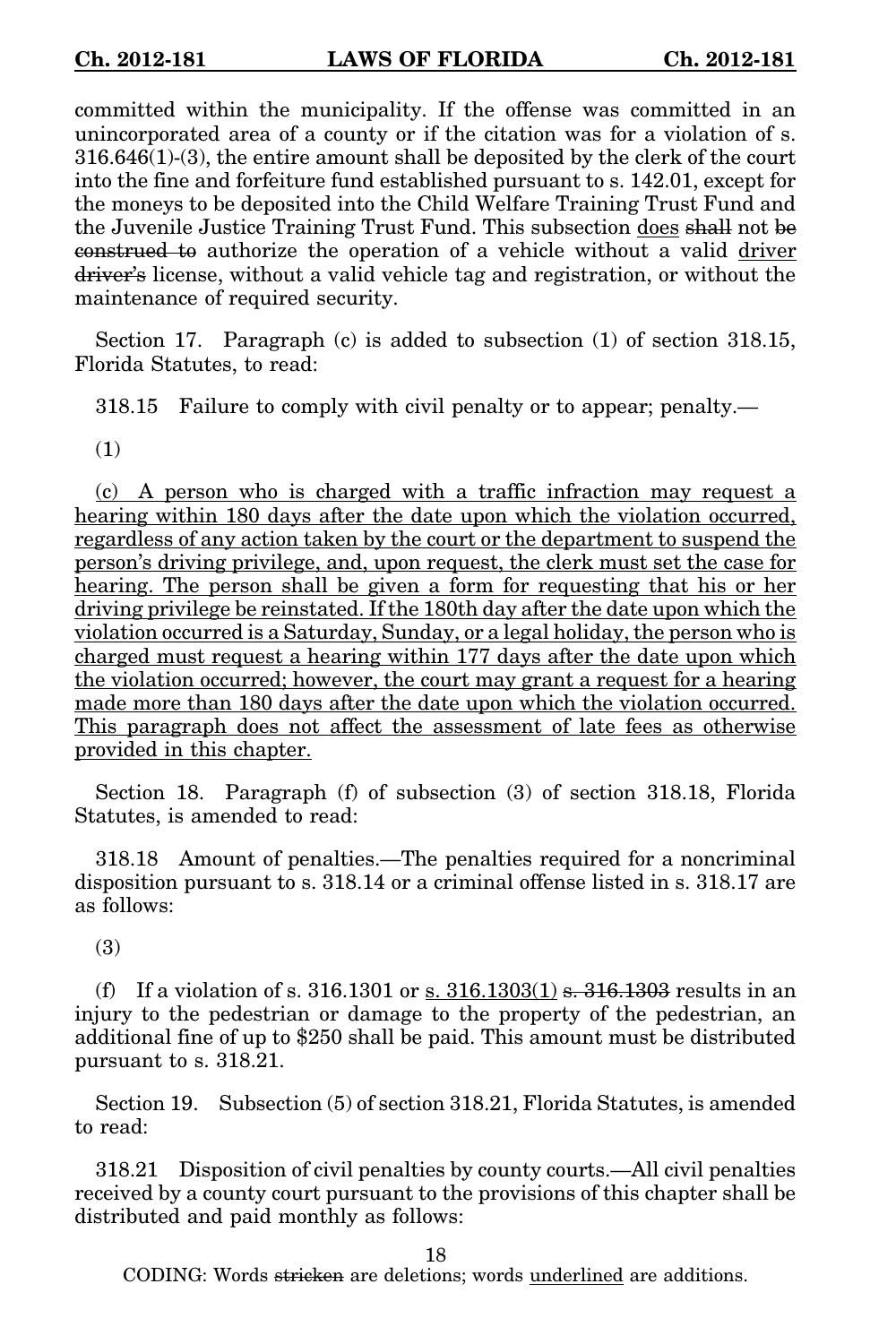(5) Of the additional fine assessed under s.  $318.18(3)(f)$  for a violation of s.  $316.1303(1)$  s.  $316.1303$ , 60 percent must be remitted to the Department of Revenue and transmitted monthly to the Florida Endowment Foundation for Vocational Rehabilitation, and 40 percent must be distributed pursuant to subsections (1) and (2).

Section 20. Section 319.14, Florida Statutes, is amended to read:

319.14 Sale of motor vehicles registered or used as taxicabs, police vehicles, lease vehicles, or rebuilt vehicles, and nonconforming vehicles, custom vehicles, or street rod vehicles.—

 $(1)(a)$  A No person may not shall knowingly offer for sale, sell, or exchange any vehicle that has been licensed, registered, or used as a taxicab, police vehicle, or short-term-lease vehicle, or a vehicle that has been repurchased by a manufacturer pursuant to a settlement, determination, or decision under chapter 681, until the department has stamped in a conspicuous place on the certificate of title of the vehicle, or its duplicate, words stating the nature of the previous use of the vehicle or the title has been stamped "Manufacturer's Buy Back" to reflect that the vehicle is a nonconforming vehicle. If the certificate of title or duplicate was not so stamped upon initial issuance thereof or if, subsequent to initial issuance of the title, the use of the vehicle is changed to a use requiring the notation provided for in this section, the owner or lienholder of the vehicle shall surrender the certificate of title or duplicate to the department prior to offering the vehicle for sale, and the department shall stamp the certificate or duplicate as required herein. When a vehicle has been repurchased by a manufacturer pursuant to a settlement, determination, or decision under chapter 681, the title shall be stamped "Manufacturer's Buy Back" to reflect that the vehicle is a nonconforming vehicle.

(b)  $\overrightarrow{A}$  No person may not shall knowingly offer for sale, sell, or exchange a rebuilt vehicle until the department has stamped in a conspicuous place on the certificate of title for the vehicle words stating that the vehicle has been rebuilt or assembled from parts, or is a kit car, glider kit, replica, or flood vehicle, custom vehicle, or street rod vehicle unless proper application for a certificate of title for a vehicle that is rebuilt or assembled from parts, or is a kit car, glider kit, replica, or flood vehicle, custom vehicle, or street rod vehicle has been made to the department in accordance with this chapter and the department has conducted the physical examination of the vehicle to assure the identity of the vehicle and all major component parts, as defined in s. 319.30(1), which have been repaired or replaced. Thereafter, the department shall affix a decal to the vehicle, in the manner prescribed by the department, showing the vehicle to be rebuilt.

(c) As used in this section, the term:

1. "Police vehicle" means a motor vehicle owned or leased by the state or a county or municipality and used in law enforcement.

19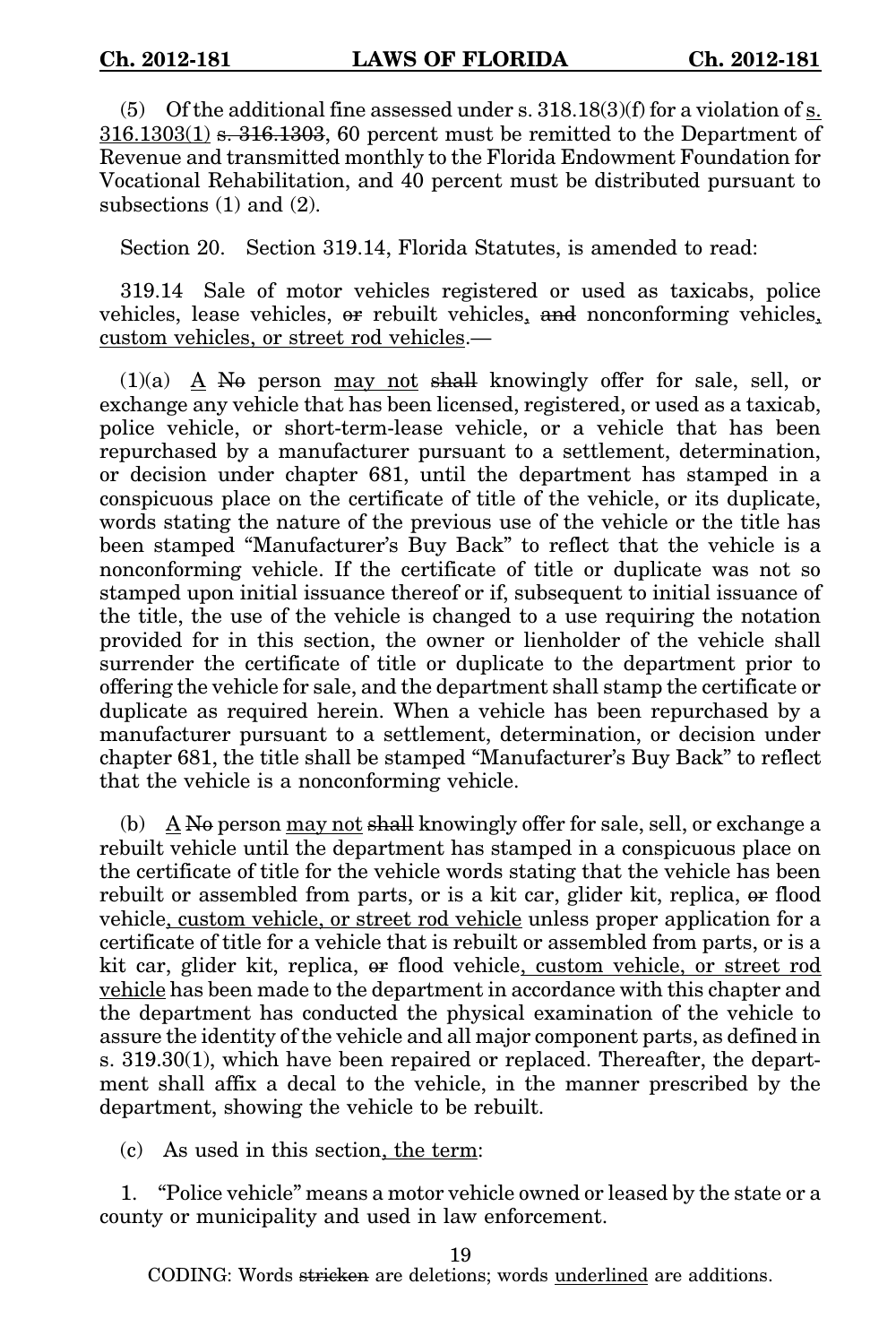2.a. "Short-term-lease vehicle" means a motor vehicle leased without a driver and under a written agreement to one or more persons from time to time for a period of less than 12 months.

b. "Long-term-lease vehicle" means a motor vehicle leased without a driver and under a written agreement to one person for a period of 12 months or longer.

c. "Lease vehicle" includes both short-term-lease vehicles and long-termlease vehicles.

3. "Rebuilt vehicle" means a motor vehicle or mobile home built from salvage or junk, as defined in s. 319.30(1).

4. "Assembled from parts" means a motor vehicle or mobile home assembled from parts or combined from parts of motor vehicles or mobile homes, new or used. "Assembled from parts" does not mean a motor vehicle defined as a "rebuilt vehicle" in subparagraph 3., which has been declared a total loss pursuant to s. 319.30.

5. "Kit car" means a motor vehicle assembled with a kit supplied by a manufacturer to rebuild a wrecked or outdated motor vehicle with a new body kit.

6. "Glider kit" means a vehicle assembled with a kit supplied by a manufacturer to rebuild a wrecked or outdated truck or truck tractor.

7. "Replica" means a complete new motor vehicle manufactured to look like an old vehicle.

8. "Flood vehicle" means a motor vehicle or mobile home that has been declared to be a total loss pursuant to s.  $319.30(3)(a)$  resulting from damage caused by water.

9. "Nonconforming vehicle" means a motor vehicle which has been purchased by a manufacturer pursuant to a settlement, determination, or decision under chapter 681.

10. "Settlement" means an agreement entered into between a manufacturer and a consumer that occurs after a dispute is submitted to a program, or an informal dispute settlement procedure established by a manufacturer or is approved for arbitration before the New Motor Vehicle Arbitration Board as defined in s. 681.102.

11. "Custom vehicle" means a motor vehicle that:

a. Is 25 years of age or older and of a model year after 1948 or was manufactured to resemble a vehicle that is 25 years of age or older and of a model year after 1948; and

20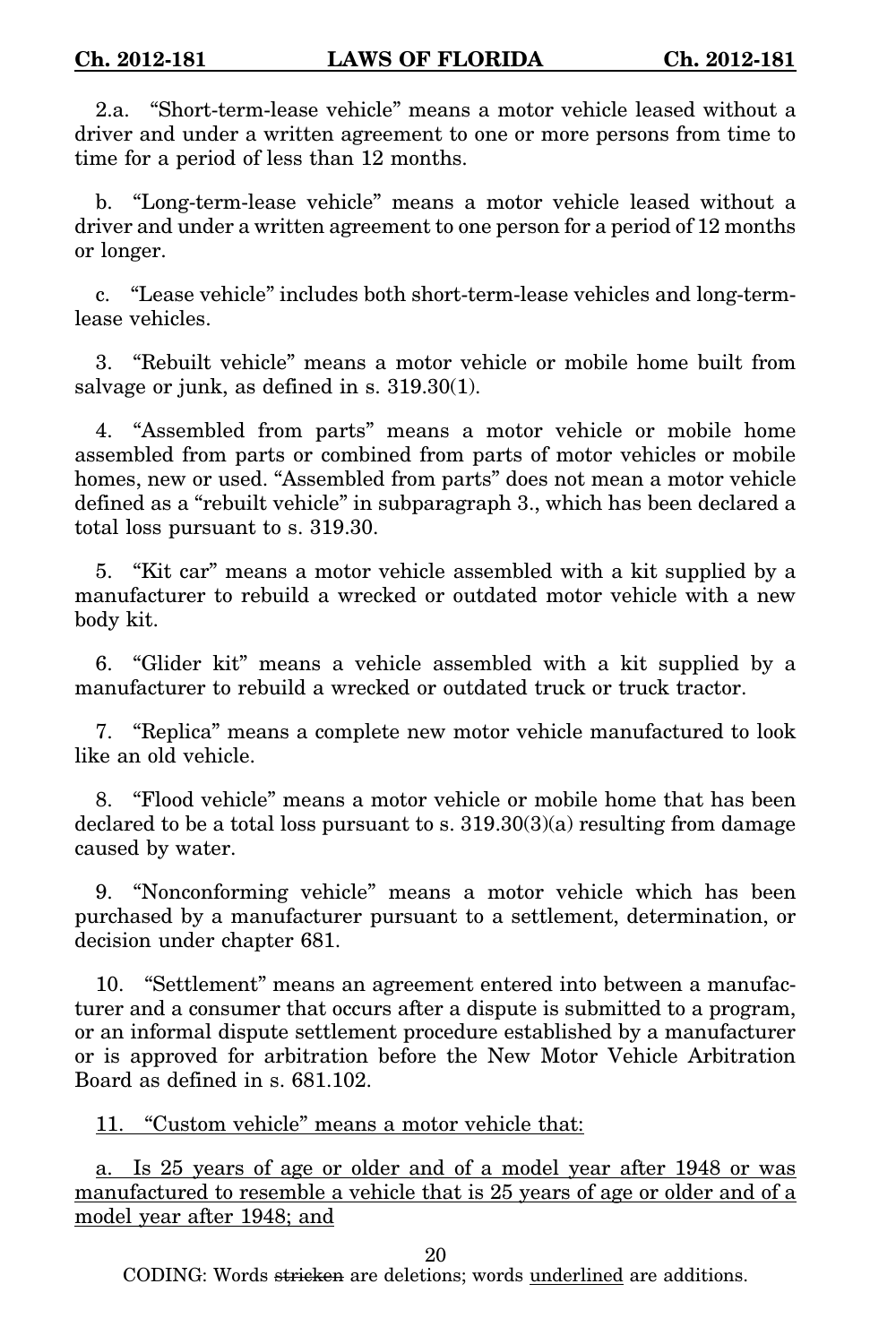b. Has been altered from the manufacturer's original design or has a body constructed from nonoriginal materials.

The model year and year of manufacture that the body of a custom vehicle resembles is the model year and year of manufacture listed on the certificate of title, regardless of when the vehicle was actually manufactured.

12. "Street rod" means a motor vehicle that:

a. Is of a model year of 1948 or older or was manufactured after 1948 to resemble a vehicle of a model year of 1948 or older; and

b. Has been altered from the manufacturer's original design or has a body constructed from nonoriginal materials.

The model year and year of manufacture that the body of a street rod resembles is the model year and year of manufacture listed on the certificate of title, regardless of when the vehicle was actually manufactured.

(2) A No person may not shall knowingly sell, exchange, or transfer a vehicle referred to in subsection  $(1)$  without, before prior to consummating the sale, exchange, or transfer, disclosing in writing to the purchaser, customer, or transferee the fact that the vehicle has previously been titled, registered, or used as a taxicab, police vehicle, or short-term-lease vehicle, or is a vehicle that is rebuilt or assembled from parts, or is a kit car, glider kit, replica, or flood vehicle, or is a nonconforming vehicle, custom vehicle, or street rod vehicle, as the case may be.

(3) Any person who, with intent to offer for sale or exchange any vehicle referred to in subsection (1), knowingly or intentionally advertises, publishes, disseminates, circulates, or places before the public in any communications medium, whether directly or indirectly, any offer to sell or exchange the vehicle shall clearly and precisely state in each such offer that the vehicle has previously been titled, registered, or used as a taxicab, police vehicle, or short-term-lease vehicle or that the vehicle or mobile home is a vehicle that is rebuilt or assembled from parts,  $\theta$ r is a kit car, glider kit, replica, or flood vehicle, or is a nonconforming vehicle, custom vehicle, or street rod vehicle, as the case may be. A Any person who violates this subsection commits a misdemeanor of the second degree, punishable as provided in s. 775.082 or s. 775.083.

(4) If When a certificate of title, including a foreign certificate, is branded to reflect a condition or prior use of the titled vehicle, the brand must be noted on the registration certificate of the vehicle and such brand shall be carried forward on all subsequent certificates of title and registration certificates issued for the life of the vehicle.

(5)  $\Delta$  Any person who knowingly sells, exchanges, or offers to sell or exchange a motor vehicle or mobile home contrary to the provisions of this section or any officer, agent, or employee of a person who knowingly authorizes, directs, aids in, or consents to the sale, exchange, or offer to

21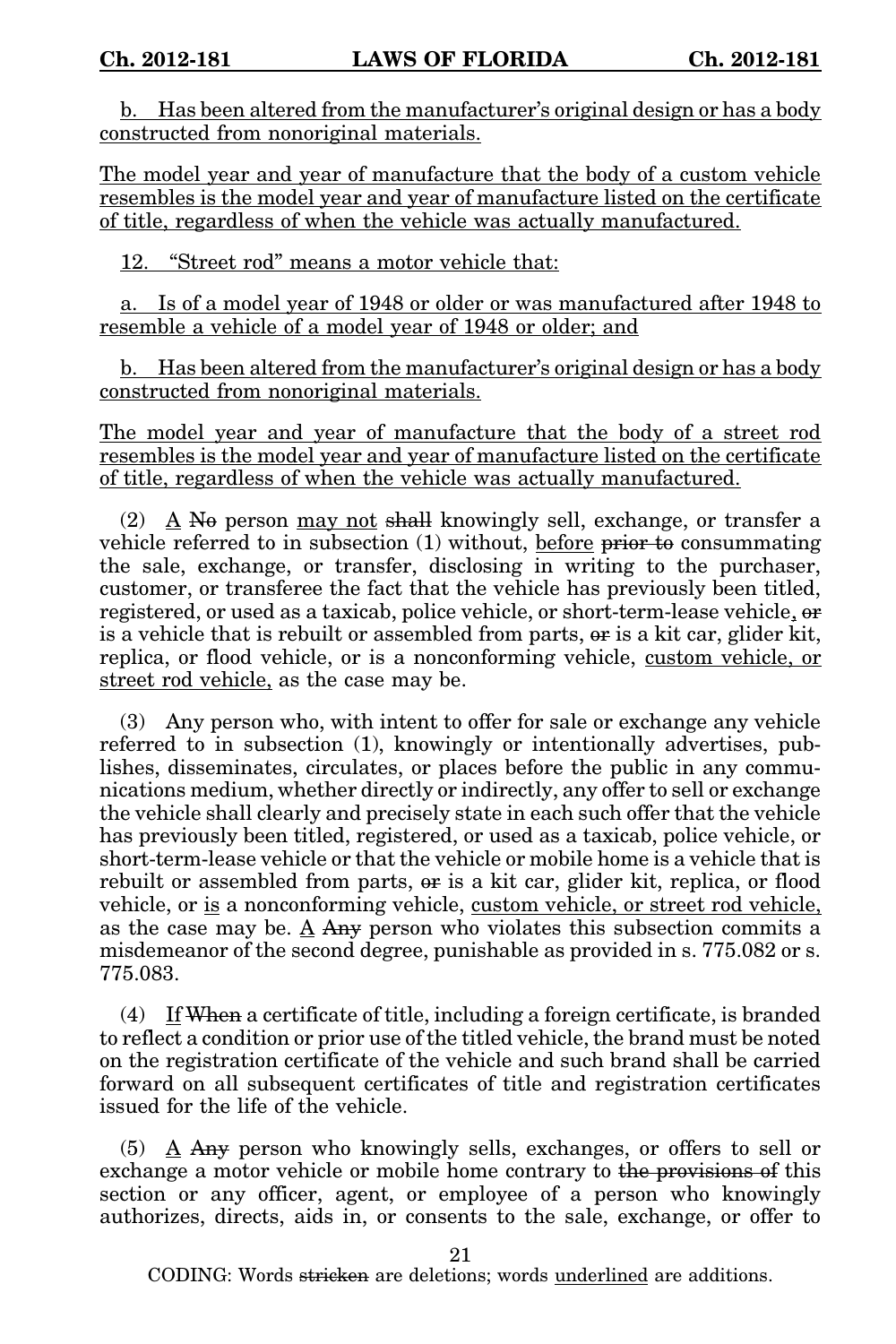sell or exchange a motor vehicle or mobile home contrary to the provisions of this section commits a misdemeanor of the second degree, punishable as provided in s. 775.082 or s. 775.083.

(6)  $\Delta$  Any person who removes a rebuilt decal from a rebuilt vehicle with the intent to conceal the rebuilt status of the vehicle commits a felony of the third degree, punishable as provided in s. 775.082, s. 775.083, or s. 775.084.

(7) This section applies to a mobile home, travel trailer, camping trailer, truck camper, or fifth-wheel recreation trailer only when the such mobile home or vehicle is a rebuilt vehicle or is assembled from parts.

(8) A No person is not shall be liable or accountable in any civil action arising out of a violation of this section if the designation of the previous use or condition of the motor vehicle is not noted on the certificate of title and registration certificate of the vehicle which was received by, or delivered to, such person, unless the such person has actively concealed the prior use or condition of the vehicle from the purchaser.

(9) Subsections  $(1)$ ,  $(2)$ , and  $(3)$  do not apply to the transfer of ownership of a motor vehicle after the motor vehicle has ceased to be used as a lease vehicle and the ownership has been transferred to an owner for private use or to the transfer of ownership of a nonconforming vehicle with 36,000 or more miles on its odometer, or 34 months whichever is later and the ownership has been transferred to an owner for private use. Such owner, as shown on the title certificate, may request the department to issue a corrected certificate of title that does not contain the statement of the previous use of the vehicle as a lease vehicle or condition as a nonconforming vehicle.

Section 21. Subsection (6) of section 319.23, Florida Statutes, is amended, present subsections (7) through (11) of that section are redesignated as subsections (8) through (12), respectively, and a new subsection (7) is added to that section, to read:

319.23 Application for, and issuance of, certificate of title.—

(6)(a) In the case of the sale of a motor vehicle or mobile home by a licensed dealer to a general purchaser, the certificate of title must be obtained in the name of the purchaser by the dealer upon application signed by the purchaser, and in each other case the such certificate must be obtained by the purchaser. In each case of transfer of a motor vehicle or mobile home, the application for a certificate of title, a corrected certificate, or an assignment or reassignment must be filed within 30 days after the delivery of the motor vehicle or after consummation of the sale of the mobile home to the purchaser. An applicant must pay a fee of \$20, in addition to all other fees and penalties required by law, for failing to file such application within the specified time. In the case of the sale of a motor vehicle by a licensed motor vehicle dealer to a general purchaser who resides in another state or country, the dealer is not required to apply for a certificate of title for the motor vehicle; however, the dealer must transfer ownership and reassign the

22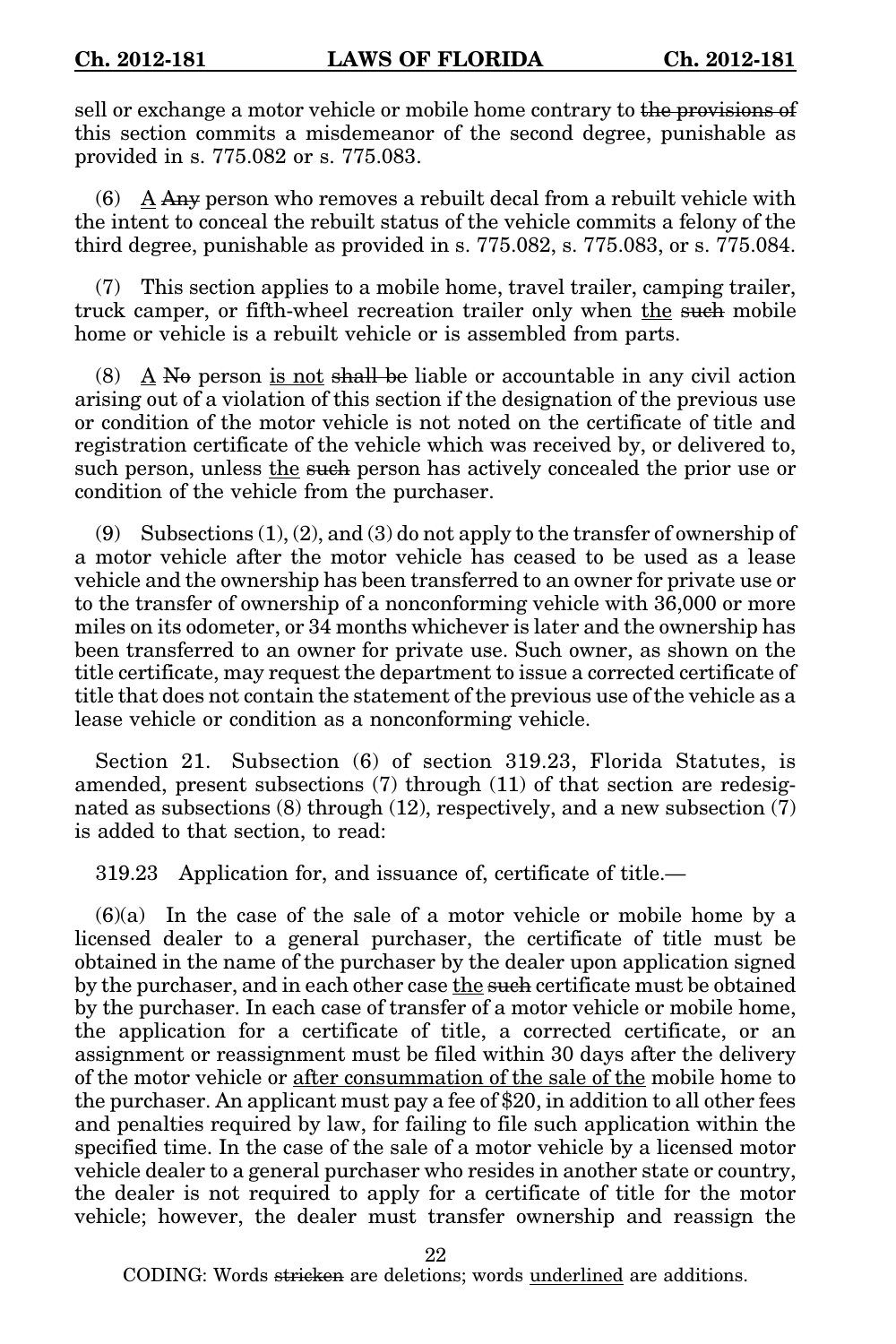certificate of title or manufacturer's certificate of origin to the purchaser, and the purchaser must sign an affidavit, as approved by the department, that the purchaser will title and register the motor vehicle in another state or country.

(b) If a licensed dealer acquires a motor vehicle or mobile home as a trade-in, the dealer must file with the department, within 30 days, a notice of sale signed by the seller. The department shall update its database for that title record to indicate "sold." A licensed dealer need not apply for a certificate of title for any motor vehicle or mobile home in stock acquired for stock purposes except as provided in s. 319.225.

(7) If an applicant for a certificate of title is unable to provide the department with a certificate of title that assigns the prior owner's interest in the motor vehicle, the department may accept a bond in the form prescribed by the department, along with an affidavit in a form prescribed by the department, which includes verification of the vehicle identification number and an application for title.

(a) The bond must be:

1. In a form prescribed by the department;

2. Executed by the applicant;

3. Issued by a person authorized to conduct a surety business in this state;

4. In an amount equal to two times the value of the vehicle as determined by the department; and

5. Conditioned to indemnify all prior owners and lienholders and all subsequent purchasers of the vehicle or persons who acquire a security interest in the vehicle, and their successors in interest, against any expense, loss, or damage, including reasonable attorney fees, occurring because of the issuance of the certificate of title for the vehicle or for a defect in or undisclosed security interest on the right, title, or interest of the applicant to the vehicle.

(b) An interested person has a right to recover on the bond for a breach of the bond's condition. The aggregate liability of the surety to all persons may not exceed the amount of the bond.

(c) A bond under this subsection expires on the third anniversary of the date the bond became effective.

(d) The affidavit must:

1. Be in a form prescribed by the department;

23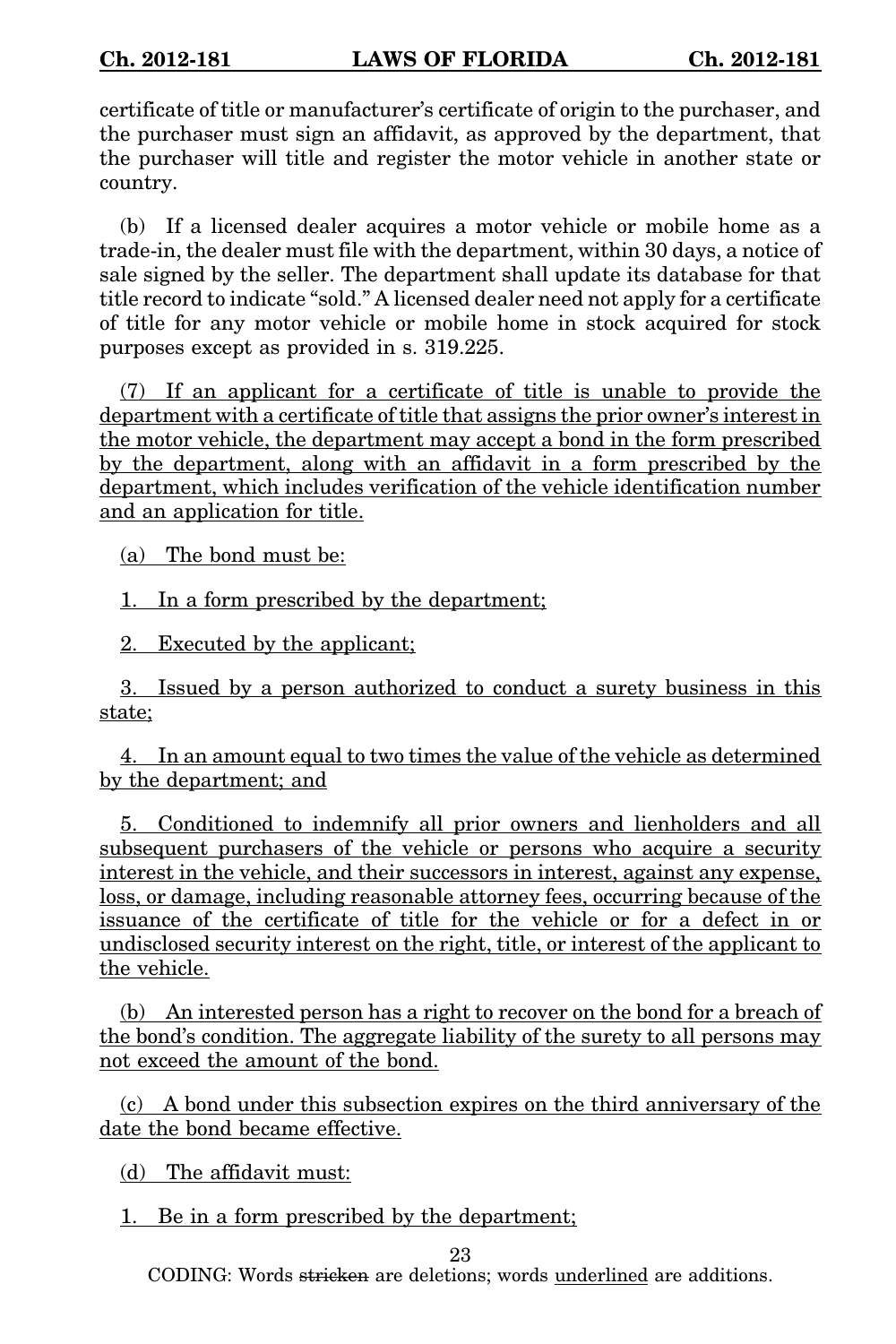2. Include the facts and circumstances under which the applicant acquired ownership and possession of the motor vehicle;

3. Disclose that no security interests, liens, or encumbrances against the motor vehicle are known to the applicant against the motor vehicle; and

4. State that the applicant has the right to have a certificate of title issued.

Section 22. Subsection (8) of section 319.24, Florida Statutes, is amended to read:

319.24 Issuance in duplicate; delivery; liens and encumbrances.—

(8) Notwithstanding any requirements in this section or in s. 319.27 indicating that a lien on a motor vehicle or mobile home shall be noted on the face of the Florida certificate of title, if there are one or more liens or encumbrances on the motor vehicle or mobile home, the department shall may electronically transmit the lien to the first lienholder and notify the first lienholder of any additional liens. Subsequent lien satisfactions shall may be electronically transmitted to the department and must shall include the name and address of the person or entity satisfying the lien. When electronic transmission of liens and lien satisfactions is are used, the issuance of a certificate of title may be waived until the last lien is satisfied and a clear certificate of title is issued to the owner of the vehicle. In subsequent transfer of ownership of the motor vehicle, it shall be presumed that the motor vehicle title is subject to a lien as set forth in s.  $319.225(6)(a)$  until the title to be issued pursuant to this subsection is received by the person or entity satisfying the lien.

Section 23. Subsection (7) is added to section 319.27, Florida Statutes, to read:

319.27 Notice of lien on motor vehicles or mobile homes; notation on certificate; recording of lien.—

(7) The department shall establish and administer an electronic titling program that requires the electronic recording of vehicle title information for new, transferred, and corrected certificates of title. Lienholders shall electronically transmit liens and lien satisfactions to the department in a format determined by the department. Individuals and lienholders who the department determines are not normally engaged in the business or practice of financing vehicles are exempt from the electronic titling requirement.

Section 24. Subsection (3) is added to section 319.28, Florida Statutes, to read:

319.28 Transfer of ownership by operation of law.—

(3) A dealer of industrial equipment who conducts a repossession, as defined in s.  $493.6101(22)$ , of such equipment is not subject to licensure as a

24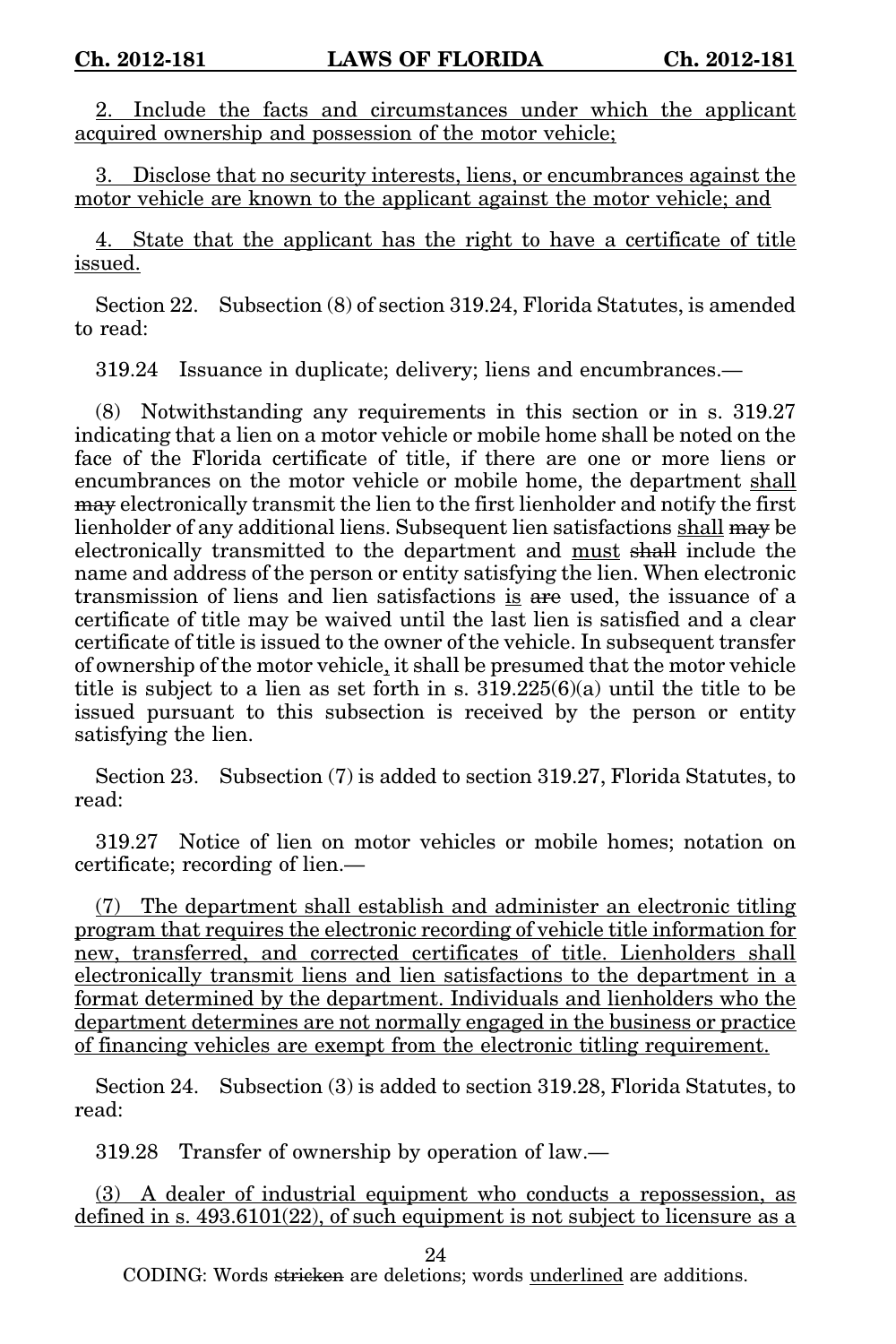recovery agent or recovery agency if the dealer is regularly engaged in the sale of the equipment for a particular manufacturer, the lender is affiliated with that manufacturer, and the dealer uses his or her own employees to make such repossessions.

Section 25. Present subsection (10) of section 319.30, Florida Statutes, is renumbered as subsection (11), and new subsection (10) is added to that section to read:

319.30 Definitions; dismantling, destruction, change of identity of motor vehicle or mobile home; salvage.—

(10) The department may adopt rules to implement an electronic system for issuing salvage certificates of title and certificates of destruction.

Section 26. Section 319.40, Florida Statutes, is amended to read:

319.40 Transactions by electronic or telephonic means.—

 $(1)$  The department  $\frac{\text{may}}{\text{is}\text{ authorized}}$  to accept any application provided for under this chapter by electronic or telephonic means.

(2) The department may issue an electronic certificate of title in lieu of printing a paper title.

(3) The department may collect electronic mail addresses and use electronic mail in lieu of the United States Postal Service as a method of notification. However, any notice regarding the potential forfeiture or foreclosure of an interest in property must be sent via the United States Postal Service.

Section 27. Paragraph (a) of subsection (1) of section 320.01, Florida Statutes, is amended, and subsection (46) is added to that section, to read:

320.01 Definitions, general.—As used in the Florida Statutes, except as otherwise provided, the term:

(1) "Motor vehicle" means:

(a) An automobile, motorcycle, truck, trailer, semitrailer, truck tractor and semitrailer combination, or any other vehicle operated on the roads of this state, used to transport persons or property, and propelled by power other than muscular power, but the term does not include traction engines, road rollers, special mobile equipment as defined in s. 316.003(48), such vehicles that as run only upon a track, bicycles, swamp buggies, or mopeds.

(46) "Swamp buggy" means a motorized off-road vehicle that is designed or modified to travel over swampy or varied terrain and that may use large tires or tracks operated from an elevated platform. The term does not include any vehicle defined in chapter 261 or otherwise defined or classified in this chapter.

25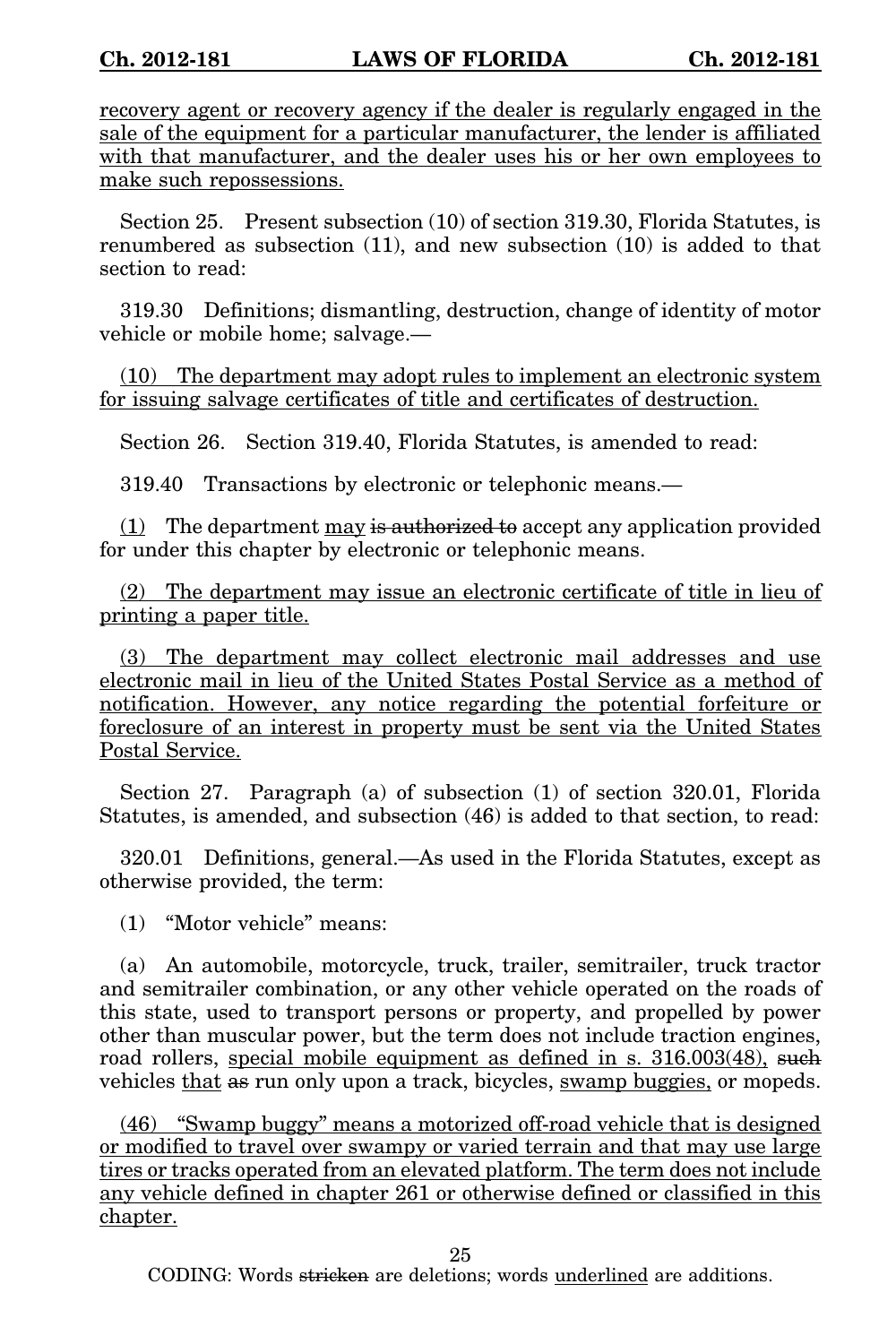Section 28. Subsection (2) and paragraph (e) of subsection (5) of section 320.02, Florida Statutes, are amended, paragraphs  $(0)$ ,  $(p)$ ,  $(q)$ , and  $(r)$  are added to subsection (15), and subsection (18) is added to that section, to read:

320.02 Registration required; application for registration; forms.—

(2)(a) The application for registration shall include the street address of the owner's permanent residence or the address of his or her permanent place of business and shall be accompanied by personal or business identification information which may include, but need not be limited to, a driver driver's license number, Florida identification card number, or federal employer identification number. If the owner does not have a permanent residence or permanent place of business or if the owner's permanent residence or permanent place of business cannot be identified by a street address, the application shall include:

1. If the vehicle is registered to a business, the name and street address of the permanent residence of an owner of the business, an officer of the corporation, or an employee who is in a supervisory position.

2. If the vehicle is registered to an individual, the name and street address of the permanent residence of a close relative or friend who is a resident of this state.

If the vehicle is registered to an active duty member of the Armed Forces of the United States who is a Florida resident, the active duty member is exempt from the requirement to provide the street address of a permanent residence.

(b) The department shall prescribe a form upon which motor vehicle owners may record odometer readings when registering their motor vehicles.

(5)

(e) Upon the expiration date noted in the cancellation notice that the department receives from the insurer, the department shall suspend the registration, issued under this chapter or s. 207.004(1), of a motor carrier who operates a commercial motor vehicle or who permits it to be operated in this state during the registration period without having in full force and effect liability insurance, a surety bond, or a valid self-insurance certificate that complies with the provisions of this section. The insurer shall provide notice to the department at the same time the cancellation notice is provided to the insured pursuant to s. 627.7281. The department may adopt rules regarding the electronic submission of the cancellation notice liability insurance policy or surety bond may not be canceled on less than 30 days' written notice by the insurer to the department, such 30 days' notice to commence from the date notice is received by the department.

(15)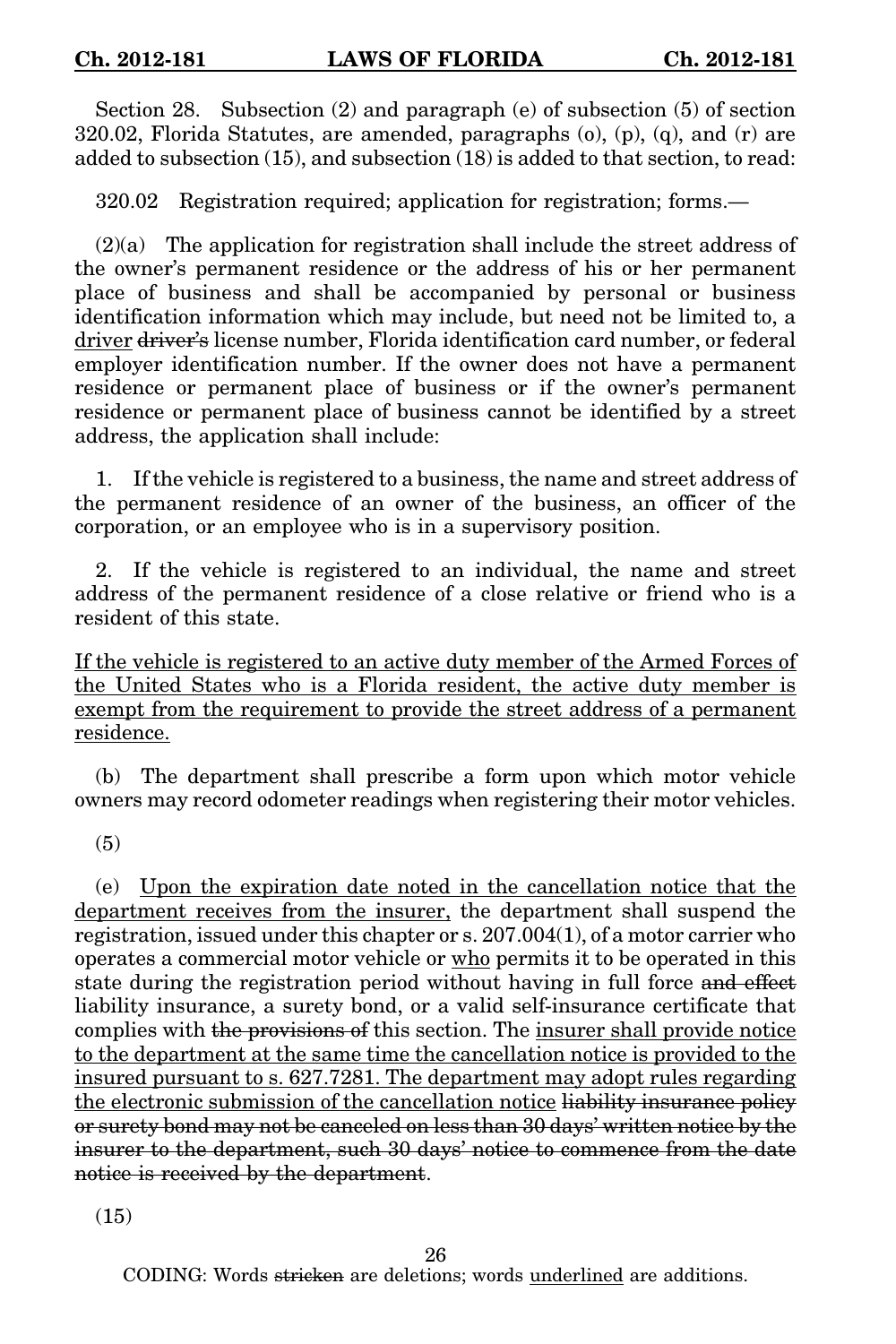(o) The application form for motor vehicle registration and renewal registration must include language permitting a voluntary contribution of \$1 to the Florida Association of Food Banks, Inc. The proceeds shall be distributed by the department each month to Florida Association of Food Banks, Inc., to be used by that organization for the purpose of ending hunger in this state.

(p) The application form for motor vehicle registration and renewal of registration must include language permitting a voluntary contribution of \$1 per applicant for Autism Services and Supports. Such contributions must be transferred by the department to the Achievement and Rehabilitation Centers, Inc., Autism Services Fund.

(q) The application form for motor vehicle registration and renewal of registration must include language permitting a voluntary contribution of \$1 per applicant to Support Our Troops, which shall be distributed to Support Our Troops, Inc., a Florida not-for-profit organization.

(r) The application form for motor vehicle registration and renewal of registration must include language permitting a voluntary contribution of \$1 to Take Stock In Children. Such contributions shall be transferred by the department to Take Stock In Children, Inc.

For the purpose of applying the service charge provided in s. 215.20, contributions received under this subsection are not income of a revenue nature.

(18) The department shall retain all electronic registration records for at least 10 years.

Section 29. Subsection (8) of section 320.03, Florida Statutes, is amended to read:

320.03 Registration; duties of tax collectors; International Registration Plan.—

(8) If the applicant's name appears on the list referred to in s. 316.1001(4), s. 316.1967(6), or s. 713.78(13), a license plate or revalidation sticker may not be issued until that person's name no longer appears on the list or until the person presents a receipt from the governmental entity or the clerk of court that provided the data showing that the fines outstanding have been paid. This subsection does not apply to the owner of a leased vehicle if the vehicle is registered in the name of the lessee of the vehicle. The tax collector and the clerk of the court are each entitled to receive monthly, as costs for implementing and administering this subsection, 10 percent of the civil penalties and fines recovered from such persons. As used in this subsection, the term "civil penalties and fines" does not include a wrecker operator's lien as described in s. 713.78(13). If the tax collector has private tag agents, such tag agents are entitled to receive a pro rata share of the amount paid to the tax collector, based upon the percentage of license plates

27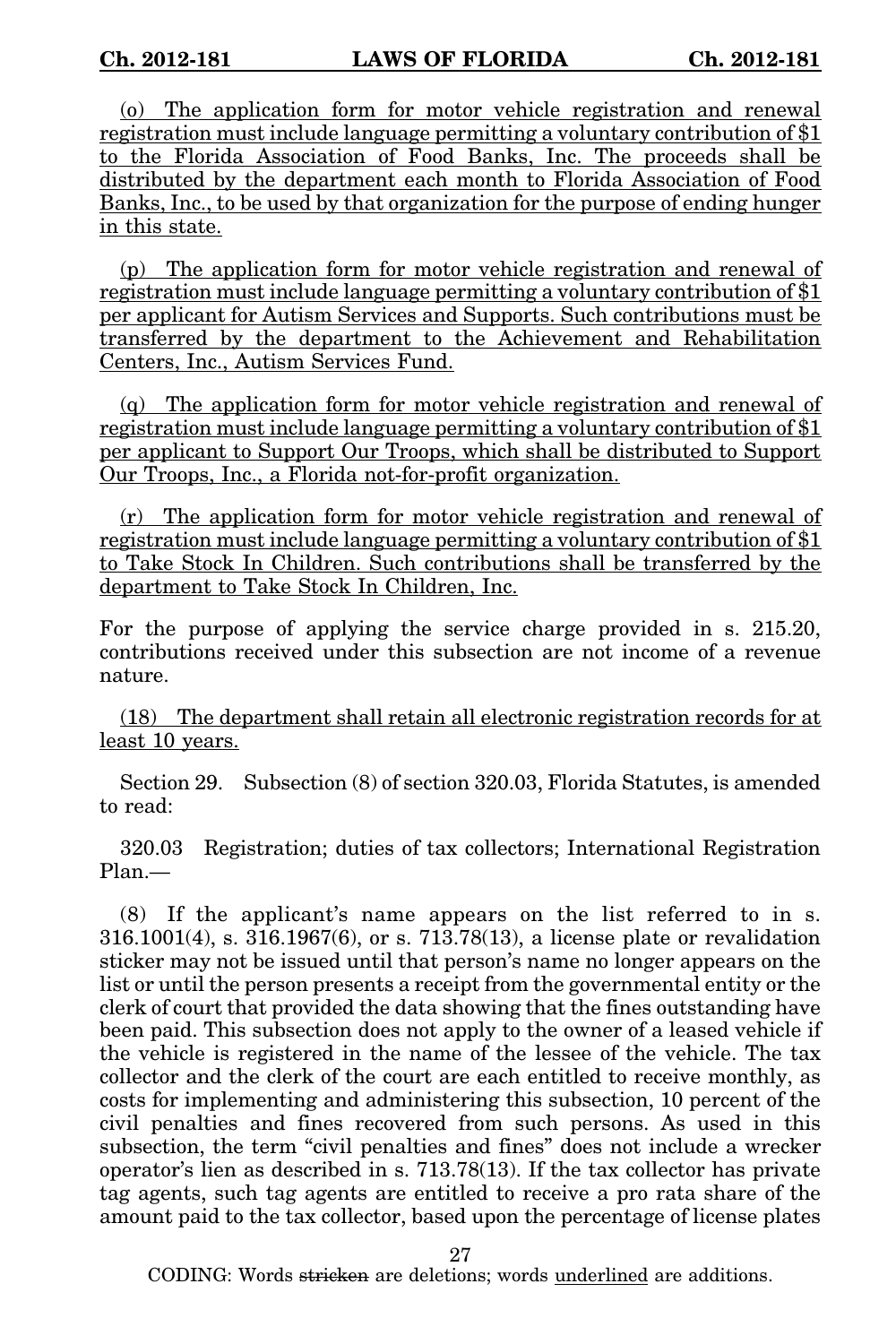and revalidation stickers issued by the tag agent compared to the total issued within the county. The authority of any private agent to issue license plates shall be revoked, after notice and a hearing as provided in chapter 120, if he or she issues any license plate or revalidation sticker contrary to the provisions of this subsection. This section applies only to the annual renewal in the owner's birth month of a motor vehicle registration and does not apply to the transfer of a registration of a motor vehicle sold by a motor vehicle dealer licensed under this chapter, except for the transfer of registrations which includes is inclusive of the annual renewals. This section does not affect the issuance of the title to a motor vehicle, notwithstanding s.  $319.23(8)(b)$   $319.23(7)(b)$ .

Section 30. Subsections (5) and (6) are added to section 320.06, Florida Statutes, to read:

320.06 Registration certificates, license plates, and validation stickers generally.—

(5) The department may conduct a pilot program to evaluate the designs, concepts, and technologies for alternative license plates. For purposes of the pilot program, the department shall investigate the feasibility and use of alternative license plate technologies and the long-term cost impact to the consumer. The pilot program shall be limited to license plates that are used on government-owned motor vehicles as described in s. 320.0655. Such license plates are exempt from the requirements in paragraph (3)(a).

(6) All license plates issued pursuant to this chapter are the property of the state.

Section 31. Section 320.0605, Florida Statutes, is amended to read:

320.0605 Certificate of registration; possession required; exception.—

(1) The registration certificate or an official copy thereof, a true copy of a rental or lease documentation agreement issued for a motor vehicle or issued for a replacement vehicle in the same registration period, a temporary receipt printed upon self-initiated electronic renewal of a registration via the Internet, or a cab card issued for a vehicle registered under the International Registration Plan shall, at all times while the vehicle is being used or operated on the roads of this state, be in the possession of the operator thereof or be carried in the vehicle for which issued and shall be exhibited upon demand of any authorized law enforcement officer or any agent of the department, except for a vehicle registered under s. 320.0657. The provisions of this section do not apply during the first 30 days after purchase of a replacement vehicle. A violation of this section is a noncriminal traffic infraction, punishable as a nonmoving violation as provided in chapter 318.

(2) Rental or lease documentation that is sufficient to satisfy the requirement in subsection (1) includes the following:

(a) Date of rental and time of exit from rental facility;

28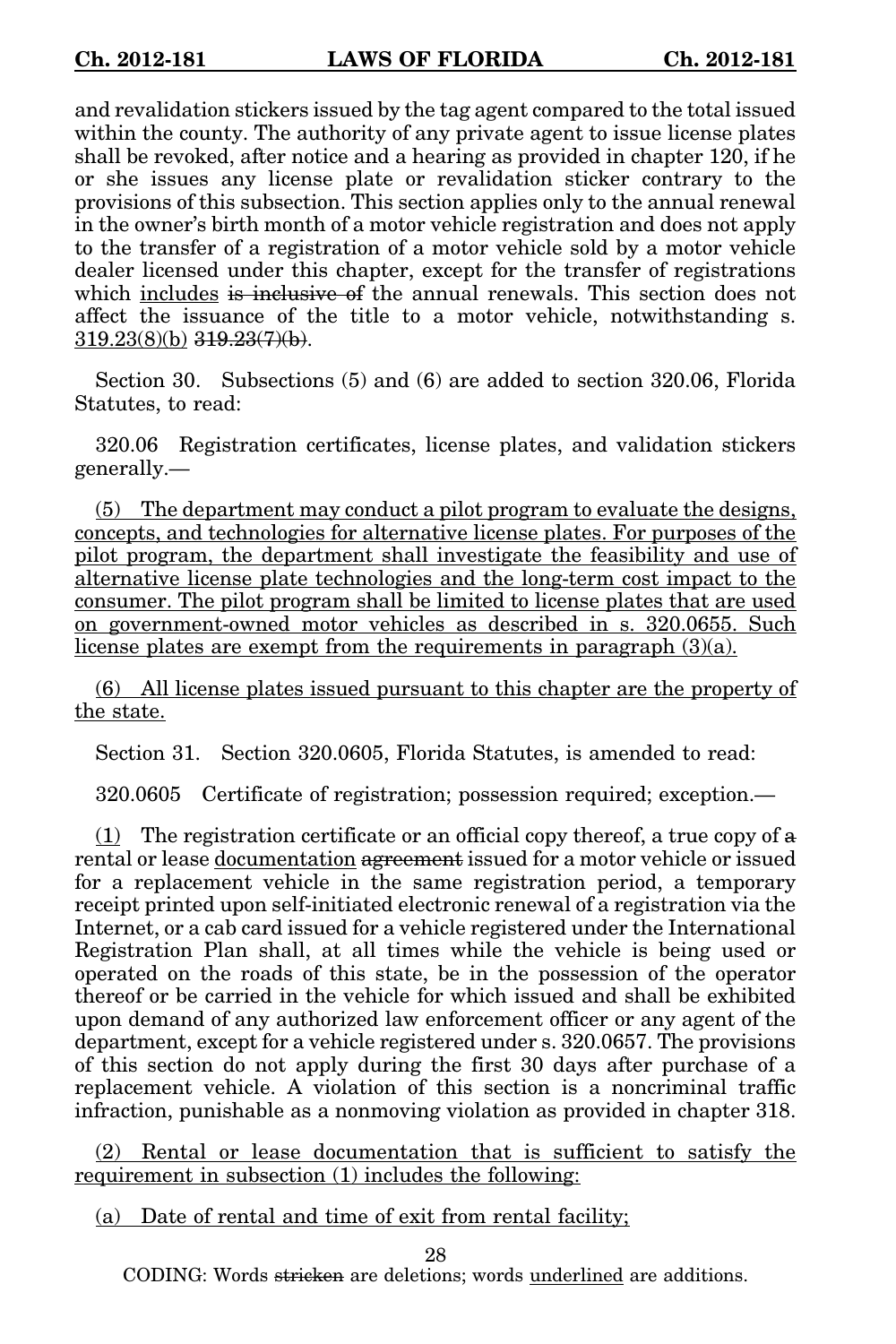(b) Rental station identification;

(c) Rental agreement number;

(d) Rental vehicle identification number;

(e) Rental vehicle license plate number and state of registration;

(f) Vehicle's make, model, and color;

(g) Vehicle's mileage; and

(h) Authorized renter's name.

Section 32. Section 320.061, Florida Statutes, is amended to read:

320.061 Unlawful to alter motor vehicle registration certificates, license plates, temporary license plates, mobile home stickers, or validation stickers or to obscure license plates; penalty.— $\underline{A}$  No person may not shall alter the original appearance of a vehicle registration certificate, any registration license plate, temporary license plate, mobile home sticker, or validation sticker, or vehicle registration certificate issued for and assigned to a any motor vehicle or mobile home, whether by mutilation, alteration, defacement, or change of color or in any other manner.  $\underline{A}$  No person may not shall apply or attach a any substance, reflective matter, illuminated device, spray, coating, covering, or other material onto or around any license plate which that interferes with the legibility, angular visibility, or detectability of any feature or detail on the license plate or interferes with the ability to record any feature or detail on the license plate. A Any person who violates this section commits a noncriminal traffic infraction, punishable as a moving violation as provided in chapter 318.

Section 33. Subsection (1) of section 320.07, Florida Statutes, is amended to read:

320.07 Expiration of registration; renewal required; penalties.—

(1) The registration of a motor vehicle or mobile home expires at midnight on the last day of the registration or extended registration period, or for a motor vehicle or mobile home owner who is a natural person, at midnight on the owner's birthday. A vehicle may shall not be operated on the roads of this state after expiration of the renewal period unless the registration has been renewed according to law.

Section 34. Subsection (11) of section 320.08056, Florida Statutes, is amended to read:

320.08056 Specialty license plates.—

(11) The annual use fee from the sale of specialty license plates, the interest earned from those fees, or any fees received by an agency as a result of the sale of specialty license plates may not be used for the purpose of

29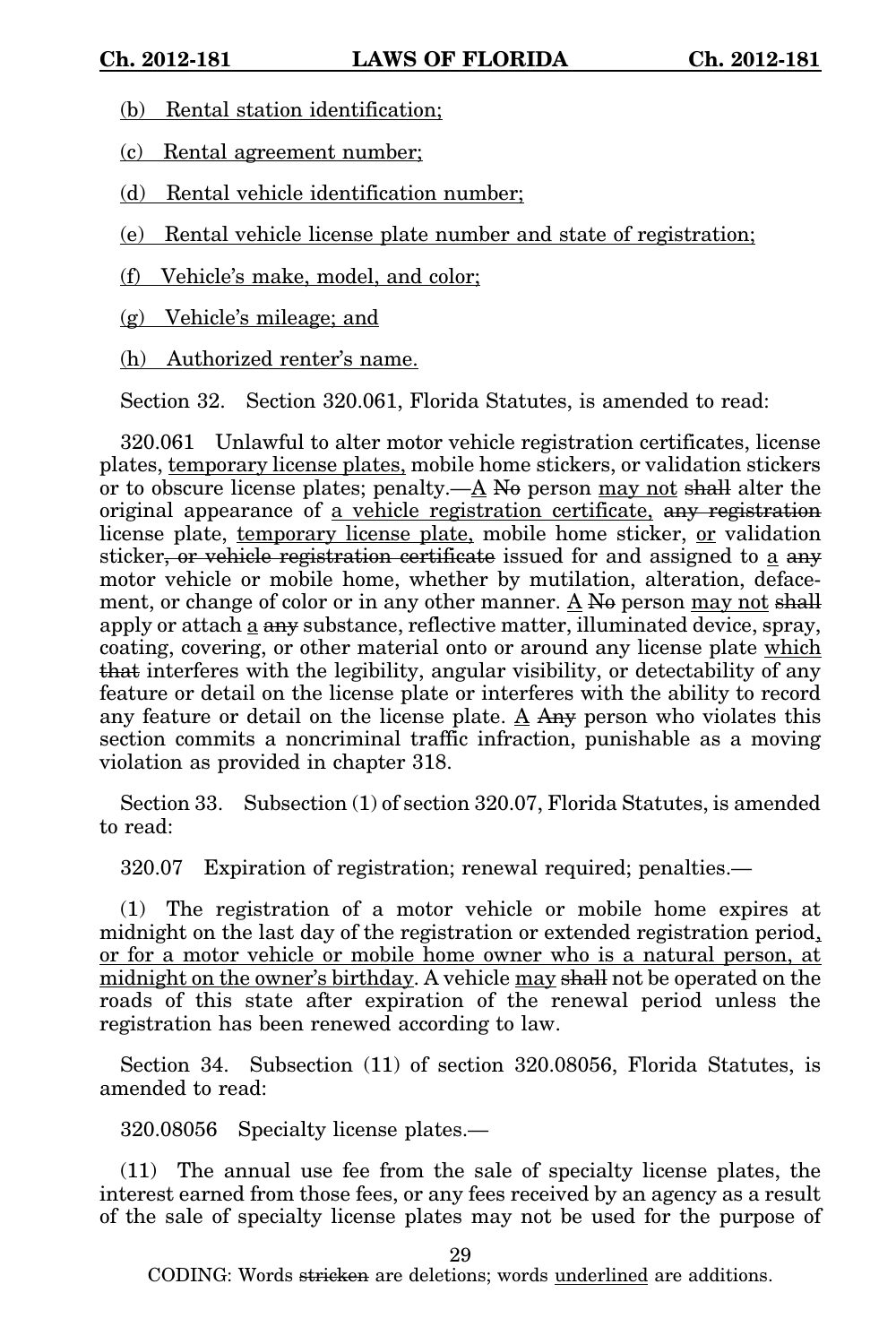marketing to, or lobbying, entertaining, or rewarding, an employee of a governmental agency that is responsible for the sale and distribution of specialty license plates, or an elected member or employee of the Legislature.

Section 35. Paragraph (b) of subsection (35) of section 320.08058, Florida Statutes, is amended to read:

320.08058 Specialty license plates.—

(35) Florida Golf License Plates.—

(b) The department shall distribute the Florida Golf license plate annual use fee to the Dade Amateur Golf Association, a nonprofit organization under s.  $501(c)(3)$  of the Internal Revenue Code. The license plate annual use fees are to be annually allocated as follows:

1. Up to  $10 \text{ }\mu\text{ }15$  percent of the proceeds from the annual use fees may be used by the Dade Amateur Golf Association for the administration of the Florida Junior Golf Program.

2. The Dade Amateur Golf Association shall receive the first \$80,000 in proceeds from the annual use fees for the operation of youth golf programs in Miami-Dade County. Thereafter, 15 percent of the proceeds from the annual use fees shall be provided to the Dade Amateur Golf Association for the operation of youth golf programs in Miami-Dade County.

3. The remaining proceeds from the annual use fees shall be available for grants to nonprofit organizations to operate youth golf programs and for marketing the Florida Golf license plates. All grant recipients shall be required to provide to the Dade Amateur Golf Association an annual program and financial report regarding the use of grant funds. Such reports shall be made available to the public.

Section 36. Paragraph (e) of subsection (4) of section 320.08068, Florida Statutes, is amended to read:

320.08068 Motorcycle specialty license plates.—

(4) A license plate annual use fee of \$20 shall be collected for each motorcycle specialty license plate. Annual use fees shall be distributed to The Able Trust as custodial agent. The Able Trust may retain a maximum of 10 percent of the proceeds from the sale of the license plate for administrative costs. The Able Trust shall distribute the remaining funds as follows:

(e) Twenty percent to the Florida Association of Centers for Independent Living to be used to leverage additional funding and new sources of revenue for the centers for independent living in this state.

Section 37. Section 320.0807, Florida Statutes, is amended to read:

30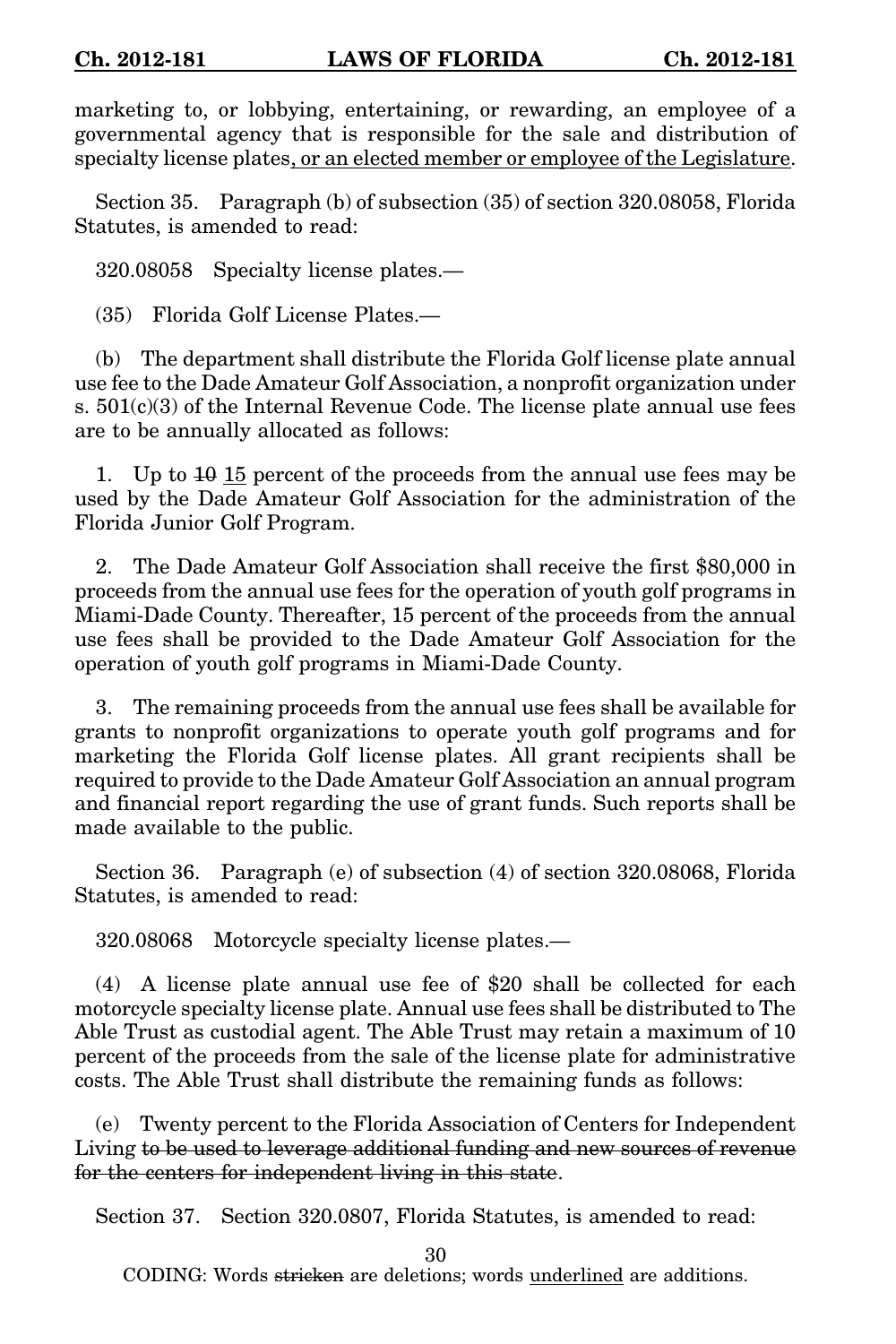320.0807 Special license plates for Governor and federal and state legislators.—

(1) Upon application by any member of the House of Representatives of Congress and payment of the fees prescribed by s. 320.0805, the department may is authorized to issue to such member of Congress a license plate stamped "Official Member of Congress" followed by the number of the appropriate congressional district and the letters "MC," or any other configuration chosen by the member which is not already in use. Upon application by a United States Senator and payment of the fees prescribed by s. 320.0805, the department may is authorized to issue a license plate stamped "USS," followed by the numeral II in the case of the junior senator.

(2) Upon application by any member of the state House of Representatives and payment of the fees prescribed by s. 320.0805, the department may is authorized to issue the such state representative license plates stamped in bold letters "Official House State Legislator," followed by the number of the appropriate House of Representatives district and the letters "HR," or any other configuration chosen by the member which is not already in use. Upon application by a state senator and payment of the fees prescribed by s. 320.0805, the department may is authorized to issue license plates stamped in bold letters "Official Senate State Senator," followed by the number of the appropriate Senate district and the letters "SN," or any other configuration chosen by the member which is not already in use.

(3) Upon application by the Governor and payment of the appropriate fees, the department may is authorized to issue to the Governor two license plates stamped in bold letters "Florida 1" and "Florida 2."

(4) License plates purchased under subsection (1), subsection (2), or subsection (3) shall be replaced by the department at no cost, other than the fees required by ss. 320.04 and 320.06(3)(b), when the person to whom the such plates have been issued leaves the elective office with respect to which the such license plates were issued. Within 30 days after leaving office, the person to whom the such license plates have been issued shall make application to the department for a replacement license plate. The Such person may return the prestige license plates to the department or may retain the such plates as souvenirs. Upon receipt of the replacement license plate, the such person may shall not continue to display on any vehicle the prestige license plate or plates issued with respect to his or her former office.

(5) Upon application by any current or former President of the Senate and payment of the fees prescribed by s. 320.0805, the department may is authorized to issue a license plate stamped in bold letters "Senate President" followed by the number assigned by the department or chosen by the applicant if it is not already in use. Upon application by any current or former Speaker of the House of Representatives and payment of the fees prescribed by s. 320.0805, the department may is authorized to issue a license plate stamped in bold letters "House Speaker" followed by the number assigned by the department or chosen by the applicant if it is not already in use.

31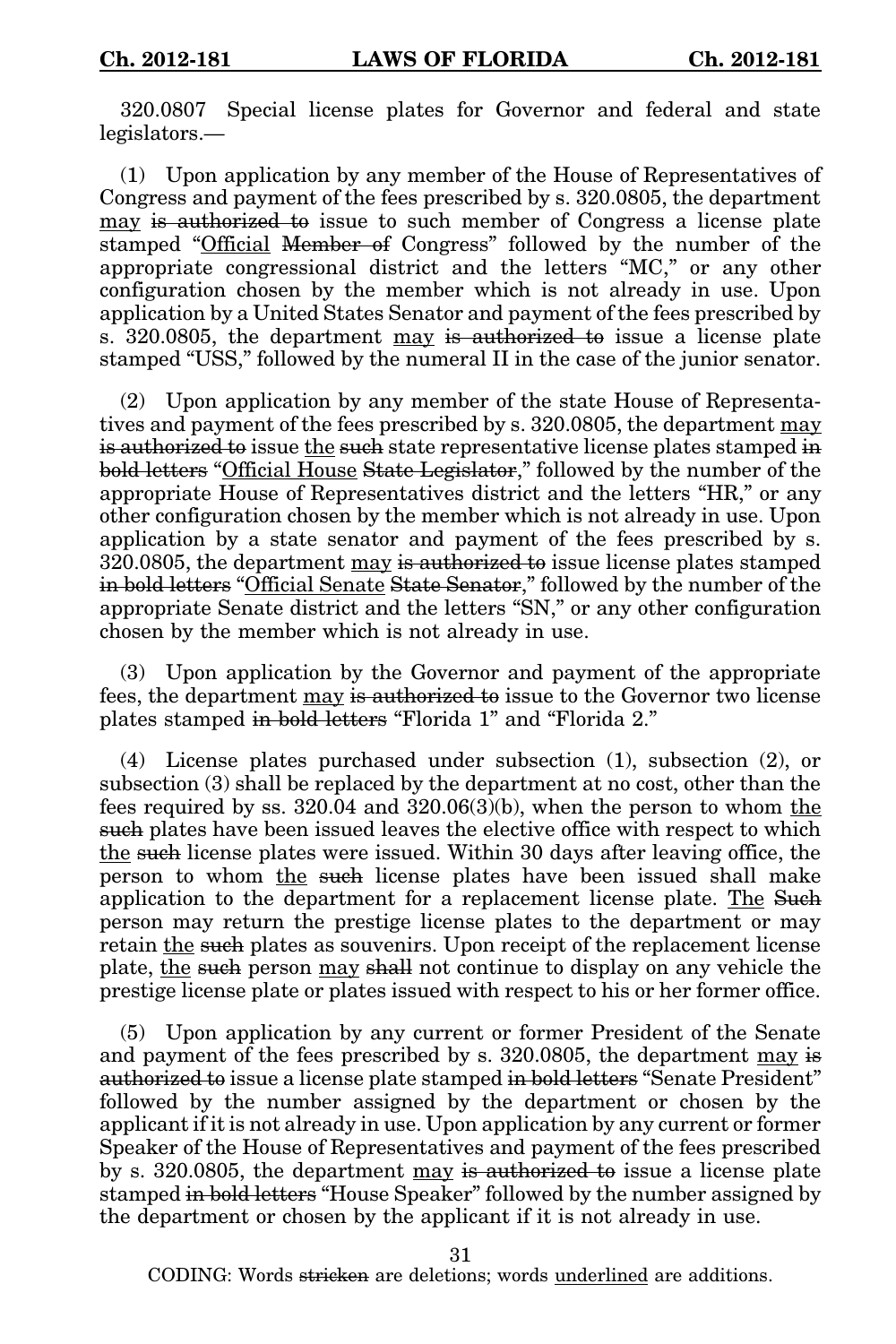(6)(a) Upon application by any former member of Congress or former member of the state Legislature, payment of the fees prescribed by s. 320.0805, and payment of a one-time fee of \$500, the department may issue a former member of Congress, state senator, or state representative a license plate stamped "Retired Congress," "Retired Senate," or "Retired House," as appropriate, for a vehicle owned by the former member.

(b) To qualify for a Retired Congress, Retired Senate, or Retired House prestige license plate, a former member must have served at least 4 years as a member of Congress, state senator, or state representative, respectively.

(c) Four hundred fifty dollars of the one-time fee collected under paragraph (a) shall be distributed to the account of the citizen support organization established pursuant to s. 272.129 and used for the benefit of the Legislative Research Center and Museum at the Historic Capitol, and the remaining \$50 shall be deposited into the Highway Safety Operating Trust Fund.

(7) The department may create a unique plate design for plates to be used by members or former members of the Legislature or Congress as provided in subsections  $(2)$ ,  $(5)$ , and  $(6)$ .

 $(8)(6)$  Any person who does not make application for a replacement license plate as required by subsection (4), or who, after receipt of the replacement license plate, continues to display on any vehicle the prestige license plate or plates issued with respect to his or her former office, is guilty of a misdemeanor of the second degree, punishable as provided in s. 775.082 or s. 775.083.

Section 38. Subsection (4) of section 320.0848, Florida Statutes, is amended to read:

320.0848 Persons who have disabilities; issuance of disabled parking permits; temporary permits; permits for certain providers of transportation services to persons who have disabilities.—

(4) From the proceeds of the temporary disabled parking permit fees:

(a) The Department of Highway Safety and Motor Vehicles must receive \$3.50 for each temporary permit, to be deposited into the Highway Safety Operating Trust Fund and used for implementing the real-time disabled parking permit database and for administering the disabled parking permit program.

(b) The tax collector, for processing, must receive \$2.50 for each temporary permit.

(c) The remainder must be distributed monthly as follows:

1. To the Florida Endowment Foundation for Vocational Rehabilitation, known as "The Able Trust," Governor's Alliance for the Employment of

32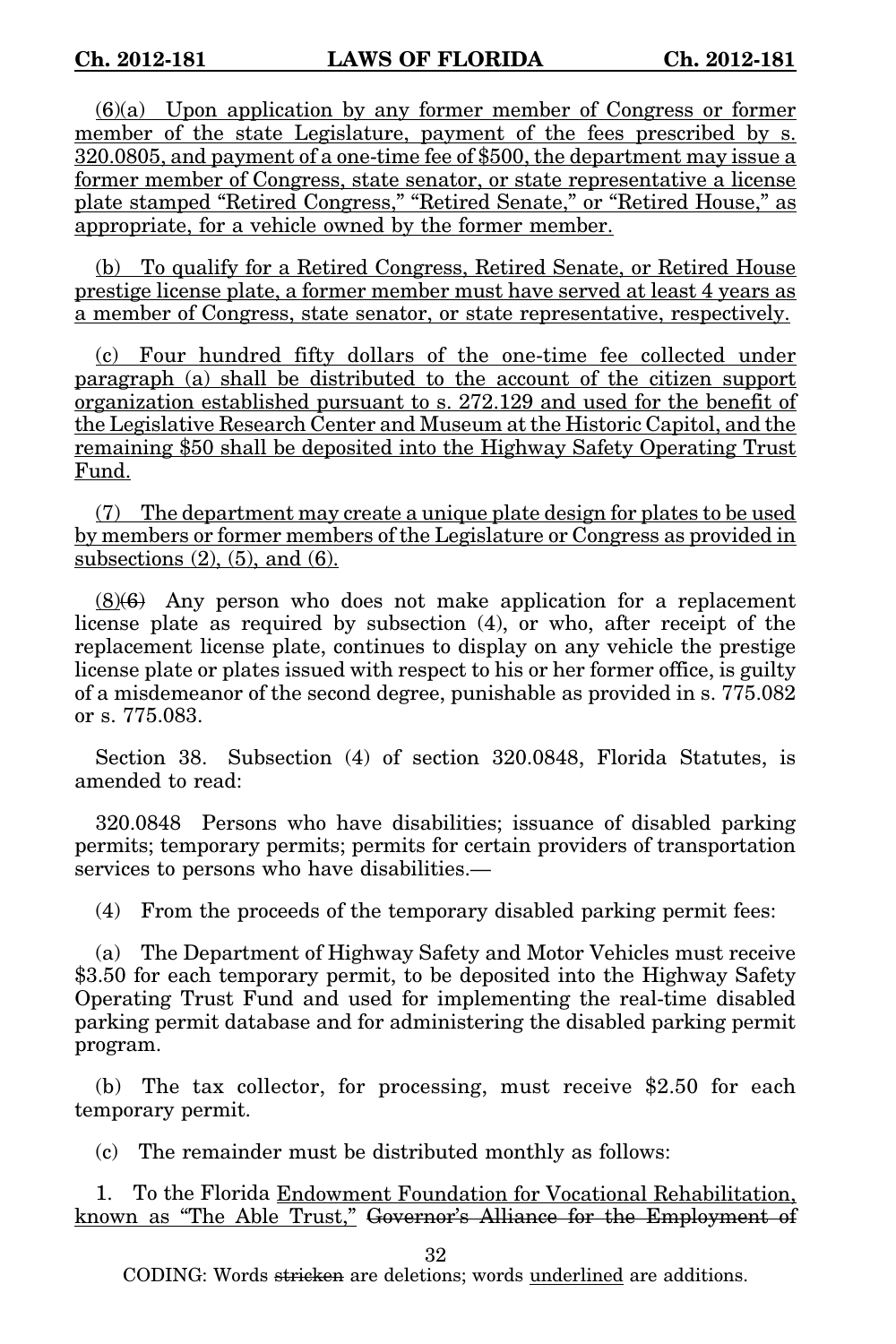Disabled Citizens for the purpose of improving employment and training opportunities for persons who have disabilities, with special emphasis on removing transportation barriers, \$4. These fees must be directly deposited into the Florida Endowment Foundation for Vocational Rehabilitation as established in s. 413.615 Transportation Disadvantaged Trust Fund for transfer to the Florida Governor's Alliance for Employment of Disabled Citizens.

2. To the Transportation Disadvantaged Trust Fund to be used for funding matching grants to counties for the purpose of improving transportation of persons who have disabilities, \$5.

Section 39. Paragraph (a) of subsection (1) of section 320.089, Florida Statutes, is amended, and subsection (5) is added to that section, to read:

320.089 Members of National Guard and active United States Armed Forces reservists; former prisoners of war; survivors of Pearl Harbor; Purple Heart medal recipients; Operation Iraqi Freedom and Operation Enduring Freedom Veterans; Vietnam War Veterans; Combat Infantry Badge recipients; special license plates; fee.—

(1)(a) Each owner or lessee of an automobile or truck for private use or recreational vehicle as specified in s.  $320.08(9)(c)$  or (d), which is not used for hire or commercial use, who is a resident of the state and an active or retired member of the Florida National Guard, a survivor of the attack on Pearl Harbor, a recipient of the Purple Heart medal,  $\theta$  an active or retired member of any branch of the United States Armed Forces Reserve, or a recipient of the Combat Infantry Badge shall, upon application to the department, accompanied by proof of active membership or retired status in the Florida National Guard, proof of membership in the Pearl Harbor Survivors Association or proof of active military duty in Pearl Harbor on December 7, 1941, proof of being a Purple Heart medal recipient, or proof of active or retired membership in any branch of the Armed Forces Reserve, or proof of membership in the Combat Infantrymen's Association, Inc., or other proof of being a recipient of the Combat Infantry Badge, and upon payment of the license tax for the vehicle as provided in s. 320.08, be issued a license plate as provided by s. 320.06, upon which, in lieu of the serial numbers prescribed by s. 320.06, shall be stamped the words "National Guard," "Pearl Harbor Survivor," "Combat-wounded veteran," or "U.S. Reserve," or "Combat Infantry Badge," as appropriate, followed by the serial number of the license plate. Additionally, the Purple Heart plate may have the words "Purple Heart" stamped on the plate and the likeness of the Purple Heart medal appearing on the plate.

(5) The owner or lessee of an automobile or truck for private use, a truck weighing not more than 7,999 pounds, or a recreational vehicle as specified in s. 320.08(9)(c) or (d) which automobile, truck, or recreational vehicle is not used for hire or commercial use who is a resident of the state and a current or former member of the United States military who was deployed and served in Vietnam during United States military deployment in Indochina shall, upon

33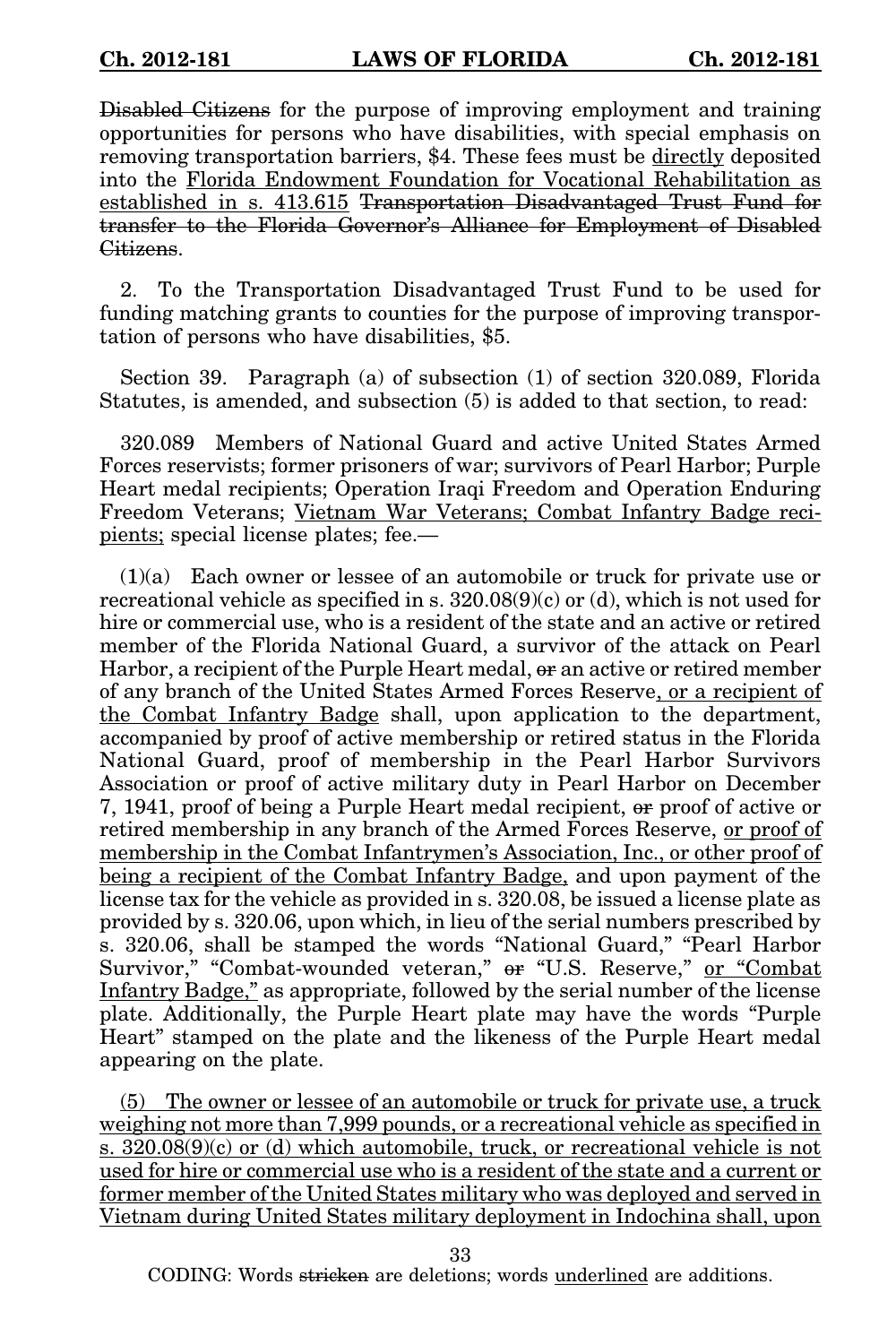application to the department, accompanied by proof of active membership or former active duty status during these operations, and, upon payment of the license tax for the vehicle as provided in s. 320.08, be issued a license plate as provided by s. 320.06 upon which, in lieu of the registration license number prescribed by s. 320.06, shall be stamped the words "Vietnam War Veteran," followed by the registration license number of the plate.

Section 40. Paragraph (c) is added to subsection (1) of section 320.13, Florida Statutes, to read:

320.13 Dealer and manufacturer license plates and alternative method of registration.—

(1)

(c) A dealer of heavy trucks as defined in s.  $320.01(10)$ , upon payment of the license tax imposed by s. 320.08(12), may secure one or more dealer license plates that are valid for use on vehicles owned by the dealer to whom such plates are issued while the heavy trucks are in inventory and for sale and are being used only in the state for demonstration purposes. The license plates may be used for demonstration purposes for a period not to exceed 24 hours. The license plates must be validated on a form prescribed by the department and must be retained in the vehicle being operated.

Section 41. Section 320.15, Florida Statutes, is amended to read:

320.15 Refund of license tax.—Any resident owner of a motor vehicle or mobile home that has been destroyed or permanently removed from the state shall, upon application to the department and surrender of the license plate or mobile home sticker issued for such vehicle, be entitled to a credit to apply to registration of any other vehicle in the name of the owner, if the amount is \$3 or more, for the unexpired period of the license. However, if the license plate surrendered is a "for-hire" license plate, the amount of credit may not be more than one-half of the annual license tax amount. A credit is will not be valid after the expiration date of the license plate which is current on the date of the credit, as provided in s. 320.07. A motor vehicle or mobile home owner who renews a registration during the advanced renewal period as provided in s. 320.071 and who surrenders the motor vehicle or mobile home license plate before the end of the renewal period may apply for a refund of the license taxes assessed pursuant to s. 320.08.

Section 42. Subsection (3) of section 320.27, Florida Statutes, is amended to read:

320.27 Motor vehicle dealers.—

(3) APPLICATION AND FEE.—The application for the license shall be in such form as may be prescribed by the department and shall be subject to such rules with respect thereto as may be so prescribed by it. Such application shall be verified by oath or affirmation and shall contain a full statement of the name and birth date of the person or persons applying

34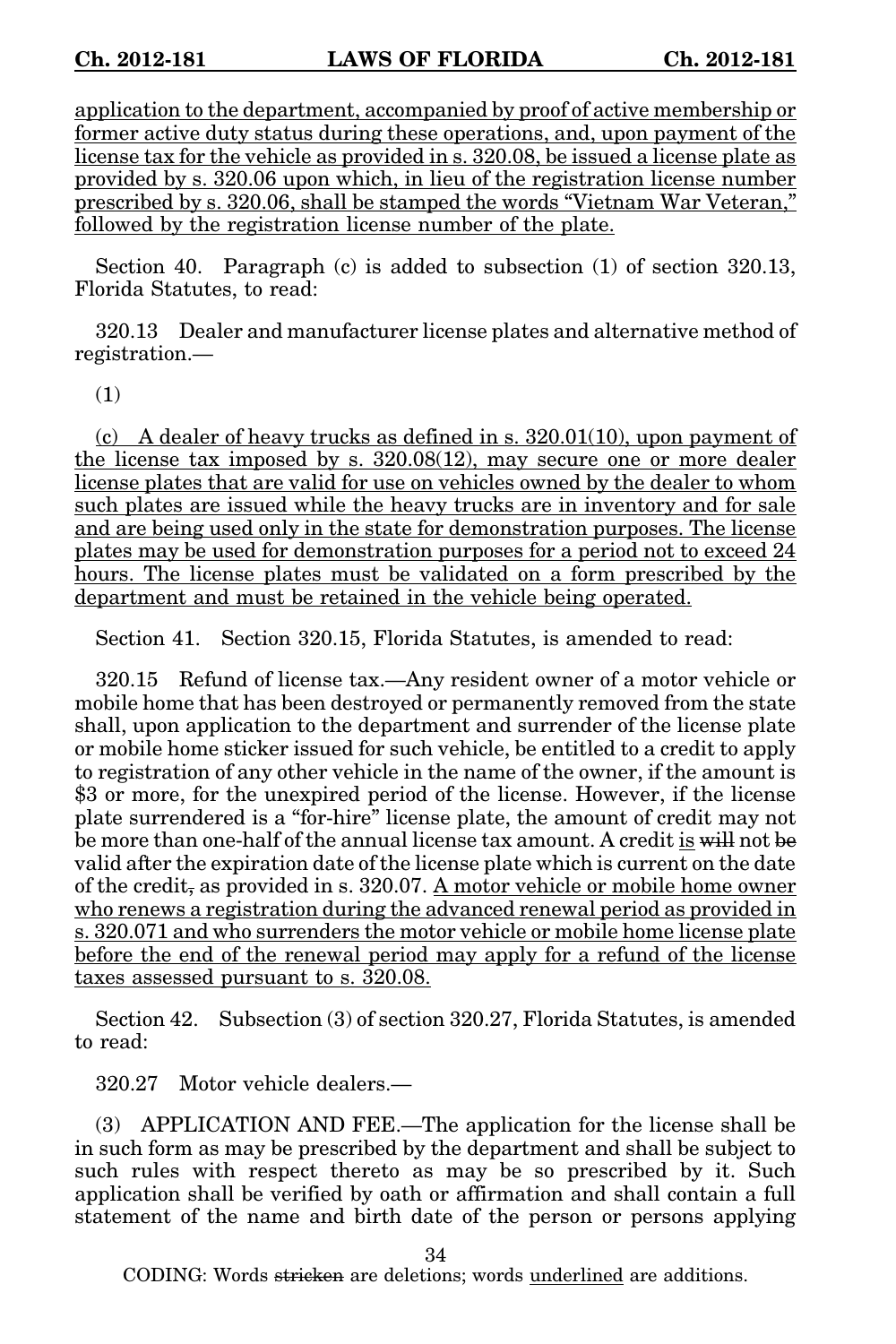therefor; the name of the firm or copartnership, with the names and places of residence of all members thereof, if such applicant is a firm or copartnership; the names and places of residence of the principal officers, if the applicant is a body corporate or other artificial body; the name of the state under whose laws the corporation is organized; the present and former place or places of residence of the applicant; and prior business in which the applicant has been engaged and the location thereof. Such application shall describe the exact location of the place of business and shall state whether the place of business is owned by the applicant and when acquired, or, if leased, a true copy of the lease shall be attached to the application. The applicant shall certify that the location provides an adequately equipped office and is not a residence; that the location affords sufficient unoccupied space upon and within which adequately to store all motor vehicles offered and displayed for sale; and that the location is a suitable place where the applicant can in good faith carry on such business and keep and maintain books, records, and files necessary to conduct such business, which shall will be available at all reasonable hours to inspection by the department or any of its inspectors or other employees. The applicant shall certify that the business of a motor vehicle dealer is the principal business which shall be conducted at that location. The Such application shall contain a statement that the applicant is either franchised by a manufacturer of motor vehicles, in which case the name of each motor vehicle that the applicant is franchised to sell shall be included, or an independent (nonfranchised) motor vehicle dealer. The Such application shall contain such other relevant information as may be required by the department, including evidence that the applicant is insured under a garage liability insurance policy or a general liability insurance policy coupled with a business automobile policy, which shall include, at a minimum, \$25,000 combined single-limit liability coverage including bodily injury and property damage protection and \$10,000 personal injury protection. However, a salvage motor vehicle dealer as defined in subparagraph  $(1)(c)5$ . is exempt from the requirements for garage liability insurance and personal injury protection insurance on those vehicles that cannot be legally operated on roads, highways, or streets in this state. Franchise dealers must submit a garage liability insurance policy, and all other dealers must submit a garage liability insurance policy or a general liability insurance policy coupled with a business automobile policy. Such policy shall be for the license period, and evidence of a new or continued policy shall be delivered to the department at the beginning of each license period. Upon making initial application, the applicant shall pay to the department a fee of \$300 in addition to any other fees now required by law.; Upon making a subsequent renewal application, the applicant shall pay to the department a fee of \$75 in addition to any other fees now required by law. Upon making an application for a change of location, the person shall pay a fee of \$50 in addition to any other fees now required by law. The department shall, in the case of every application for initial licensure, verify whether certain facts set forth in the application are true. Each applicant, general partner in the case of a partnership, or corporate officer and director in the case of a corporate applicant, must file a set of fingerprints with the department for the purpose of determining any prior criminal record or any outstanding warrants. The department shall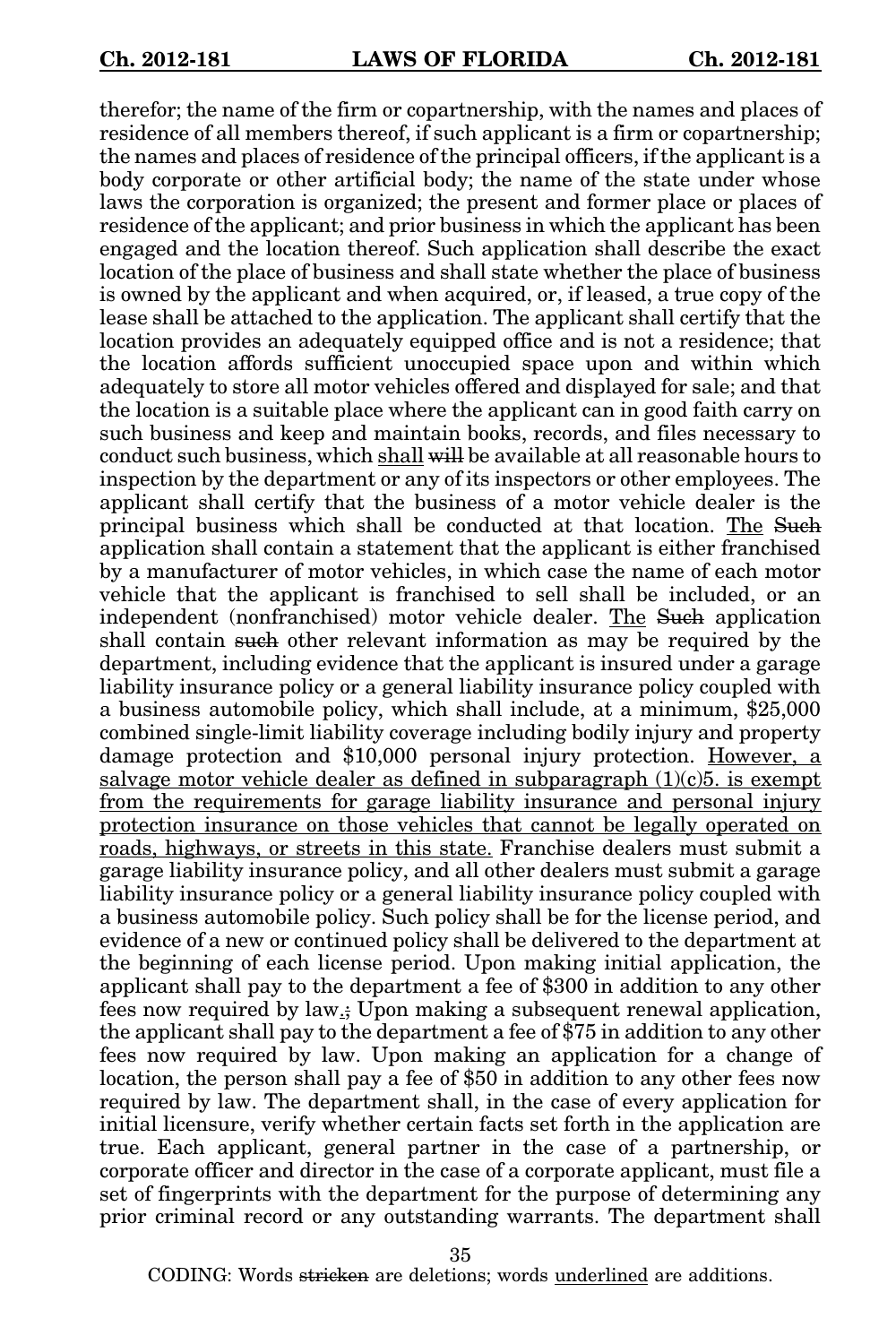submit the fingerprints to the Department of Law Enforcement for state processing and forwarding to the Federal Bureau of Investigation for federal processing. The actual cost of state and federal processing shall be borne by the applicant and is in addition to the fee for licensure. The department may issue a license to an applicant pending the results of the fingerprint investigation, which license is fully revocable if the department subsequently determines that any facts set forth in the application are not true or correctly represented.

Section 43. Subsection (1) of section 320.771, Florida Statutes, is amended to read:

320.771 License required of recreational vehicle dealers.—

(1) DEFINITIONS.—As used in this section, the term:

(a)1. "Dealer" means any person engaged in the business of buying, selling, or dealing in recreational vehicles or offering or displaying recreational vehicles for sale. The term "dealer" includes a recreational vehicle broker. Any person who buys, sells, deals in, or offers or displays for sale, or who acts as the agent for the sale of, one or more recreational vehicles in any 12-month period shall be prima facie presumed to be a dealer. The terms "selling" and "sale" include lease-purchase transactions. The term "dealer" does not include banks, credit unions, and finance companies that acquire recreational vehicles as an incident to their regular business and does not include mobile home rental and leasing companies that sell recreational vehicles to dealers licensed under this section.

2. A licensed dealer may transact business in recreational vehicles with a motor vehicle auction as defined in s.  $320.27(1)(c)4$ . Further, a licensed dealer may, at retail or wholesale, sell a motor vehicle, as described in s.  $320.01(1)(a)$ , acquired in exchange for the sale of a recreational vehicle, if the such acquisition is incidental to the principal business of being a recreational vehicle dealer. However, a recreational vehicle dealer may not buy a motor vehicle for the purpose of resale unless licensed as a motor vehicle dealer pursuant to s.  $320.27$ . A dealer may apply for a certificate of title to a recreational vehicle required to be registered under s. 320.08(9), using a manufacturer's statement of origin as permitted by s. 319.23(1), only if the dealer is authorized by a manufacturer/dealer agreement, as defined in s. 320.3202, on file with the department, to buy, sell, or deal in that particular line-make of recreational vehicle, and the dealer is authorized by the manufacturer/dealer agreement to perform delivery and preparation obligations and warranty defect adjustments on that line-make.

(b) "Recreational vehicle broker" means any person who is engaged in the business of offering to procure or procuring used recreational vehicles for the general public; who holds himself or herself out through solicitation, advertisement, or otherwise as one who offers to procure or procures used recreational vehicles for the general public; or who acts as the agent or intermediary on behalf of the owner or seller of a used recreational vehicle

36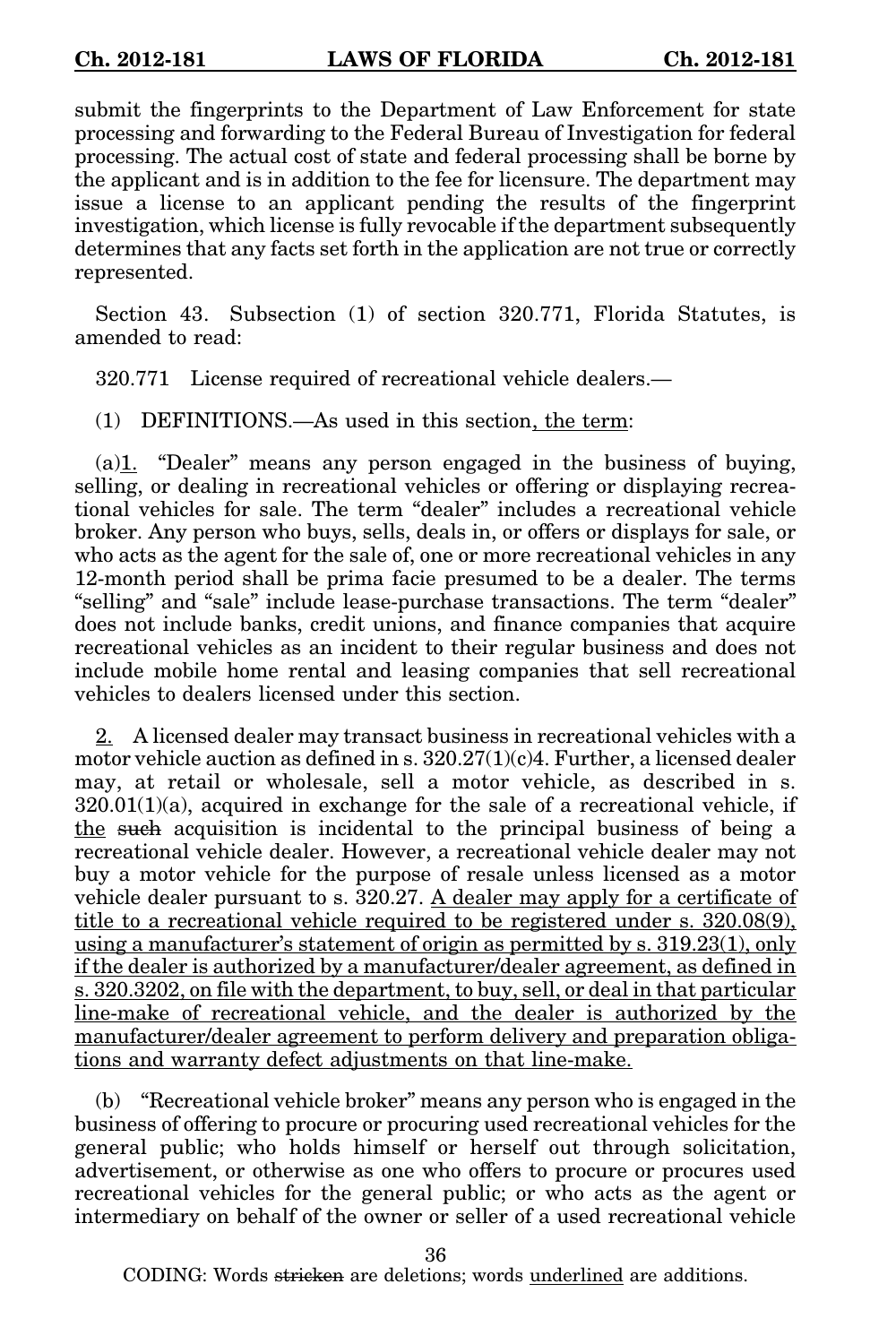which is for sale or who assists or represents the seller in finding a buyer for the recreational vehicle.

 $(c)$  For the purposes of this section, the term "Recreational vehicle" does not include any camping trailer, as defined in s. 320.01(1)(b)2.

Section 44. Section 320.95, Florida Statutes, is amended to read:

320.95 Transactions by electronic or telephonic means.—

(1) The department may is authorized to accept an any application provided for under this chapter by electronic or telephonic means.

(2) The department may collect electronic mail addresses and use electronic mail in lieu of the United States Postal Service for the purpose of providing renewal notices.

Section 45. Section 322.04, Florida Statutes, is amended to read:

322.04 Persons exempt from obtaining driver driver's license.—

(1) The following persons are exempt from obtaining a  $\frac{dr}{dr}$  driver's license:

(a) Any employee of the United States Government, while operating a noncommercial motor vehicle owned by or leased to the United States Government and being operated on official business.

(b) Any person while driving or operating any road machine, farm tractor, or implement of husbandry temporarily operated or moved on a highway.

(c) A nonresident who is at least 16 years of age operating and who has in his or her immediate possession a valid noncommercial driver's license issued to the nonresident in his or her home state or country, may operate a motor vehicle of the type for which a Class E driver driver's license is required in this state if the nonresident has in his or her immediate possession:

1. A valid noncommercial driver license issued in his or her name from another state or territory of the United States; or

2. An International Driving Permit issued in his or her name in his or her country of residence and a valid license issued in that country.

(d) A nonresident who is at least 18 years of age and who has in his or her immediate possession a valid noncommercial driver's license issued to the nonresident in his or her home state or country may operate a motor vehicle, other than a commercial motor vehicle, in this state.

 $(d)$ (e) Any person operating a golf cart, as defined in s. 320.01, which is operated in accordance with the provisions of s. 316.212.

37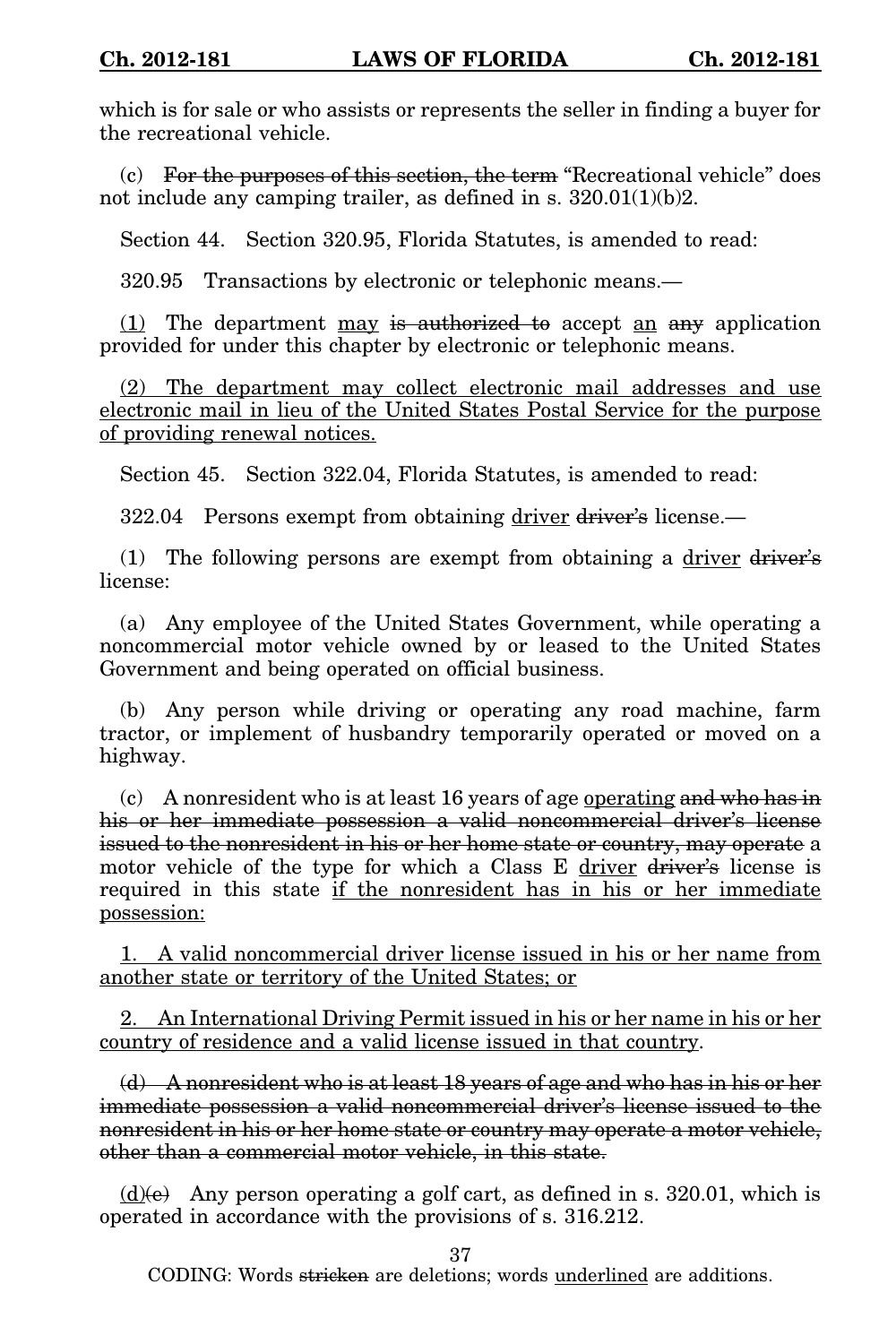(2) The provisions of This section does  $d\theta$  not apply to any person to whom s. 322.031 applies.

(3) Any person working for a firm under contract to the United States Government, whose residence is outside without this state and whose main point of employment is outside without this state may drive a noncommercial vehicle on the public roads of this state for periods up to 60 days while in this state on temporary duty, if the provided such person has a valid driver driver's license from the state of the such person's residence.

Section 46. Paragraph (a) of subsection (1) of section 322.051, Florida Statutes, is amended, and subsection (9) is added to that section, to read::

322.051 Identification cards.—

(1) Any person who is 5 years of age or older, or any person who has a disability, regardless of age, who applies for a disabled parking permit under s. 320.0848, may be issued an identification card by the department upon completion of an application and payment of an application fee.

(a) The Each such application must shall include the following information regarding the applicant:

1. Full name (first, middle or maiden, and last), gender, proof of social security card number satisfactory to the department, county of residence, mailing address, proof of residential address satisfactory to the department, country of birth, and a brief description.

2. Proof of birth date satisfactory to the department.

3. Proof of identity satisfactory to the department. Such proof must include one of the following documents issued to the applicant:

a. A driver driver's license record or identification card record from another jurisdiction that required the applicant to submit a document for identification which is substantially similar to a document required under sub-subparagraph b., sub-subparagraph c., sub-subparagraph d., sub-subparagraph e., sub-subparagraph f., sub-subparagraph g., or sub-subparagraph h.;

b. A certified copy of a United States birth certificate;

c. A valid, unexpired United States passport;

d. A naturalization certificate issued by the United States Department of Homeland Security;

e. A valid, unexpired alien registration receipt card (green card);

f. A Consular Report of Birth Abroad provided by the United States Department of State;

38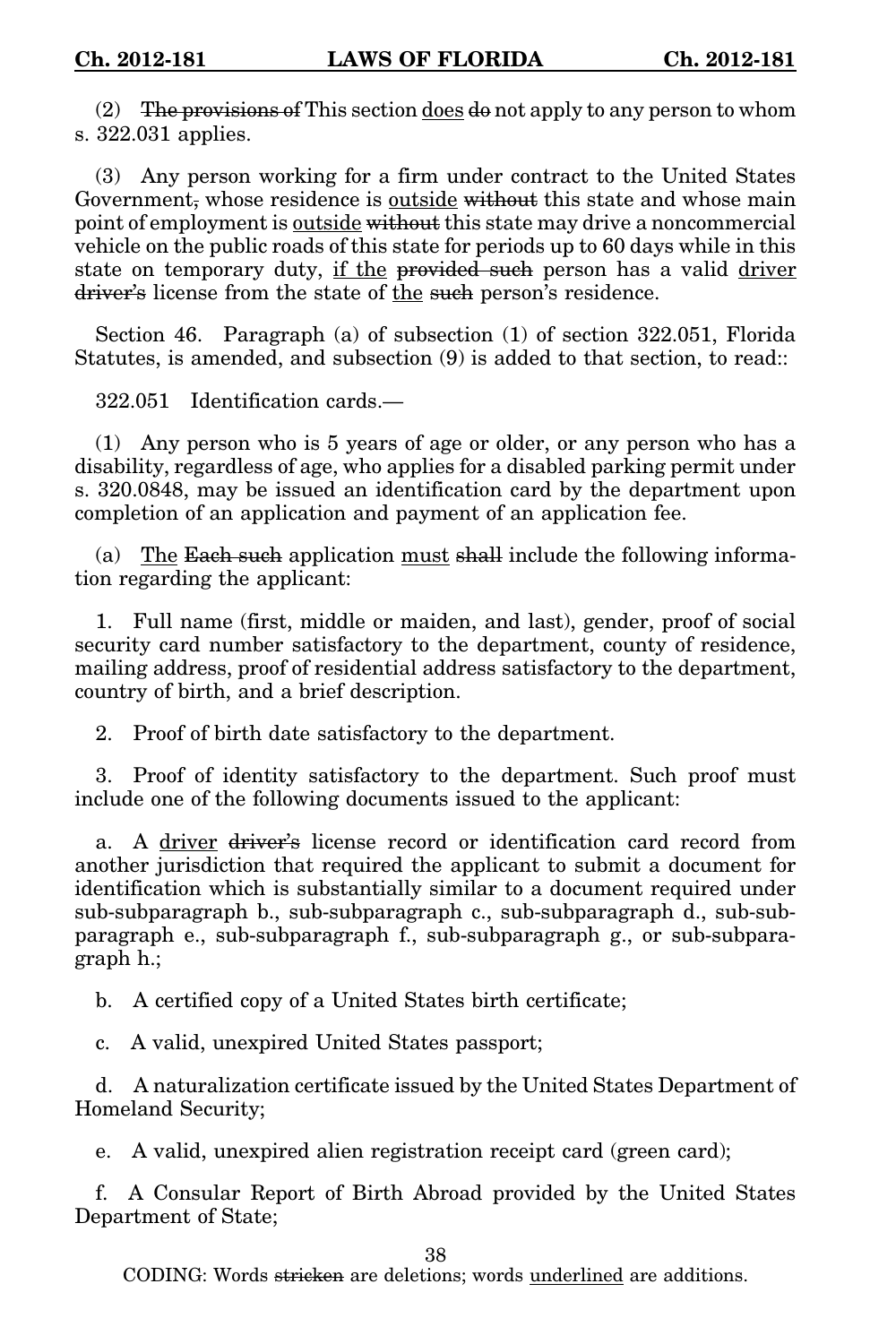g. An unexpired employment authorization card issued by the United States Department of Homeland Security; or

h. Proof of nonimmigrant classification provided by the United States Department of Homeland Security, for an original identification card. In order to prove such nonimmigrant classification, an applicant must provide at least one of applicants may produce but are not limited to the following documents. In addition, the department may require applicants to produce United States Department of Homeland Security documents for the sole purpose of establishing the maintenance of, or efforts to maintain, continuous lawful presence:

(I) A notice of hearing from an immigration court scheduling a hearing on any proceeding.

(II) A notice from the Board of Immigration Appeals acknowledging pendency of an appeal.

(III) A notice of the approval of an application for adjustment of status issued by the United States Bureau of Citizenship and Immigration Services.

(IV)  $\Delta n$  Any official documentation confirming the filing of a petition for asylum or refugee status or any other relief issued by the United States Bureau of Citizenship and Immigration Services.

(V)  $\Delta$  notice of action transferring any pending matter from another jurisdiction to Florida, issued by the United States Bureau of Citizenship and Immigration Services.

(VI)  $\Delta n$  order of an immigration judge or immigration officer granting any relief that authorizes the alien to live and work in the United States, including, but not limited to, asylum.

(VII) Evidence that an application is pending for adjustment of status to that of an alien lawfully admitted for permanent residence in the United States or conditional permanent resident status in the United States, if a visa number is available having a current priority date for processing by the United States Bureau of Citizenship and Immigration Services.

(VIII) On or after January 1, 2010, an unexpired foreign passport with an unexpired United States Visa affixed, accompanied by an approved I-94, documenting the most recent admittance into the United States.

An identification card issued based on documents required Presentation of any of the documents described in sub-subparagraph g. or sub-subparagraph h. is valid entitles the applicant to an identification card for a period not to exceed the expiration date of the document presented or 1 year, whichever first occurs first.

(9) Notwithstanding any other provision of this section or s. 322.21 to the contrary, the department shall issue or renew a card at no charge to a person

39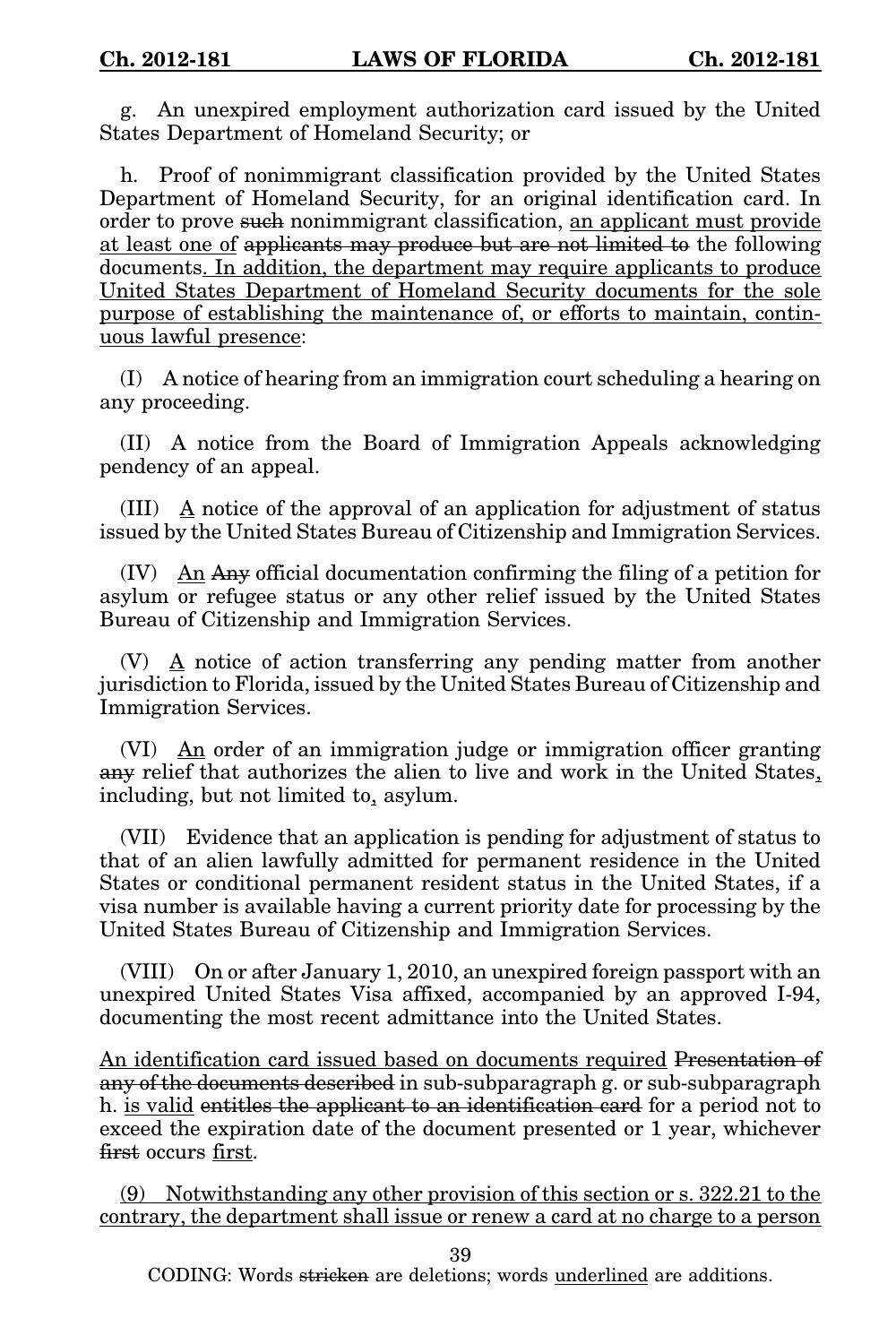who presents evidence satisfactory to the department that he or she is homeless as defined in s. 414.0252(7).

Section 47. Subsection (4) of section 322.058, Florida Statutes, is amended to read:

322.058 Suspension of driving privileges due to support delinquency; reinstatement.—

(4) This section applies only to the annual renewal in the owner's birth month of a motor vehicle registration and does not apply to the transfer of a registration of a motor vehicle sold by a motor vehicle dealer licensed under chapter 320, except for the transfer of registrations which includes is inclusive of the annual renewals. This section does not affect the issuance of the title to a motor vehicle, notwithstanding s.  $319.23(8)(b)$  s.  $319.23(7)(b)$ .

Section 48. Section 322.065, Florida Statutes, is amended to read:

322.065 Driver Driver's license expired for 6 4 months or less; penalties.  $\Delta$  Any person whose driver driver's license has been expired for 64 months or less and who drives a motor vehicle upon the highways of this state commits is guilty of an infraction and is subject to the penalty provided in s. 318.18.

Section 49. Subsection (3) of section 322.07, Florida Statutes, is amended to read:

322.07 Instruction permits and temporary licenses.—

(3) Any person who, except for his or her lack of instruction in operating a commercial motor vehicle, would otherwise be qualified to obtain a commercial driver driver's license under this chapter, may apply for a temporary commercial instruction permit. The department shall issue such a permit entitling the applicant, while having the permit in his or her immediate possession, to drive a commercial motor vehicle on the highways, if provided that:

(a) The applicant possesses a valid Florida driver driver's license issued in any state; and

(b) The applicant, while operating a commercial motor vehicle, is accompanied by a licensed driver who is 21 years of age or older, who is licensed to operate the class of vehicle being operated, and who is actually occupying the closest seat to the right of the driver.

Section 50. Paragraph (c) of subsection (2) and subsection (7) of section 322.08, Florida Statutes, are amended, and subsection (8) is added to that section, to read:

322.08 Application for license; requirements for license and identification card forms.—

40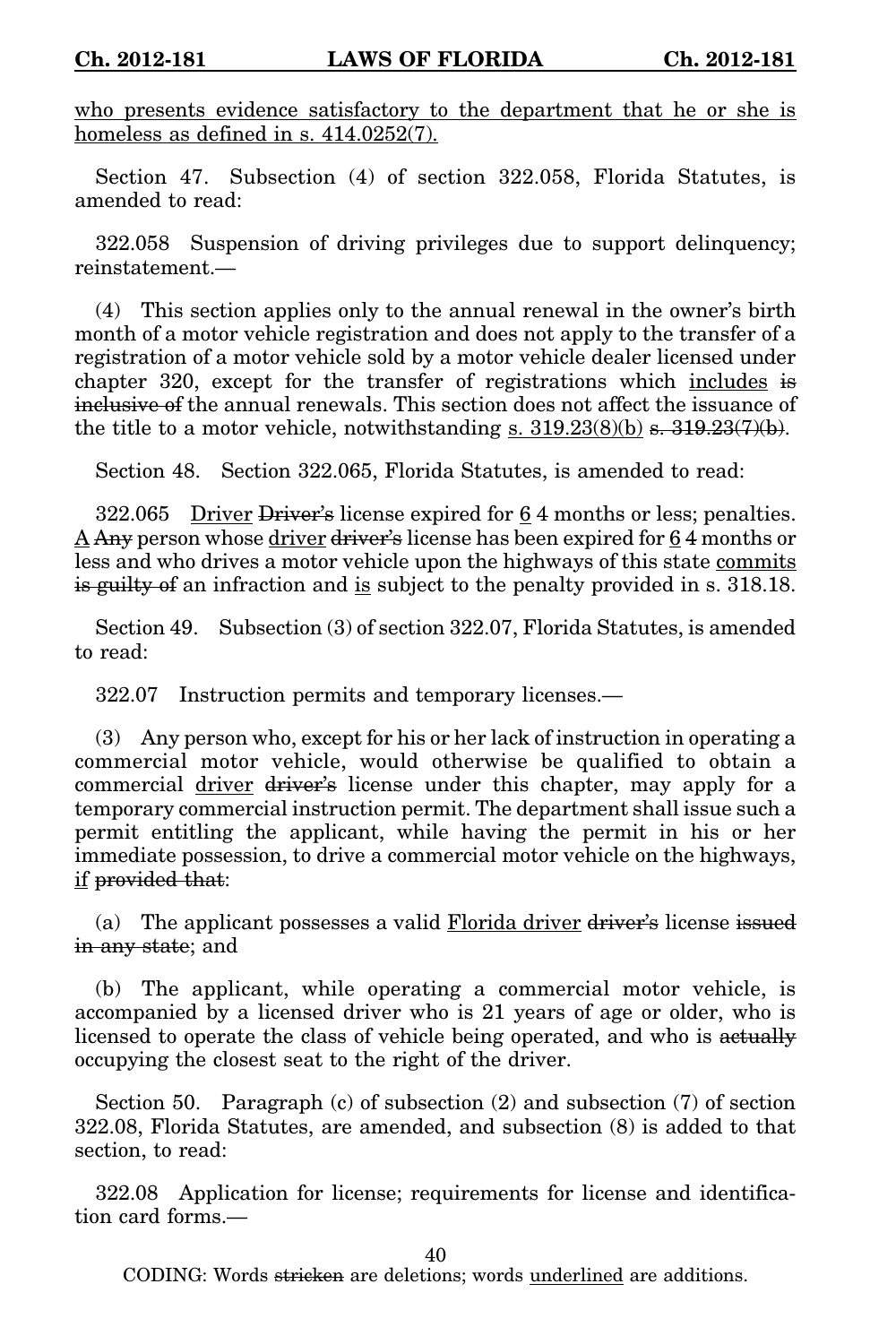(2) Each such application shall include the following information regarding the applicant:

(c) Proof of identity satisfactory to the department. Such proof must include one of the following documents issued to the applicant:

1. A driver driver's license record or identification card record from another jurisdiction that required the applicant to submit a document for identification which is substantially similar to a document required under subparagraph 2., subparagraph 3., subparagraph 4., subparagraph 5., subparagraph 6., subparagraph 7., or subparagraph 8.;

2. A certified copy of a United States birth certificate;

3. A valid, unexpired United States passport;

4. A naturalization certificate issued by the United States Department of Homeland Security;

5. A valid, unexpired alien registration receipt card (green card);

6. A Consular Report of Birth Abroad provided by the United States Department of State;

7. An unexpired employment authorization card issued by the United States Department of Homeland Security; or

8. Proof of nonimmigrant classification provided by the United States Department of Homeland Security, for an original driver driver's license. In order to prove nonimmigrant classification, an applicant must provide at least one of the following documents. In addition, the department may require applicants to produce United States Department of Homeland Security documents for the sole purpose of establishing the maintenance of, or efforts to maintain, continuous lawful presence may produce the following documents, including, but not limited to:

a. A notice of hearing from an immigration court scheduling a hearing on any proceeding.

b. A notice from the Board of Immigration Appeals acknowledging pendency of an appeal.

c. A notice of the approval of an application for adjustment of status issued by the United States Bureau of Citizenship and Immigration Services.

d. An Any official documentation confirming the filing of a petition for asylum or refugee status or any other relief issued by the United States Bureau of Citizenship and Immigration Services.

e. A notice of action transferring any pending matter from another jurisdiction to this state issued by the United States Bureau of Citizenship and Immigration Services.

41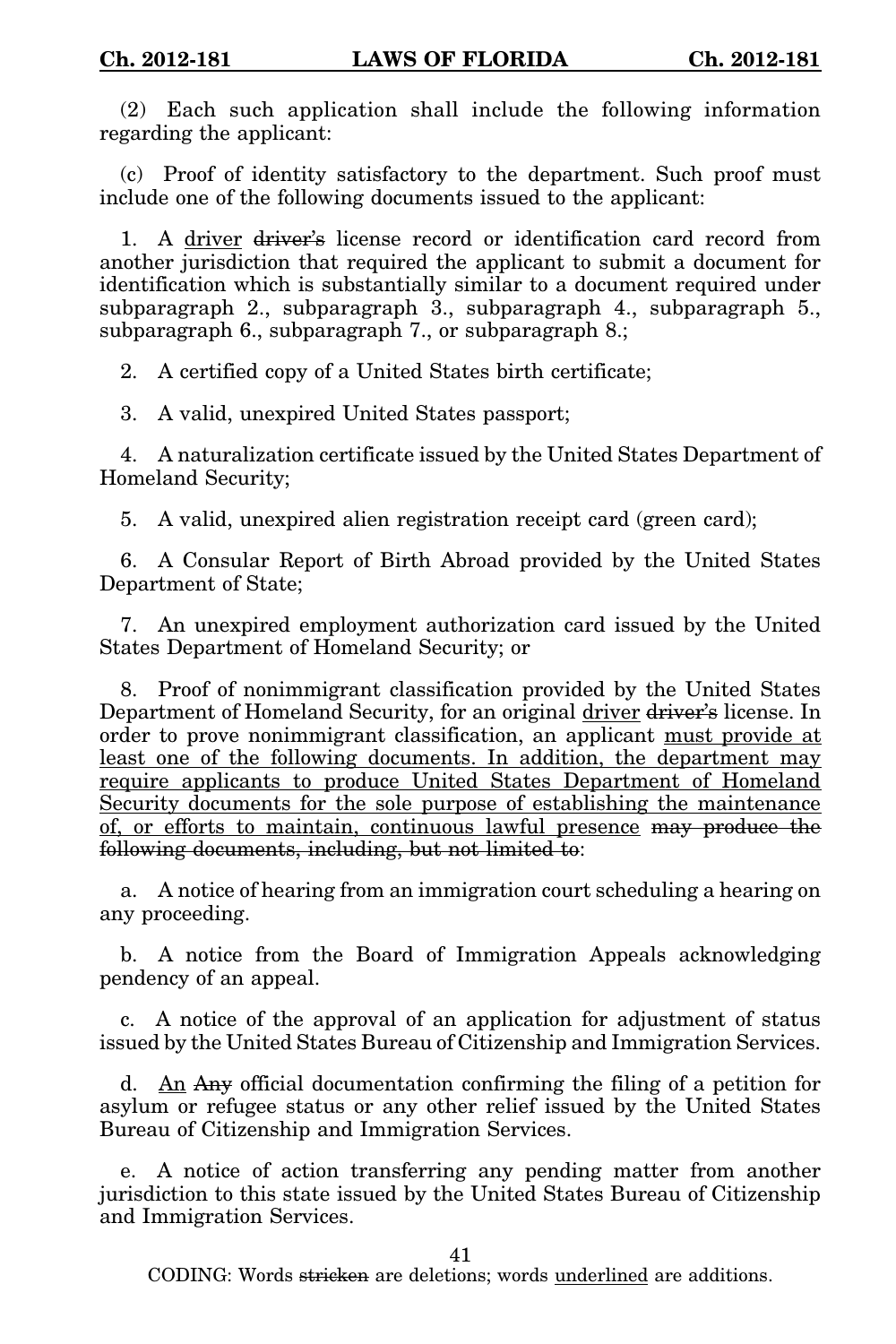f. An order of an immigration judge or immigration officer granting any relief that authorizes the alien to live and work in the United States, including, but not limited to, asylum.

g. Evidence that an application is pending for adjustment of status to that of an alien lawfully admitted for permanent residence in the United States or conditional permanent resident status in the United States, if a visa number is available having a current priority date for processing by the United States Bureau of Citizenship and Immigration Services.

h. On or after January 1, 2010, an unexpired foreign passport with an unexpired United States Visa affixed, accompanied by an approved I-94, documenting the most recent admittance into the United States.

A driver license or temporary permit issued based on documents required Presentation of any of the documents in subparagraph 7. or subparagraph 8. is valid entitles the applicant to a driver's license or temporary permit for a period not to exceed the expiration date of the document presented or 1 year, whichever occurs first.

(7) The application form for an original, renewal, or replacement driver driver's license or identification card shall include language permitting the following:

(a) A voluntary contribution of \$1 per applicant, which contribution shall be deposited into the Health Care Trust Fund for organ and tissue donor education and for maintaining the organ and tissue donor registry.

(b) A voluntary contribution of \$1 per applicant, which contribution shall be distributed to the Florida Council of the Blind.

(c) A voluntary contribution of \$2 per applicant, which shall be distributed to the Hearing Research Institute, Incorporated.

(d) A voluntary contribution of \$1 per applicant, which shall be distributed to the Juvenile Diabetes Foundation International.

(e) A voluntary contribution of \$1 per applicant, which shall be distributed to the Children's Hearing Help Fund.

(f) A voluntary contribution of \$1 per applicant, which shall be distributed to Family First, a nonprofit organization.

(g) A voluntary contribution of \$1 per applicant to Stop Heart Disease, which shall be distributed to the Florida Heart Research Institute, a nonprofit organization.

(h) A voluntary contribution of \$1 per applicant to Senior Vision Services, which shall be distributed to the Florida Association of Agencies Serving the Blind, Inc., a not-for-profit organization.

42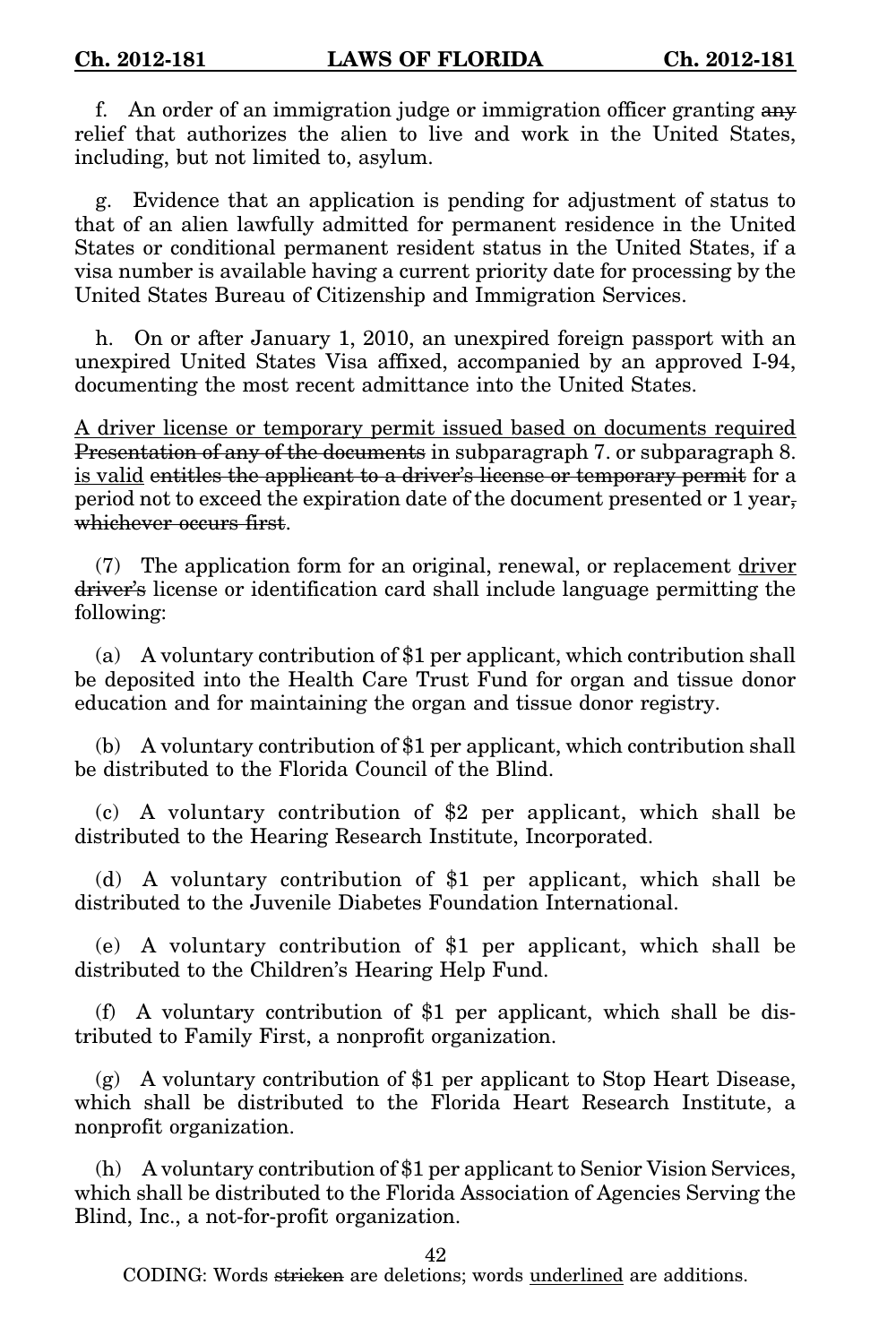(i) A voluntary contribution of \$1 per applicant for services for persons with developmental disabilities, which shall be distributed to The Arc of Florida.

(j) A voluntary contribution of \$1 to the Ronald McDonald House, which shall be distributed each month to Ronald McDonald House Charities of Tampa Bay, Inc.

(k) Notwithstanding s. 322.081, a voluntary contribution of \$1 per applicant, which shall be distributed to the League Against Cancer/La Liga Contra el Cancer, a not-for-profit organization.

(l) A voluntary contribution of \$1 per applicant to Prevent Child Sexual Abuse, which shall be distributed to Lauren's Kids, Inc., a nonprofit organization.

(m) A voluntary contribution of \$1 per applicant, which shall be distributed to Prevent Blindness Florida, a not-for-profit organization, to prevent blindness and preserve the sight of the residents of this state.

(n) Notwithstanding s. 322.081, a voluntary contribution of \$1 per applicant to the state homes for veterans, to be distributed on a quarterly basis by the department to the State Homes for Veterans Trust Fund, which is administered by the Department of Veterans' Affairs.

(o) A voluntary contribution of \$1 per applicant to the Disabled American Veterans, Department of Florida, which shall be distributed quarterly to Disabled American Veterans, Department of Florida, a nonprofit organization.

(p) A voluntary contribution of \$1 per applicant for Autism Services and Supports. Such contributions must be transferred by the department to the Achievement and Rehabilitation Centers, Inc., Autism Services Fund.

(q) A voluntary contribution of \$1 per applicant to Support Our Troops, which shall be distributed to Support Our Troops, Inc., a Florida not-forprofit organization.

A statement providing an explanation of the purpose of the trust funds shall also be included. For the purpose of applying the service charge provided in s. 215.20, contributions received under paragraphs  $(b)-(q)$   $(b)-(q)$  are not income of a revenue nature.

(8) The department may collect electronic mail addresses and use electronic mail in lieu of the United States Postal Service for the purpose of providing renewal notices.

Section 51. Paragraph (c) of subsection (2) and subsection (5) of section 322.121, Florida Statutes, are amended to read:

322.121 Periodic reexamination of all drivers.—

43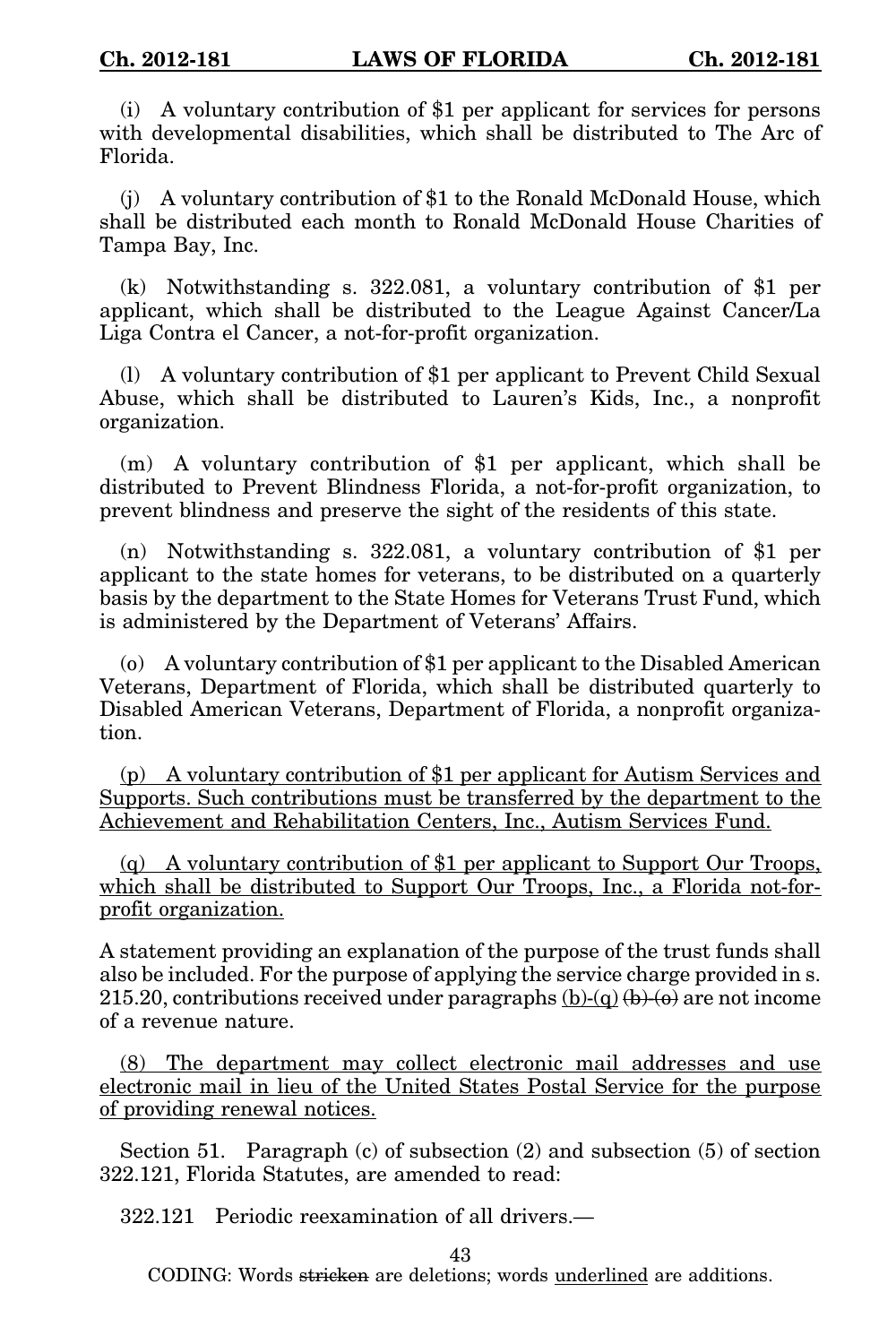(2) For each licensee whose driving record does not show any revocations, disqualifications, or suspensions for the preceding 7 years or any convictions for the preceding 3 years except for convictions of the following nonmoving violations:

(c) Operating a motor vehicle with an expired license that has been expired for 6 4 months or less pursuant to s. 322.065;

the department shall cause such licensee's license to be prominently marked with the notation "Safe Driver."

(5) Members of the Armed Forces, or their dependents residing with them, shall be granted an automatic extension for the expiration of their Class E licenses without reexamination while serving on active duty outside this state. This extension is valid for 90 days after the member of the Armed Forces is either discharged or returns to this state to live.

Section 52. Paragraph (a) of subsection (1) of section 322.14, Florida Statutes, is amended to read:

322.14 Licenses issued to drivers.—

(1)(a) The department shall, upon successful completion of all required examinations and payment of the required fee, issue to every qualified applicant <del>qualifying therefor,</del> a driver driver's license that must as applied for, which license shall bear thereon a color photograph or digital image of the licensee; the name of the state; a distinguishing number assigned to the licensee; and the licensee's full name, date of birth, and residence address; a brief description of the licensee, including, but not limited to, the licensee's gender and height; and the dates of issuance and expiration of the license. A space shall be provided upon which the licensee shall affix his or her usual signature. A No license is invalid shall be valid until it has been so signed by the licensee except that the signature of the said licensee is not shall not be required if it appears thereon in facsimile or if the licensee is not present within the state at the time of issuance. Applicants qualifying to receive a Class A, Class B, or Class C driver's license must appear in person within the state for issuance of a color photographic or digital imaged driver's license pursuant to s. 322.142.

Section 53. Section 322.1415, Florida Statutes, is created to read:

322.1415 Specialty driver license and identification card program.—

(1) The department may issue to any applicant qualified pursuant to s. 322.14 a specialty driver license or identification card upon payment of the appropriate fee pursuant to s. 322.21.

(2) Any specialty driver license or identification card approved by the department shall, at a minimum, be available for state and independent universities domiciled in this state, all Florida professional sports teams

44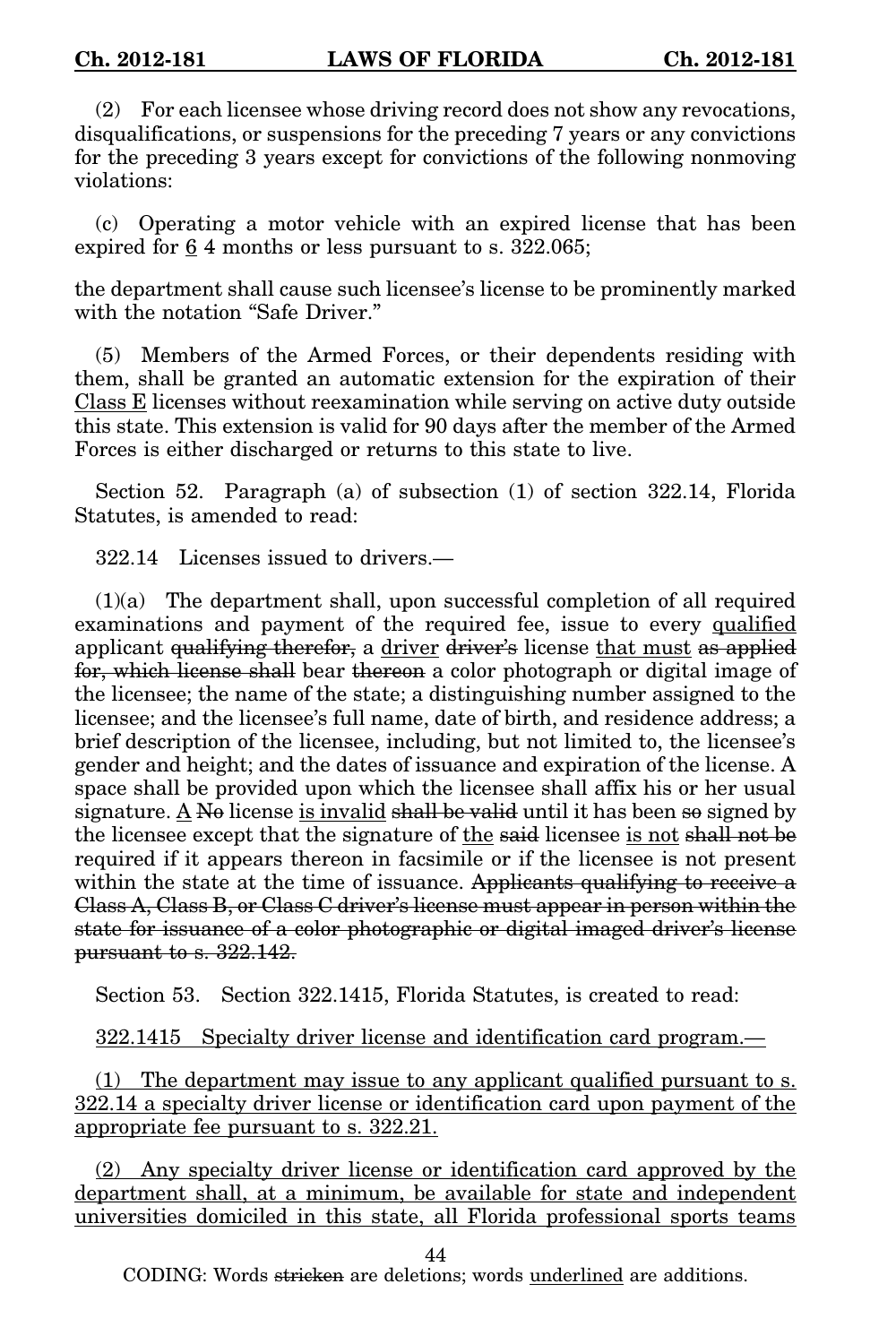designated pursuant to s. 320.08058(9)(a), and all branches of the United States Armed Forces.

(3) The design and use of each specialty driver license and identification card must be approved by the department and the organization that is recognized by the driver license or card.

(4) Organizations receiving funds from this program shall attest, under penalties of perjury, pursuant to s. 320.08062 that the funds have been expended in the same manner as provided in s. 320.08058. On December 1 of each year, the department shall deliver an annual report to the President of the Senate and the Speaker of the House of Representatives which addresses the viability of the program and details the amounts distributed to each entity.

(5) This section is repealed August 31, 2016.

Section 54. Subsection (4) of section 322.142, Florida Statutes, is amended to read:

322.142 Color photographic or digital imaged licenses.—

(4) The department may maintain a film negative or print file. The department shall maintain a record of the digital image and signature of the licensees, together with other data required by the department for identification and retrieval. Reproductions from the file or digital record are exempt from the provisions of s. 119.07(1) and shall be made and issued only for departmental administrative purposes; for the issuance of duplicate licenses; in response to law enforcement agency requests; to the Department of Business and Professional Regulation pursuant to an interagency agreement for the purpose of accessing digital images for reproduction of licenses issued by the Department of Business and Professional Regulation; to the Department of State pursuant to an interagency agreement to facilitate determinations of eligibility of voter registration applicants and registered voters in accordance with ss. 98.045 and 98.075; to the Department of Revenue pursuant to an interagency agreement for use in establishing paternity and establishing, modifying, or enforcing support obligations in Title IV-D cases; to the Department of Children and Family Services pursuant to an interagency agreement to conduct protective investigations under part III of chapter 39 and chapter 415; to the Department of Children and Family Services pursuant to an interagency agreement specifying the number of employees in each of that department's regions to be granted access to the records for use as verification of identity to expedite the determination of eligibility for public assistance and for use in public assistance fraud investigations; or to the Department of Financial Services pursuant to an interagency agreement to facilitate the location of owners of unclaimed property, the validation of unclaimed property claims, and the identification of fraudulent or false claims; or to district medical examiners pursuant to an interagency agreement for the purpose of identifying a deceased individual, determining cause of death, and notifying next of kin of

45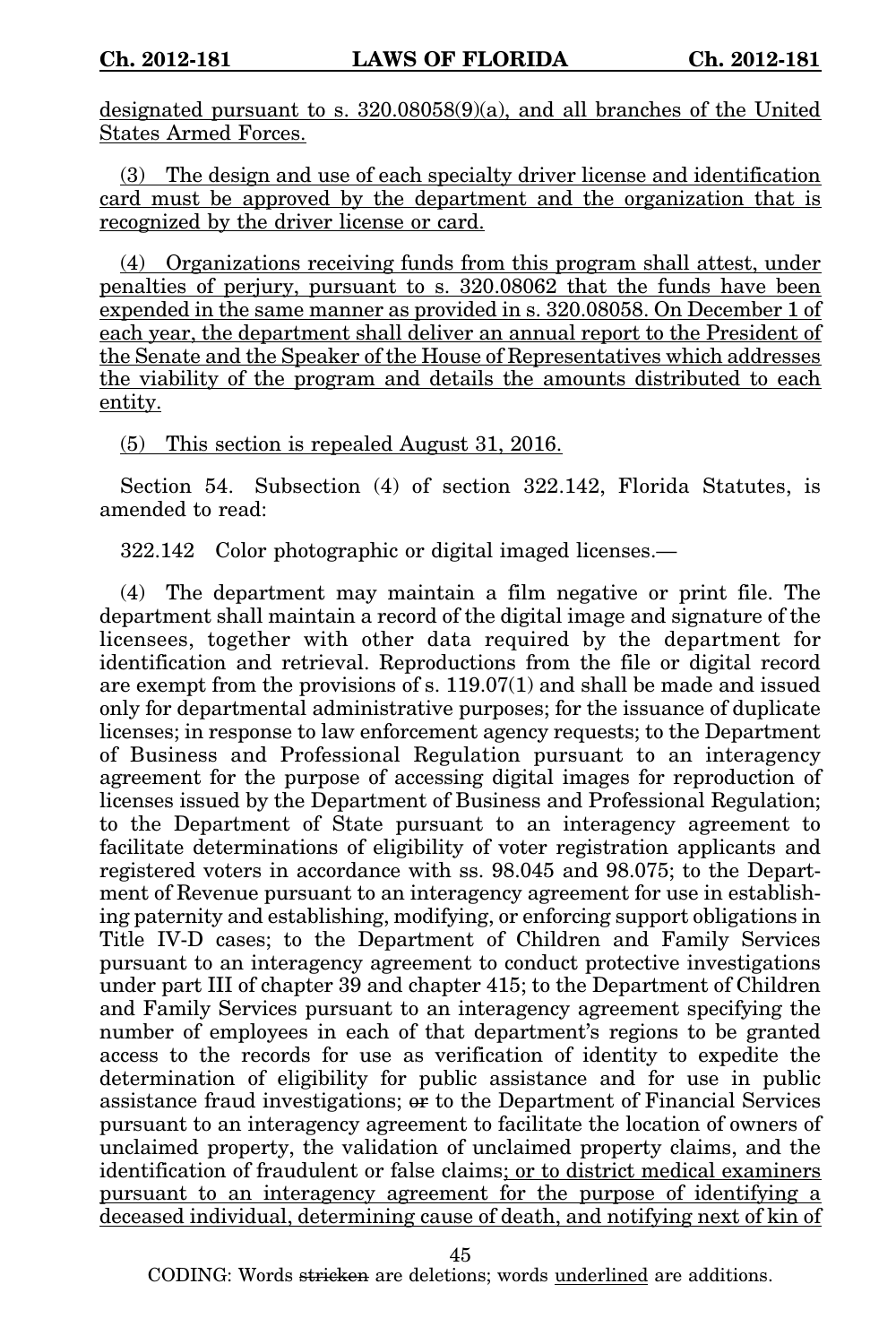any investigations, including autopsies and other laboratory examinations, authorized in s. 406.011.

Section 55. Subsection (2) of section 322.19, Florida Statutes, is amended to read:

322.19 Change of address or name.—

(2) Whenever any person, after applying for or receiving a driver  $\frac{div}{dx}$ license, changes the legal residence or mailing address in the application or license, the person must, within 10 calendar days after making the change, obtain a replacement license that reflects the change. A written request to the department must include the old and new addresses and the driver driver's license number. Any person who has a valid, current student identification card issued by an educational institution in this state is presumed not to have changed his or her legal residence or mailing address. This subsection does not affect any person required to register a permanent or temporary address change pursuant to s.  $775.13$ , s.  $775.21$ , s.  $775.25$ , or s. 943.0435.

Section 56. Paragraph (i) is added to subsection (1) of section 322.21, Florida Statutes, to read:

322.21 License fees; procedure for handling and collecting fees.—

(1) Except as otherwise provided herein, the fee for:

(i) The specialty driver license or identification card issued pursuant to s. 322.1415 is \$25, which is in addition to other fees required in this section. The fee shall be distributed as follows:

1. Fifty percent shall be distributed as provided in s. 320.08058 to the appropriate state or independent university, professional sports team, or branch of the United States Armed Forces.

2. Fifty percent shall be distributed to the department for costs directly related to the specialty driver license and identification card program and to defray the costs associated with production enhancements and distribution.

Section 57. Subsection (2) of section 322.251, Florida Statutes, is amended to read:

322.251 Notice of cancellation, suspension, revocation, or disqualification of license.—

(2) The giving of notice and an order of cancellation, suspension, revocation, or disqualification by mail is complete upon expiration of 20 days after deposit in the United States mail for all notices except those issued under chapter 324 or ss. 627.732–627.734, which are complete 15 days after deposit in the United States mail. Proof of the giving of notice and an order of cancellation, suspension, revocation, or disqualification in either such

46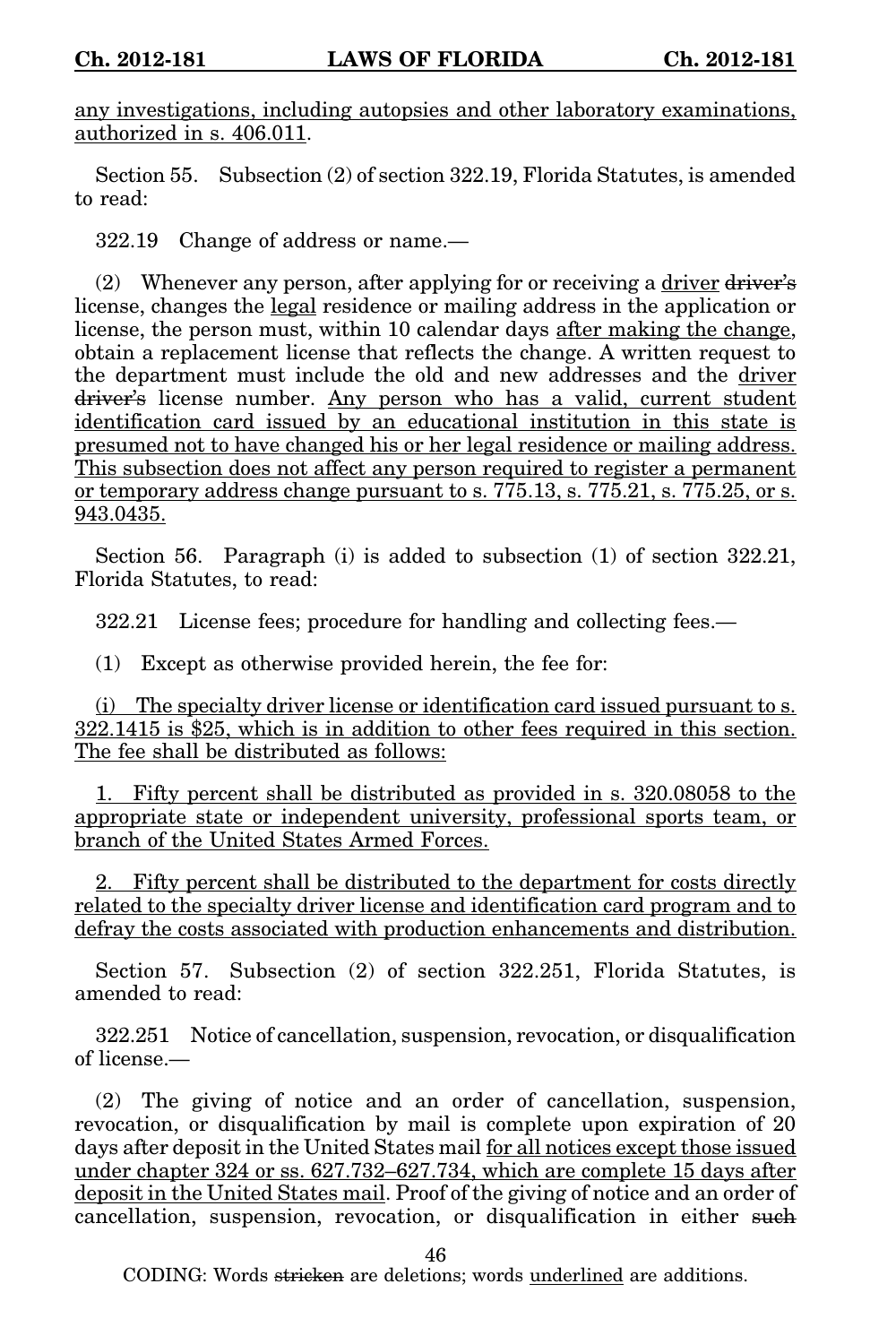manner shall be made by entry in the records of the department that such notice was given. The Such entry is shall be admissible in the courts of this state and constitutes shall constitute sufficient proof that such notice was given.

Section 58. Section 322.27, Florida Statutes, is amended to read:

322.27 Authority of department to suspend or revoke driver license or identification card.—

(1) Notwithstanding any provisions to the contrary in chapter 120, the department may is hereby authorized to suspend the license or identification card of any person without preliminary hearing upon a showing of its records or other sufficient evidence that the licensee or cardholder:

(a) Has committed an offense for which mandatory revocation of license is required upon conviction. A law enforcement agency must provide information to the department within 24 hours after any traffic fatality or when the law enforcement agency initiates action pursuant to s. 316.1933;

(b) Has been convicted of a violation of any traffic law which resulted in a crash that caused the death or personal injury of another or property damage in excess of \$500;

(c) Is incompetent to drive a motor vehicle;

(d) Has permitted an unlawful or fraudulent use of the such license or identification card or has knowingly been a party to the obtaining of a license or identification card by fraud or misrepresentation or to the display, or representation represent as one's own, of a driver any driver's license or identification card not issued to him or her. Provided, however, no provision of This section does not shall be construed to include the provisions of s. 322.32(1);

(e) Has committed an offense in another state which, if committed in this state, would be grounds for suspension or revocation; or

(f) Has committed a second or subsequent violation of s.  $316.172(1)$ within a 5-year period of any previous violation.

(2) The department shall suspend the license of any person without preliminary hearing upon a showing of its records that the licensee has been convicted in any court having jurisdiction over offenses committed under this chapter or any other law of this state regulating the operation of a motor vehicle on the highways, upon direction of the court, when the court feels that the seriousness of the offense and the circumstances surrounding the conviction warrant the suspension of the licensee's driving privilege.

(3) There is established a point system for evaluation of convictions of violations of motor vehicle laws or ordinances, and violations of applicable provisions of s. 403.413(6)(b) when such violations involve the use of motor

47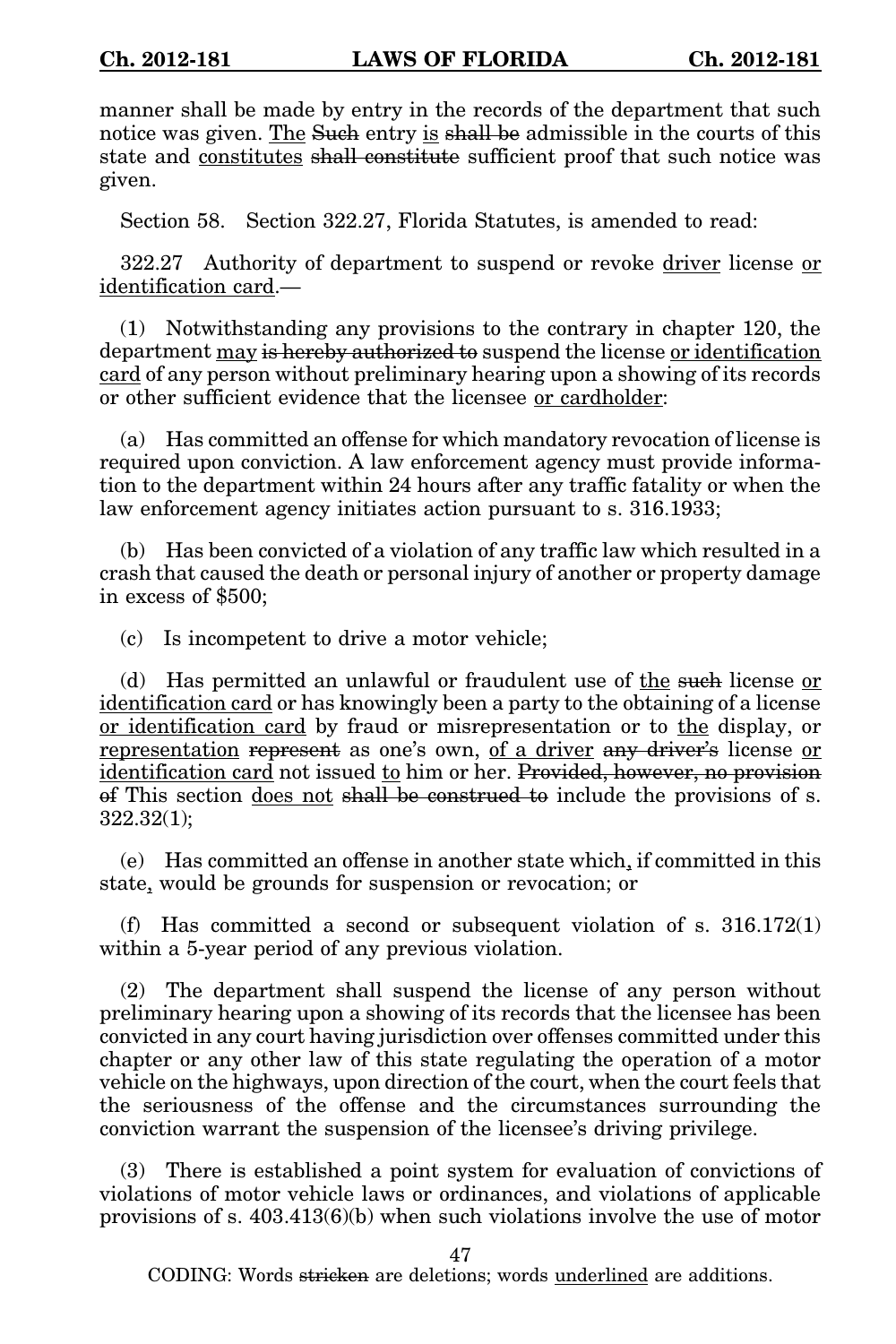vehicles, for the determination of the continuing qualification of any person to operate a motor vehicle. The department is authorized to suspend the license of any person upon showing of its records or other good and sufficient evidence that the licensee has been convicted of violation of motor vehicle laws or ordinances, or applicable provisions of s. 403.413(6)(b), amounting to 12 or more points as determined by the point system. The suspension shall be for a period of not more than 1 year.

(a) When a licensee accumulates 12 points within a 12-month period, the period of suspension shall be for not more than 30 days.

(b) When a licensee accumulates 18 points, including points upon which suspension action is taken under paragraph (a), within an 18-month period, the suspension shall be for a period of not more than 3 months.

(c) When a licensee accumulates 24 points, including points upon which suspension action is taken under paragraphs (a) and (b), within a 36-month period, the suspension shall be for a period of not more than 1 year.

(d) The point system shall have as its basic element a graduated scale of points assigning relative values to convictions of the following violations:

1. Reckless driving, willful and wanton—4 points.

2. Leaving the scene of a crash resulting in property damage of more than \$50—6 points.

3. Unlawful speed resulting in a crash—6 points.

4. Passing a stopped school bus—4 points.

5. Unlawful speed:

a. Not in excess of 15 miles per hour of lawful or posted speed—3 points.

b. In excess of 15 miles per hour of lawful or posted speed—4 points.

6. A violation of a traffic control signal device as provided in s. 316.074(1) or s.  $316.075(1)(c)1$ .—4 points. However, no points shall be imposed for a violation of s.  $316.074(1)$  or s.  $316.075(1)(c)$ . when a driver has failed to stop at a traffic signal and when enforced by a traffic infraction enforcement officer. In addition, a violation of s.  $316.074(1)$  or s.  $316.075(1)(c)1$ . when a driver has failed to stop at a traffic signal and when enforced by a traffic infraction enforcement officer may not be used for purposes of setting motor vehicle insurance rates.

7. All other moving violations (including parking on a highway outside the limits of a municipality)—3 points. However, no points shall be imposed for a violation of s. 316.0741 or s. 316.2065(12); and points shall be imposed for a violation of s. 316.1001 only when imposed by the court after a hearing pursuant to s. 318.14(5).

48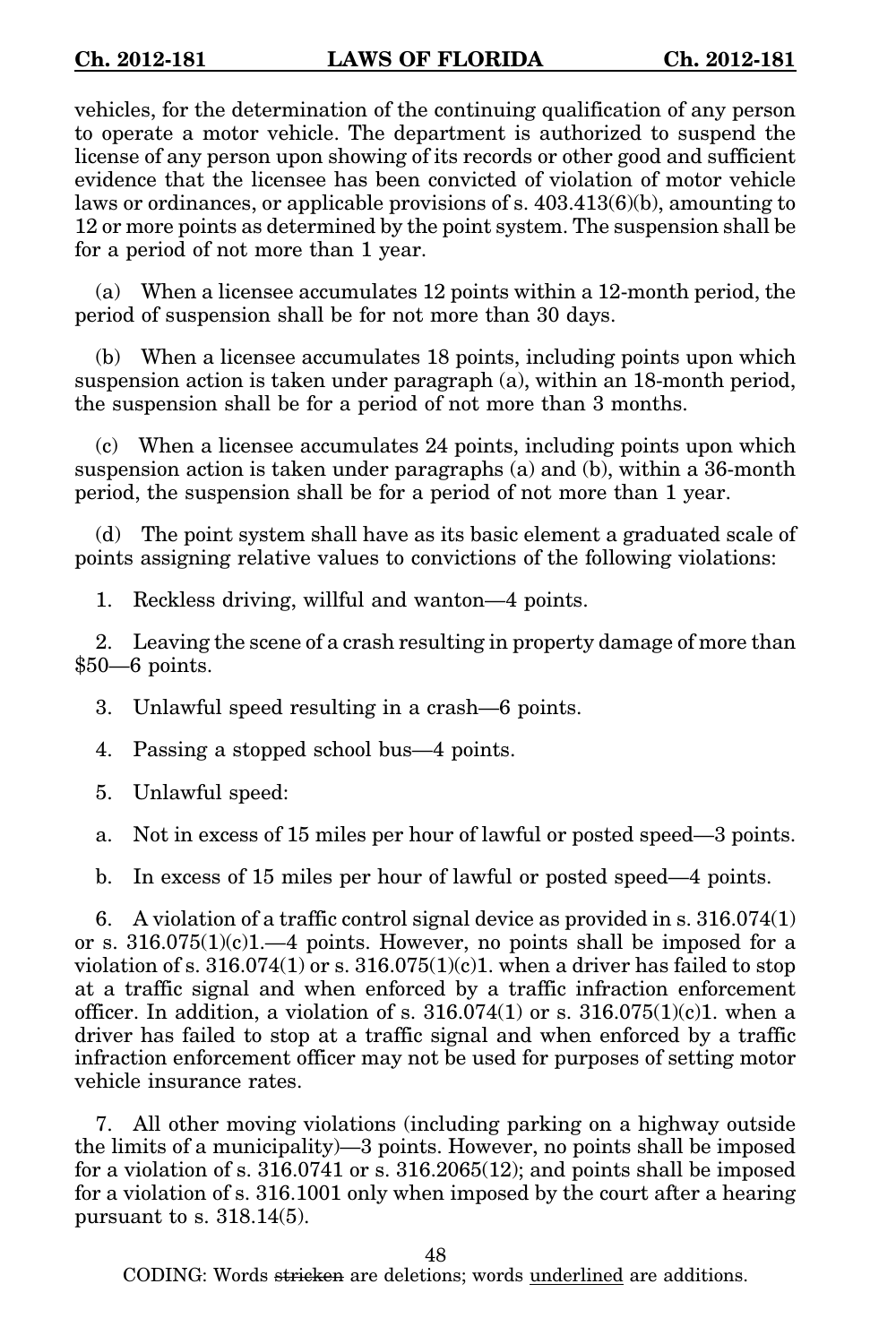8. Any moving violation covered above, excluding unlawful speed, resulting in a crash—4 points.

9. Any conviction under s.  $403.413(6)(b)$ —3 points.

10. Any conviction under s. 316.0775(2)—4 points.

(e) A conviction in another state of a violation therein which, if committed in this state, would be a violation of the traffic laws of this state, or a conviction of an offense under any federal law substantially conforming to the traffic laws of this state, except a violation of s. 322.26, may be recorded against a driver on the basis of the same number of points received had the conviction been made in a court of this state.

(f) In computing the total number of points, when the licensee reaches the danger zone, the department is authorized to send the licensee a warning letter advising that any further convictions may result in suspension of his or her driving privilege.

(g) The department shall administer and enforce the provisions of this law and may make rules and regulations necessary for its administration.

(h) Three points shall be deducted from the driver history record of any person whose driving privilege has been suspended only once pursuant to this subsection and has been reinstated, if such person has complied with all other requirements of this chapter.

(i) This subsection  $\frac{d}{d}$  shall not apply to persons operating a nonmotorized vehicle for which a driver driver's license is not required.

(4) The department, in computing the points and period of time for suspensions under this section, shall use the offense date of all convictions.

(5) The department shall revoke the license of any person designated a habitual offender, as set forth in s.  $322.264$ , and such person is shall not be eligible to be relicensed for a minimum of 5 years from the date of revocation, except as provided for in s. 322.271. Any person whose license is revoked may, by petition to the department, show cause why his or her license should not be revoked.

(6) The department shall revoke the driving privilege of any person who is convicted of a felony for the possession of a controlled substance if, at the time of such possession, the person was driving or in actual physical control of a motor vehicle. A person whose driving privilege has been revoked pursuant to this subsection is shall not be eligible to receive a limited business or employment purpose license during the term of such revocation.

(7) Review of an order of suspension or revocation shall be by writ of certiorari as provided in s. 322.31.

49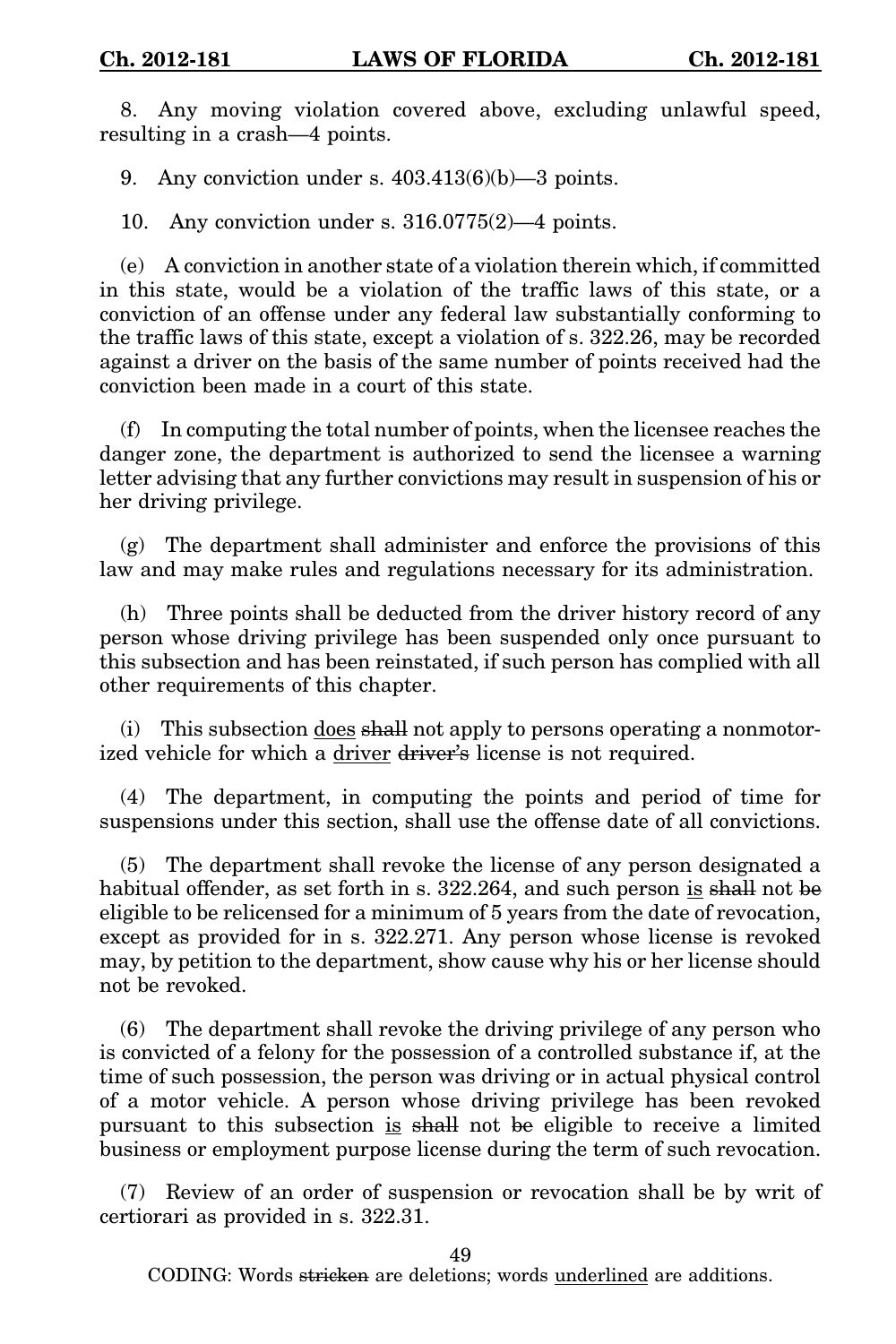Section 59. Subsection (5) of section 322.292, Florida Statutes, is repealed.

Section 60. Subsection (2) of section 322.53, Florida Statutes, is amended to read:

322.53 License required; exemptions.—

(2) The following persons are exempt from the requirement to obtain a commercial driver driver's license:

(a) Drivers of authorized emergency vehicles.

(b) Military personnel driving vehicles operated for military purposes.

(c) Farmers transporting agricultural products, farm supplies, or farm machinery to or from their farms and within 150 miles of their farms farm, if the vehicle operated under this exemption is not used in the operations of a common or contract motor carrier or transporting agricultural products to or from the first place of storage or processing or directly to or from market, within 150 miles of their farm.

(d) Drivers of recreational vehicles, as defined in s. 320.01.

(e) Drivers who operate straight trucks, as defined in s. 316.003, and who that are exclusively transporting exclusively their own tangible personal property, which is not for sale.

(f) Employees An employee of a publicly owned transit system who are is limited to moving vehicles for maintenance or parking purposes exclusively within the restricted-access confines of a transit system's property.

Section 61. Subsection (2) of section 322.54, Florida Statutes, is amended to read:

322.54 Classification.—

(2) The department shall issue, pursuant to the requirements of this chapter, driver drivers' licenses in accordance with the following classifications:

(a) Any person who drives a motor vehicle combination having a gross vehicle weight rating or gross vehicle weight of 26,001 pounds or more must possess a valid Class A driver driver's license, if provided the gross vehicle weight rating <u>or gross vehicle weight</u> of the vehicle being towed is more than 10,000 pounds. Any person who possesses a valid Class A driver driver's license may, subject to the appropriate restrictions and endorsements, drive any class of motor vehicle within this state.

(b) Any person, except a person who possesses a valid Class A driver driver's license, who drives a motor vehicle having a gross vehicle weight rating or gross vehicle weight of 26,001 pounds or more must possess a valid

50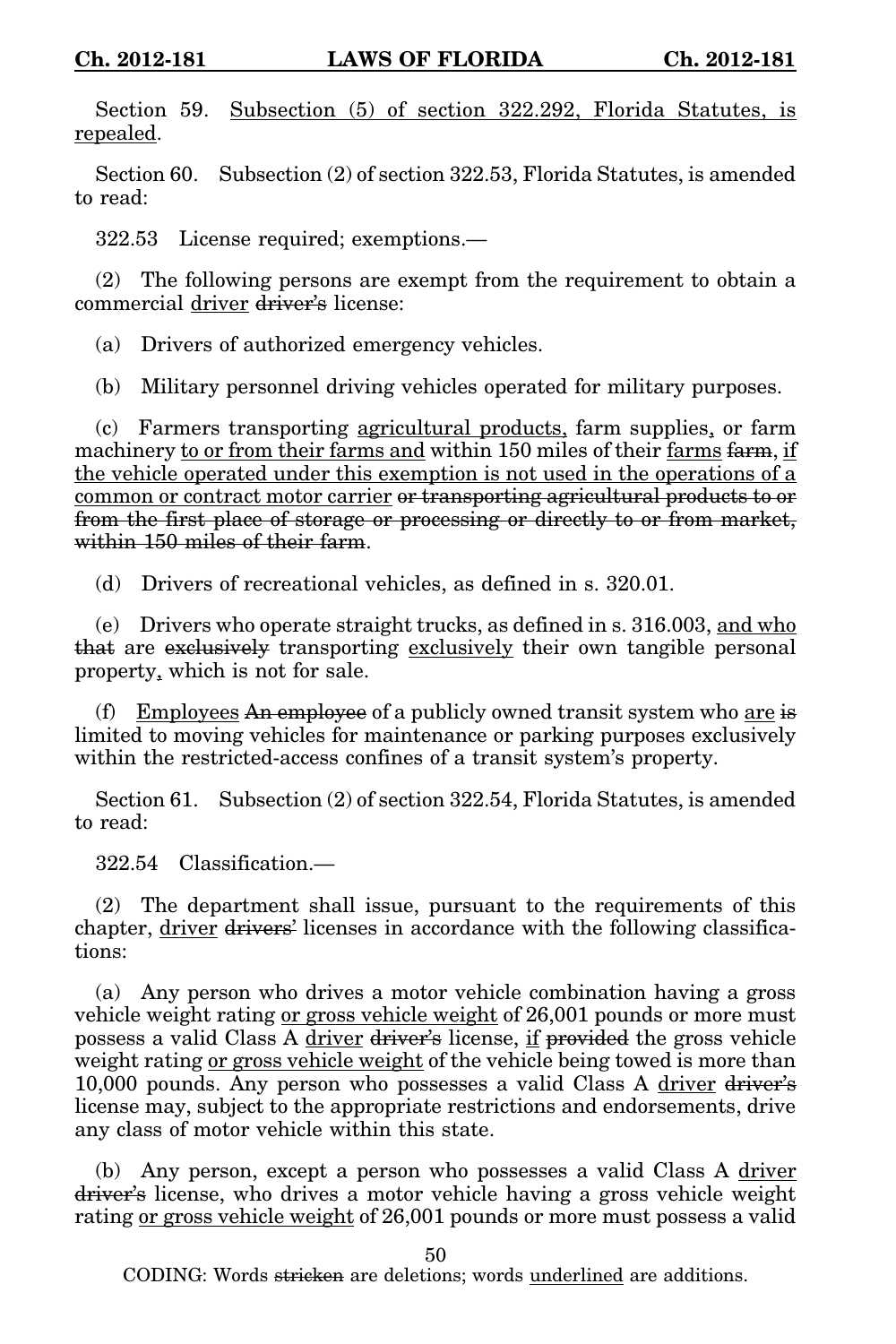Class B driver driver's license. Any person, except a person who possesses a valid Class A driver driver's license, who drives such vehicle towing a vehicle having a gross vehicle weight rating of 10,000 pounds or less must possess a valid Class B driver driver's license. Any person who possesses a valid Class B driver driver's license may, subject to the appropriate restrictions and endorsements, drive any class of motor vehicle, other than the type of motor vehicle for which a Class A driver driver's license is required, within this state.

(c) Any person, except a person who possesses a valid Class A or a valid Class B driver driver's license, who drives a motor vehicle having a gross vehicle weight rating of less than 26,001 pounds and who is required to obtain an endorsement pursuant to paragraph  $(1)(b)$ , paragraph  $(1)(c)$ , or paragraph  $(1)(e)$  of s. 322.57, must possess a valid Class C driver driver's license. Any person who possesses a valid Class C driver driver's license may, subject to the appropriate restrictions and endorsements, drive any class of motor vehicle, other than the type of motor vehicle for which a Class A or a Class B driver driver's license is required, within this state.

(d) Any person, except a person who possesses a valid Class A, valid Class B, or valid Class C driver driver's license, who drives a motor vehicle must possess a valid Class E driver driver's license. Any person who possesses a valid Class E driver driver's license may, subject to the appropriate restrictions and endorsements, drive any type of motor vehicle, other than the type of motor vehicle for which a Class A, Class B, or Class C driver driver's license is required, within this state.

Section 62. Section 322.58, Florida Statutes, is repealed.

Section 63. Section 322.59, Florida Statutes, is amended to read:

322.59 Possession of medical examiner's certificate.—

(1) The department may shall not issue a commercial driver driver's license to a any person who is required by the laws of this state or by federal law to possess a medical examiner's certificate, unless the such person presents a valid certificate, as described in 49 C.F.R. s. 383.71, before prior to licensure.

(2) The department shall disqualify a driver from operating a commercial motor vehicle if the driver holds a commercial driver license and fails to comply with the medical certification requirements in 49 C.F.R. s. 383.71 This section does not expand the requirements as to who must possess a medical examiner's certificate.

(3) A person who is disqualified from operating a commercial motor vehicle under this section may, if otherwise qualified, be issued a Class E driver license pursuant to s. 322.251.

Section 64. Subsections (3) and (5) of section 322.61, Florida Statutes, are amended to read:

51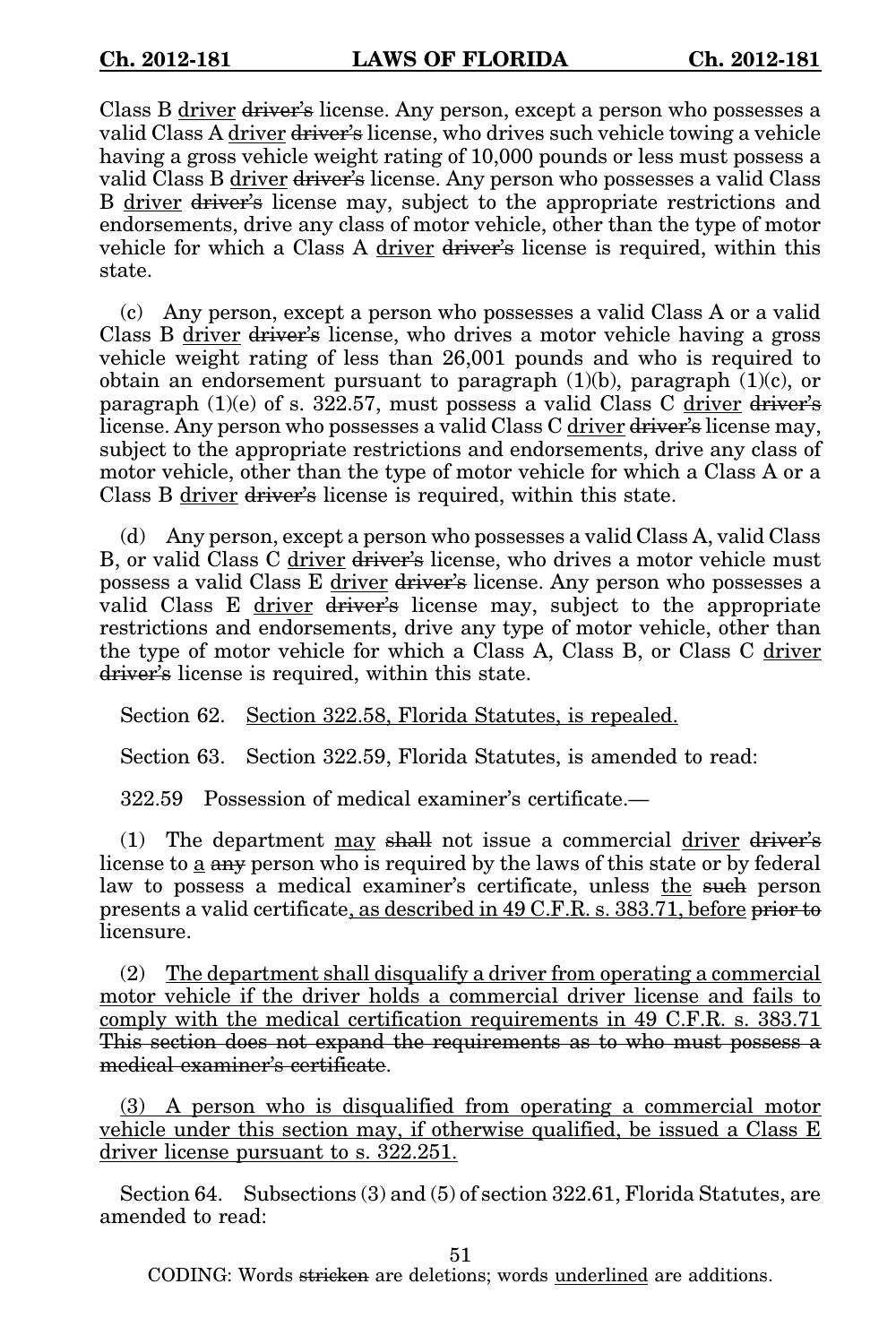322.61 Disqualification from operating a commercial motor vehicle.—

 $(3)(a)$  Except as provided in subsection  $(4)$ , any person who is convicted of one of the offenses listed in paragraph (b) while operating a commercial motor vehicle shall, in addition to any other applicable penalties, be disqualified from operating a commercial motor vehicle for a period of 1 year.

(b) Except as provided in subsection (4), any holder of a commercial driver driver's license who is convicted of one of the offenses listed in this paragraph while operating a noncommercial motor vehicle shall, in addition to any other applicable penalties, be disqualified from operating a commercial motor vehicle for a period of 1 year:

1. Driving a motor vehicle while he or she is under the influence of alcohol or a controlled substance;

2. Driving a commercial motor vehicle while the alcohol concentration of his or her blood, breath, or urine is .04 percent or higher;

3. Leaving the scene of a crash involving a motor vehicle driven by such person;

4. Using a motor vehicle in the commission of a felony;

5. Driving a commercial motor vehicle while in possession of a controlled substance;

6. Refusing to submit to a test to determine his or her alcohol concentration while driving a motor vehicle;

7. Driving a commercial vehicle while the licenseholder's commercial driver driver's license is suspended, revoked, or canceled or while the licenseholder is disqualified from driving a commercial vehicle; or

8. Causing a fatality through the negligent operation of a commercial motor vehicle.

 $(5)$  A Any person who is convicted of two violations specified in subsection (3) which were committed while operating a commercial motor vehicle, or any combination thereof, arising in separate incidents shall be permanently disqualified from operating a commercial motor vehicle. A Any holder of a commercial driver driver's license who is convicted of two violations specified in subsection  $(3)$  which were committed while operating any a noncommercial motor vehicle, or any combination thereof, arising in separate incidents shall be permanently disqualified from operating a commercial motor vehicle. The penalty provided in this subsection is in addition to any other applicable penalty.

Section 65. Subsection (1) of section 324.072, Florida Statutes, is amended to read:

52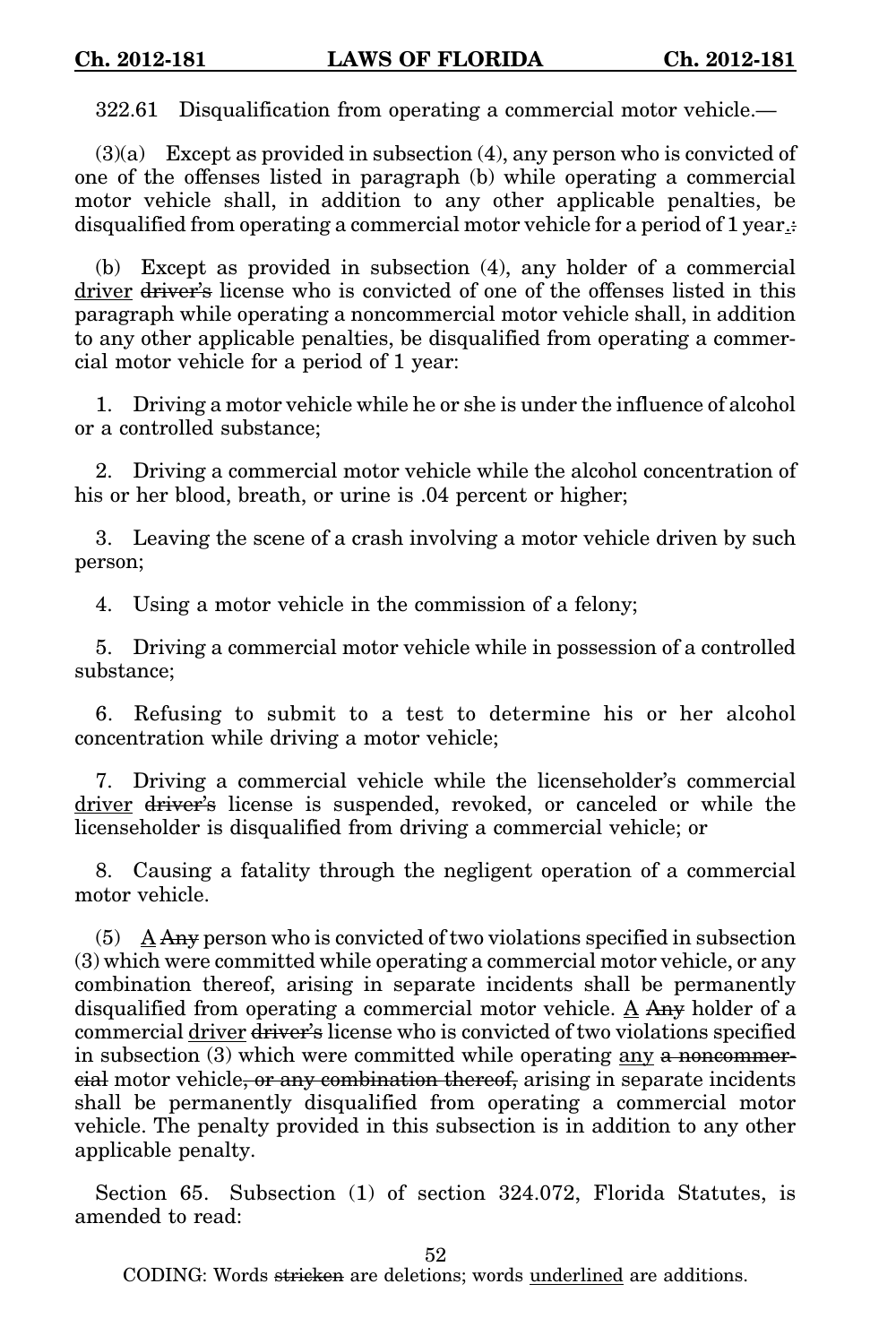324.072 Proof required upon certain convictions.—

(1) Upon the suspension or revocation of a license pursuant to the provisions of s. 322.26 or s. 322.27, the department shall suspend the registration for all motor vehicles registered in the name of the licensee such person, either individually or jointly with another. However, the department may, except that it shall not suspend the such registration, unless otherwise required by law, if the such person had insurance coverage limits required under s. 324.031 on the date of the latest offense that caused the suspension or revocation, or has previously given or shall immediately give, and thereafter maintain, proof of financial responsibility with respect to all motor vehicles registered by the such person, in accordance with this chapter.

Section 66. Subsection (1) of section 324.091, Florida Statutes, is amended to read:

324.091 Notice to department; notice to insurer.—

(1) Each owner and operator involved in a crash or conviction case within the purview of this chapter shall furnish evidence of automobile liability insurance, motor vehicle liability insurance, or a surety bond within 14 30 days after from the date of the mailing of notice of crash by the department in the such form and manner as it may designate. Upon receipt of evidence that an automobile liability policy, motor vehicle liability policy, or surety bond was in effect at the time of the crash or conviction case, the department shall forward by United States mail, postage prepaid, to the insurer or surety insurer a copy of such information and shall assume that the such policy or bond was in effect, unless the insurer or surety insurer notifies shall notify the department otherwise within 20 days after from the mailing of the notice to the insurer or surety insurer. However, provided that if the department shall later determines ascertain that an automobile liability policy, motor vehicle liability policy, or surety bond was not in effect and did not provide coverage for both the owner and the operator, it shall at such time take such action as it is otherwise authorized to do under this chapter. Proof of mailing to the insurer or surety insurer may be made by the department by naming the insurer or surety insurer to whom the such mailing was made and by specifying the time, place, and manner of mailing.

Section 67. Subsection (5) of section 328.15, Florida Statutes, is amended to read:

328.15 Notice of lien on vessel; recording.—

(5)(a) The Department of Highway Safety and Motor Vehicles shall adopt make such rules to administer and regulations as it deems necessary or proper for the effective administration of this section law. The department may by rule require that a notice of satisfaction of a lien be notarized. The department shall prepare the forms of the notice of lien and the satisfaction of lien to be supplied, at a charge not to exceed 50 percent more than cost, to applicants for recording the liens or satisfactions and shall keep a record of

53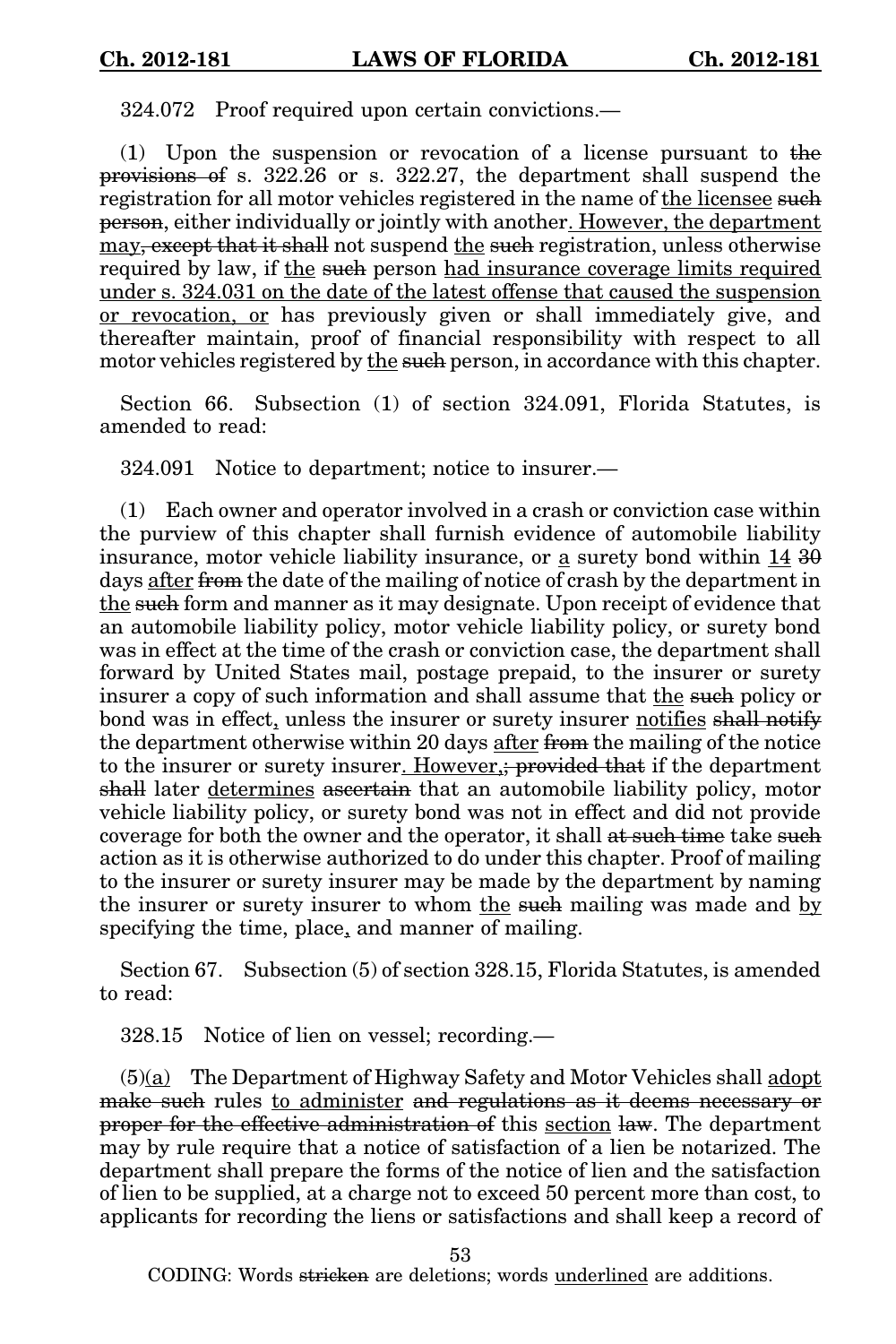such notices of lien and satisfactions available for inspection by the public at all reasonable times. The division may is authorized to furnish certified copies of such satisfactions for a fee of \$1, which are certified copies shall be admissible in evidence in all courts of this state under the same conditions and to the same effect as certified copies of other public records.

(b) The department shall establish and administer an electronic titling program that requires the recording of vessel title information for new, transferred, and corrected certificates of title. Lienholders shall electronically transmit liens and lien satisfactions to the department in a format determined by the department. Individuals and lienholders who the department determines are not normally engaged in the business or practice of financing vessels are not required to participate in the electronic titling program.

Section 68. Subsection (4) of section 328.16, Florida Statutes, is amended to read:

328.16 Issuance in duplicate; delivery; liens and encumbrances.—

(4) Notwithstanding any requirements in this section or in s. 328.15 indicating that a lien on a vessel shall be noted on the face of the Florida certificate of title, if there are one or more liens or encumbrances on a vessel, the department shall may electronically transmit the lien to the first lienholder and notify the first lienholder of any additional liens. Subsequent lien satisfactions shall may be electronically transmitted to the department and must shall include the name and address of the person or entity satisfying the lien. When electronic transmission of liens and lien satisfactions are used, the issuance of a certificate of title may be waived until the last lien is satisfied and a clear certificate of title is issued to the owner of the vessel.

Section 69. Section 328.30, Florida Statutes, is amended to read:

328.30 Transactions by electronic or telephonic means.—

 $(1)$  The department may is authorized to accept any application provided for under this chapter by electronic or telephonic means.

(2) The department may issue an electronic certificate of title in lieu of printing a paper title.

(3) The department may collect electronic mail addresses and use electronic mail in lieu of the United States Postal Service for the purpose of providing renewal notices.

Section 70. Subsection (1) of section 520.32, Florida Statutes, is amended to read:

520.32 Licenses.—

54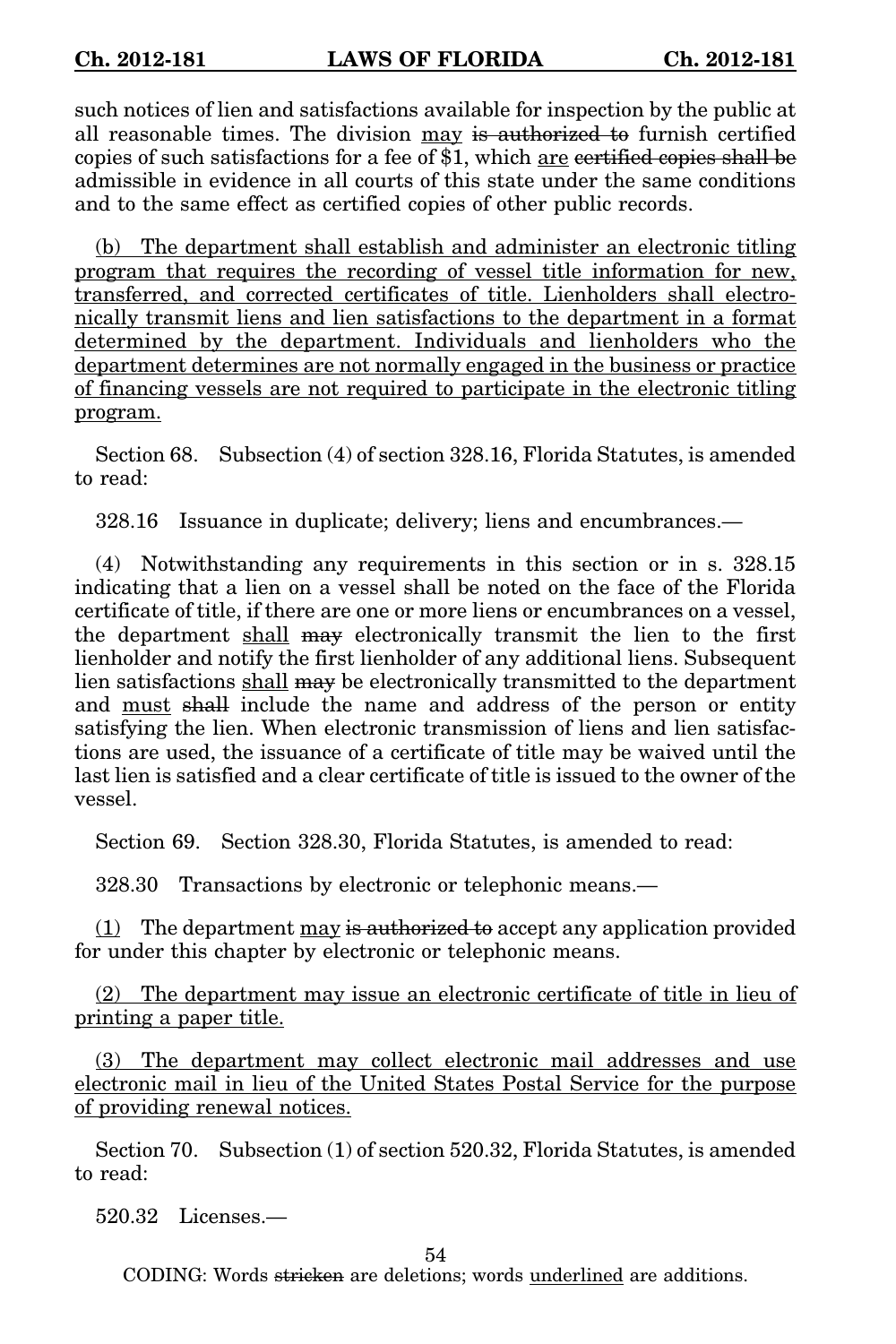(1) A person may not engage in or transact the business of a retail seller engaging in retail installment transactions as defined in this part or operate a branch of such business without a license, except that a license is not required for:

(a) A retail seller whose retail installment transactions are limited to the honoring of credit cards issued by dealers in oil and petroleum products licensed to do business in this state.

(b) A person licensed by the office under part I. This paragraph exempts only a person licensed under part I from the licensure requirements of this section. This paragraph does not exempt the licensee from the other sections of this part, and any violations of those sections may subject the licensee to disciplinary action.

Section 71. Paragraph (f) of subsection (13) of section 713.78, Florida Statutes, is amended to read:

713.78 Liens for recovering, towing, or storing vehicles and vessels.—

(13)

(f) This subsection applies only to the annual renewal in the registered owner's birth month of a motor vehicle registration and does not apply to the transfer of a registration of a motor vehicle sold by a motor vehicle dealer licensed under chapter 320, except for the transfer of registrations which includes is inclusive of the annual renewals. This subsection does not apply to any vehicle registered in the name of the lessor. This subsection does not affect the issuance of the title to a motor vehicle, notwithstanding s.  $319.23(8)(b)$  s.  $319.23(7)(b)$ .

Section 72. Subsection (3) of section 316.271, Florida Statutes, is amended to read:

316.271 Horns and warning devices.—

(3) The driver of a motor vehicle shall, when reasonably necessary to ensure safe operation, give audible warning with his or her horn, but shall not otherwise use such horn when upon a highway.

Section 73. Paragraph (c) of subsection (2) of section 323.002, Florida Statutes, is amended to read:

323.002 County and municipal wrecker operator systems; penalties for operation outside of system.—

(2) In any county or municipality that operates a wrecker operator system:

(c) When an unauthorized wrecker operator drives by the scene of a wrecked or disabled vehicle and the owner or operator initiates contact by

55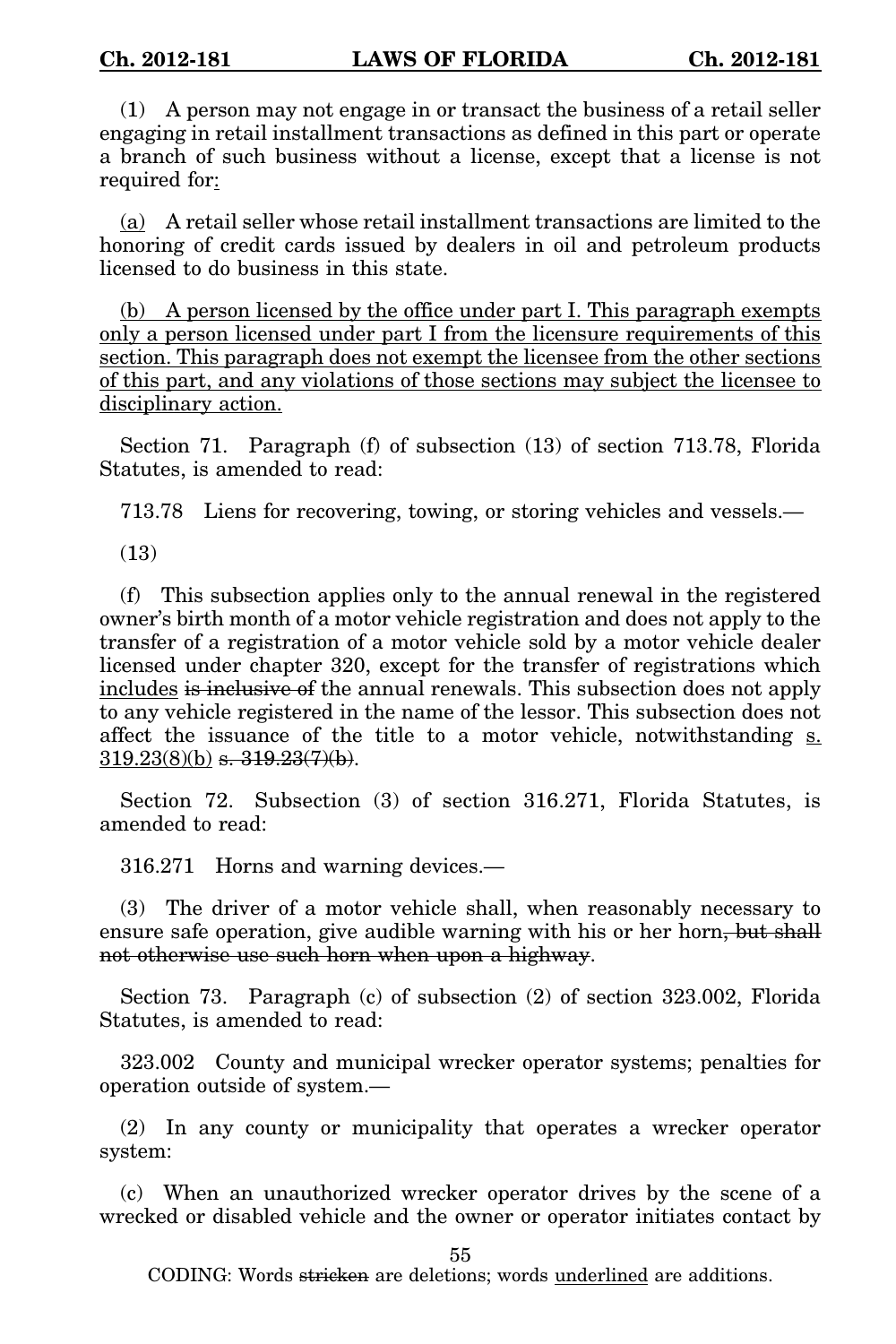signaling the wrecker operator to stop and provide towing services, the unauthorized wrecker operator must disclose to the owner or operator of the vehicle that he or she is not the authorized wrecker operator who has been designated as part of the wrecker operator system and must disclose, in writing, a fee schedule that includes what charges for towing and storage will apply before the vehicle is connected to or disconnected from the towing apparatus, the fee charged per mile to and from the storage facility, the fee charged per 24 hours of storage, and, prominently displayed, the consumer hotline for the Department of Agriculture and Consumer Services. Any person who violates this paragraph is guilty of a misdemeanor of the second degree, punishable as provided in s. 775.082 or s. 775.083.

Section 74. Paragraph (b) of subsection (1) of section 316.0083, Florida Statutes, is amended to read:

316.0083 Mark Wandall Traffic Safety Program; administration; report.

(1)

(b)1.a. Within 30 days after a violation, notification must be sent to the registered owner of the motor vehicle involved in the violation specifying the remedies available under s. 318.14 and that the violator must pay the penalty of \$158 to the department, county, or municipality, or furnish an affidavit in accordance with paragraph (d), within 30 days following the date of the notification in order to avoid court fees, costs, and the issuance of a traffic citation. The notification shall be sent by first-class mail.

b. Included with the notification to the registered owner of the motor vehicle involved in the infraction must be a notice that the owner has the right to review the photographic or electronic images or the streaming video evidence that constitutes a rebuttable presumption against the owner of the vehicle. The notice must state the time and place or Internet location where the evidence may be examined and observed.

2. Penalties assessed and collected by the department, county, or municipality authorized to collect the funds provided for in this paragraph, less the amount retained by the county or municipality pursuant to subparagraph 3., shall be paid to the Department of Revenue weekly. Payment by the department, county, or municipality to the state shall be made by means of electronic funds transfers. In addition to the payment, summary detail of the penalties remitted shall be reported to the Department of Revenue.

3. Penalties to be assessed and collected by the department, county, or municipality are as follows:

a. One hundred fifty-eight dollars for a violation of s. 316.074(1) or s.  $316.075(1)(c)1$ . when a driver has failed to stop at a traffic signal if enforcement is by the department's traffic infraction enforcement officer. One hundred dollars shall be remitted to the Department of Revenue for

56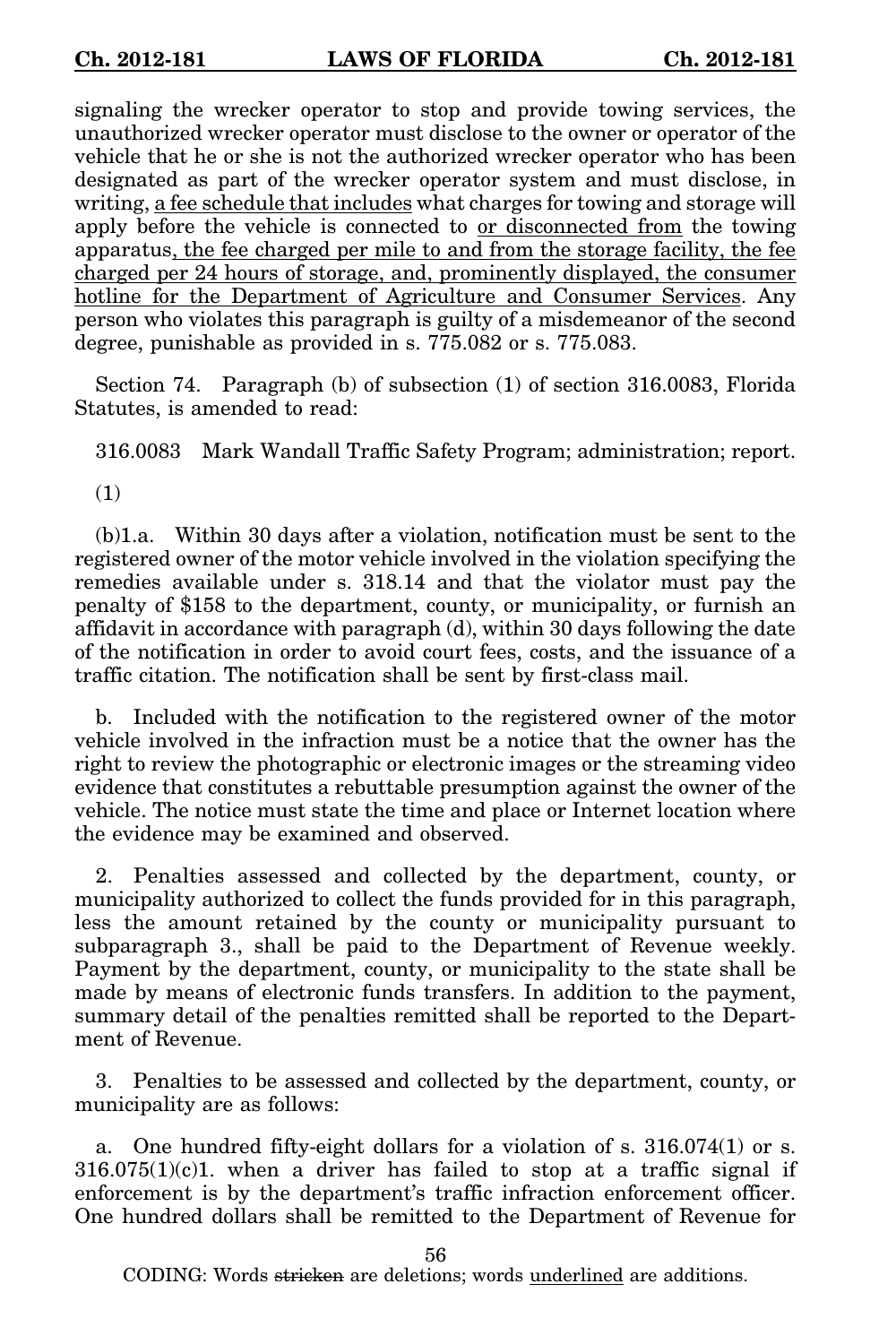deposit into the General Revenue Fund, \$10 shall be remitted to the Department of Revenue for deposit into the Department of Health Emergency Medical Services Administrative Trust Fund, \$3 shall be remitted to the Department of Revenue for deposit into the Brain and Spinal Cord Injury Trust Fund, and \$45 shall be distributed to the municipality in which the violation occurred, or, if the violation occurred in an unincorporated area, to the county in which the violation occurred. Funds deposited into the Department of Health Emergency Medical Services Administrative Trust Fund under this sub-subparagraph shall be distributed as provided in s. 395.4036(1). Proceeds of the infractions in the Brain and Spinal Cord Injury Trust Fund shall be distributed quarterly to the Miami Project to Cure Paralysis and shall be used for brain and spinal cord research.

b. One hundred fifty-eight dollars for a violation of s. 316.074(1) or s.  $316.075(1)(c)1$ . when a driver has failed to stop at a traffic signal if enforcement is by a county or municipal traffic infraction enforcement officer. Seventy dollars shall be remitted by the county or municipality to the Department of Revenue for deposit into the General Revenue Fund, \$10 shall be remitted to the Department of Revenue for deposit into the Department of Health Emergency Medical Services Administrative Trust Fund, \$3 shall be remitted to the Department of Revenue for deposit into the Brain and Spinal Cord Injury Trust Fund, and \$75 shall be retained by the county or municipality enforcing the ordinance enacted pursuant to this section. Funds deposited into the Department of Health Emergency Medical Services Administrative Trust Fund under this sub-subparagraph shall be distributed as provided in s. 395.4036(1). Proceeds of the infractions in the Brain and Spinal Cord Injury Trust Fund shall be distributed quarterly to the Miami Project to Cure Paralysis and shall be used for brain and spinal cord research.

4. An individual may not receive a commission from any revenue collected from violations detected through the use of a traffic infraction detector. A manufacturer or vendor may not receive a fee or remuneration based upon the number of violations detected through the use of a traffic infraction detector.

Section 75. Paragraphs (a) and (e) of subsection (15) of section 318.18, Florida Statutes, are amended to read:

318.18 Amount of penalties.—The penalties required for a noncriminal disposition pursuant to s. 318.14 or a criminal offense listed in s. 318.17 are as follows:

 $(15)(a)1$ . One hundred and fifty-eight dollars for a violation of s.  $316.074(1)$  or s.  $316.075(1)(c)1$ . when a driver has failed to stop at a traffic signal and when enforced by a law enforcement officer. Sixty dollars shall be distributed as provided in s. 318.21, \$30 shall be distributed to the General Revenue Fund, \$3 shall be remitted to the Department of Revenue for deposit into the Brain and Spinal Cord Injury Trust Fund, and the remaining \$65 shall be remitted to the Department of Revenue for deposit into the

57